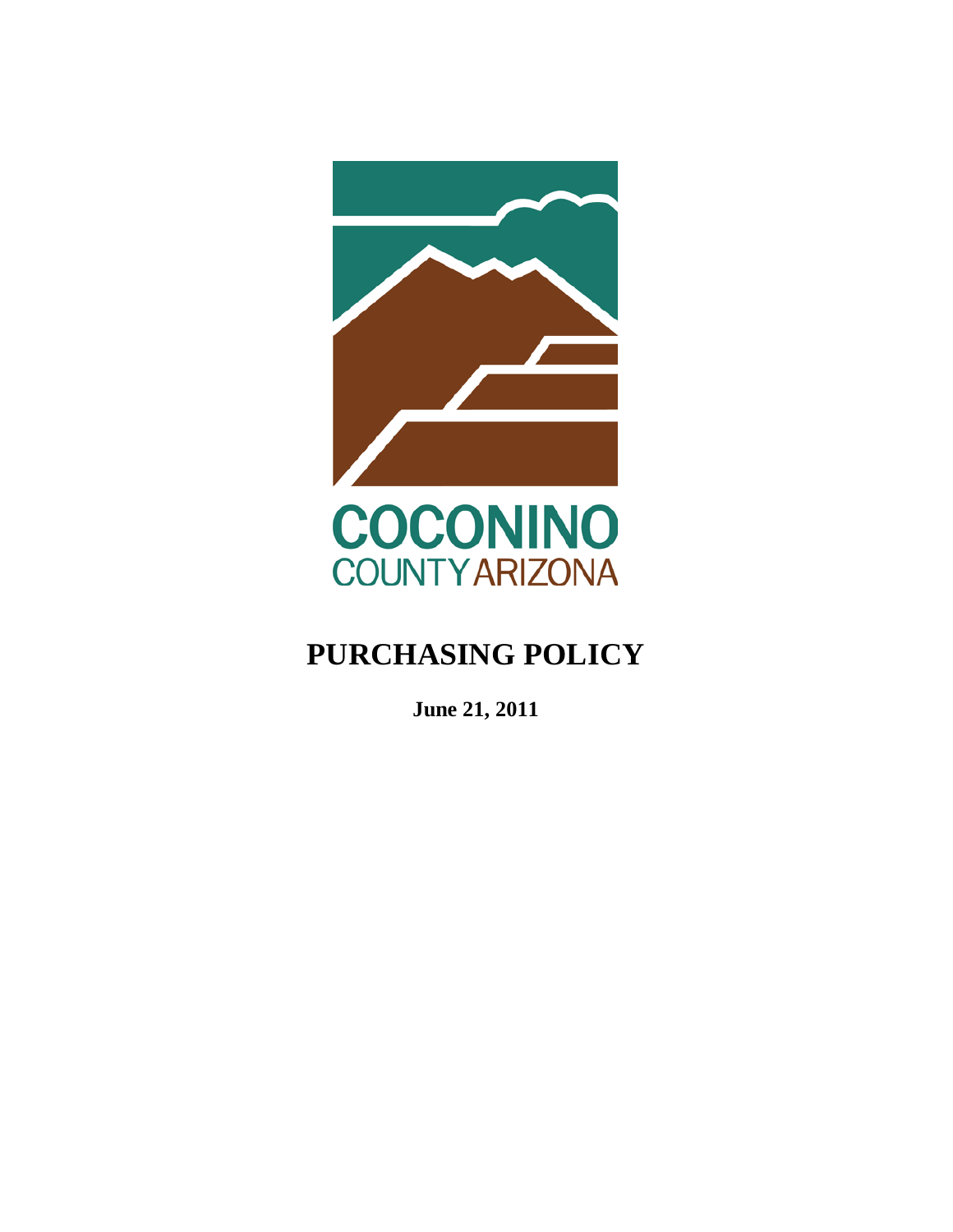## COCONINO COUNTY PURCHASING POLICY

## **TABLE OF CONTENTS**

#### **MISSION STATEMENT**

#### SECTION ONE: PURPOSE

#### SECTION TWO: GENERAL PROVISIONS

| 2.1   |  |
|-------|--|
| 2.1.1 |  |
| 2.2   |  |
| 2.3   |  |
| 2.4   |  |
| 2.5   |  |
| 2.6   |  |
| 2.7   |  |
| 2.8   |  |
| 2.9   |  |
| 2.10  |  |
| 2.11  |  |
| 2.12  |  |
| 2.13  |  |
| 2.14  |  |
| 2.15  |  |
| 2.16  |  |
| 2.17  |  |

#### **SECTION THREE: PURCHASING ETHICS**

### SECTION FOUR: REQUISITIONS and PURCHASE ORDERS

| 4.1 |                                                          |  |
|-----|----------------------------------------------------------|--|
| 4.2 | Purchasing Requirements at Various Dollar Thresholds  16 |  |
| 4.3 |                                                          |  |
| 44  |                                                          |  |
| 4.5 |                                                          |  |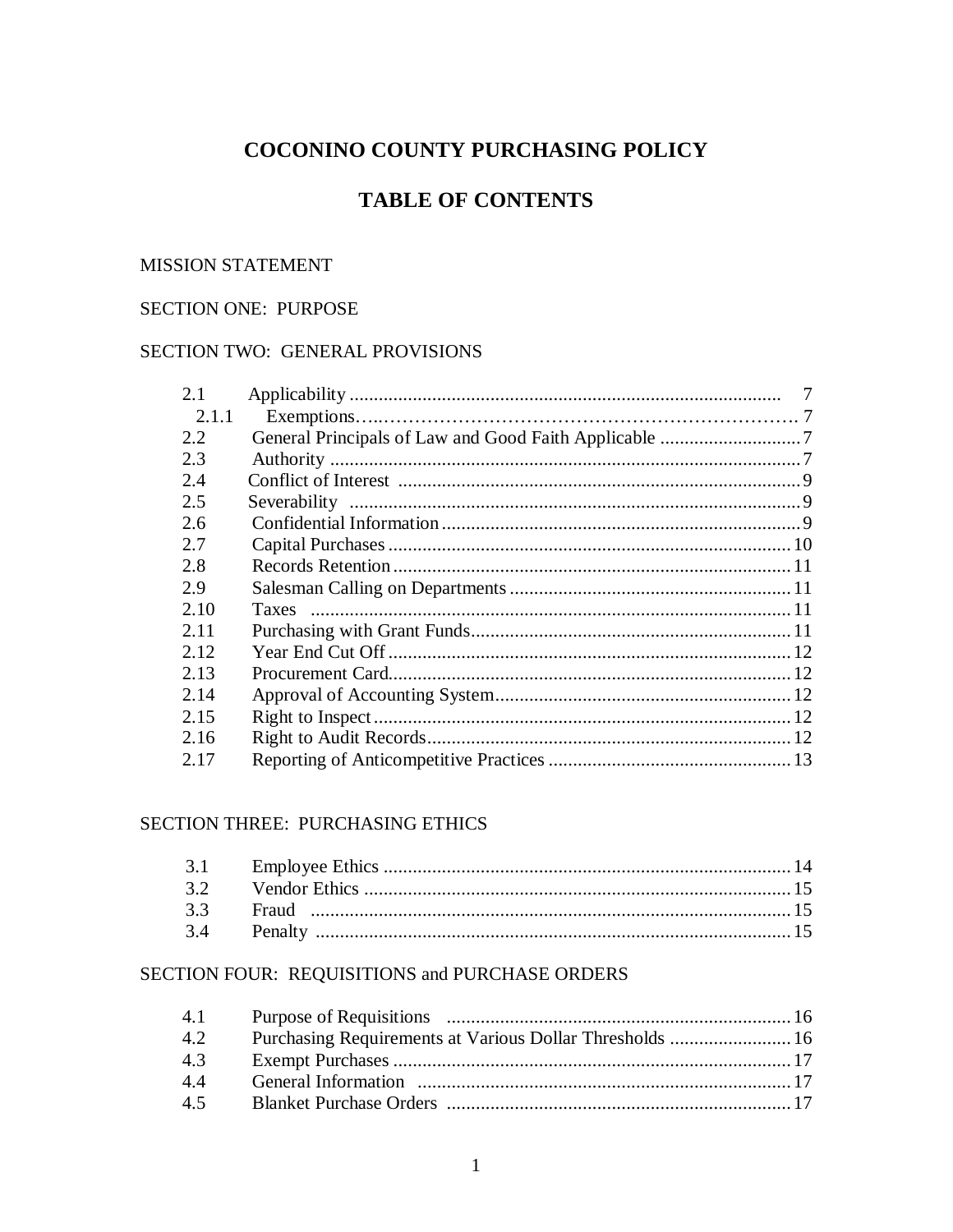### SECTION FIVE: CHANGE ORDERS

### SECTION SIX: SOURCE SELECTION

| 6.1     |                                                                      |  |
|---------|----------------------------------------------------------------------|--|
| 6.2     |                                                                      |  |
| 6.3     |                                                                      |  |
| 6.3.1   |                                                                      |  |
| 6.3.2   |                                                                      |  |
| 6.3.3   |                                                                      |  |
| 6.3.4   |                                                                      |  |
| 6.3.5   |                                                                      |  |
| 6.3.6   |                                                                      |  |
| 6.3.7   | Pre-Opening Modification or Withdrawal of Bids  22                   |  |
| 6.3.8   |                                                                      |  |
| 6.3.9   |                                                                      |  |
| 6.3.10  |                                                                      |  |
| 6.3.11  |                                                                      |  |
| 6.3.12  |                                                                      |  |
| 6.3.13  |                                                                      |  |
| 6.3.14  | Rejection of Individual Bids, Proposals, Quotes or Statements        |  |
|         |                                                                      |  |
| 6.3.15  |                                                                      |  |
| 6.4     |                                                                      |  |
|         | 6.4.1 Consideration of Taxes in Competitive Sealed Bidding  26       |  |
| 6.5     |                                                                      |  |
| 6.6     |                                                                      |  |
| 6.6.1   |                                                                      |  |
| 6.6.2   |                                                                      |  |
| 6.6.3   |                                                                      |  |
| 6,6,3,1 |                                                                      |  |
| 6.6.4   |                                                                      |  |
| 6.6.5   |                                                                      |  |
| 6.7     | Selection Architectural/Engineering Professional Design Services  29 |  |
| 6.7.1   |                                                                      |  |
| 6.8     |                                                                      |  |
| 6.8.1   |                                                                      |  |
| 6.9     |                                                                      |  |
| 6.10    |                                                                      |  |
| 6.10.1  |                                                                      |  |
|         |                                                                      |  |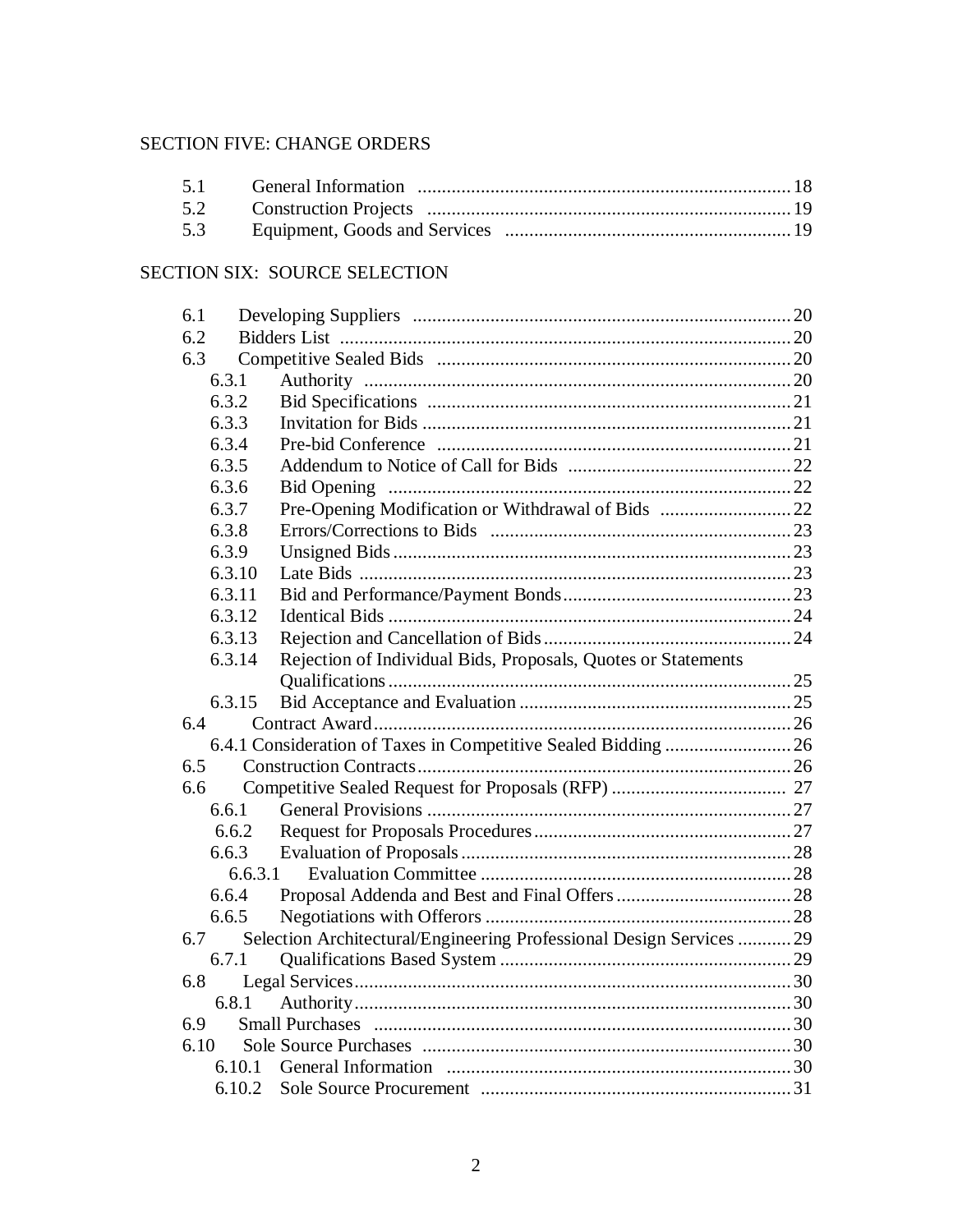### SECTION SEVEN: CONTRACT FORMATION and ADMINISTRATION

| 7.1 |  |
|-----|--|
| 7.2 |  |
| 73  |  |
| 7.4 |  |
| 7.5 |  |
| 7.6 |  |
| 7.7 |  |
|     |  |
| 7.8 |  |
| 7.9 |  |
|     |  |
|     |  |
| 710 |  |

### SECTION EIGHT: SPECIFICATIONS

| 8.2 |  |
|-----|--|
| 8.3 |  |
| 8.4 |  |

### SECTION NINE: LEGAL and CONTRACTUAL REMEDIES

| 9.1 |  |
|-----|--|
| 9.2 |  |
|     |  |
| 9.3 |  |
| 9.4 |  |
| 9.5 |  |
| 9.6 |  |
| 9.7 |  |
| 9.8 |  |
|     |  |
|     |  |
|     |  |
|     |  |
|     |  |
|     |  |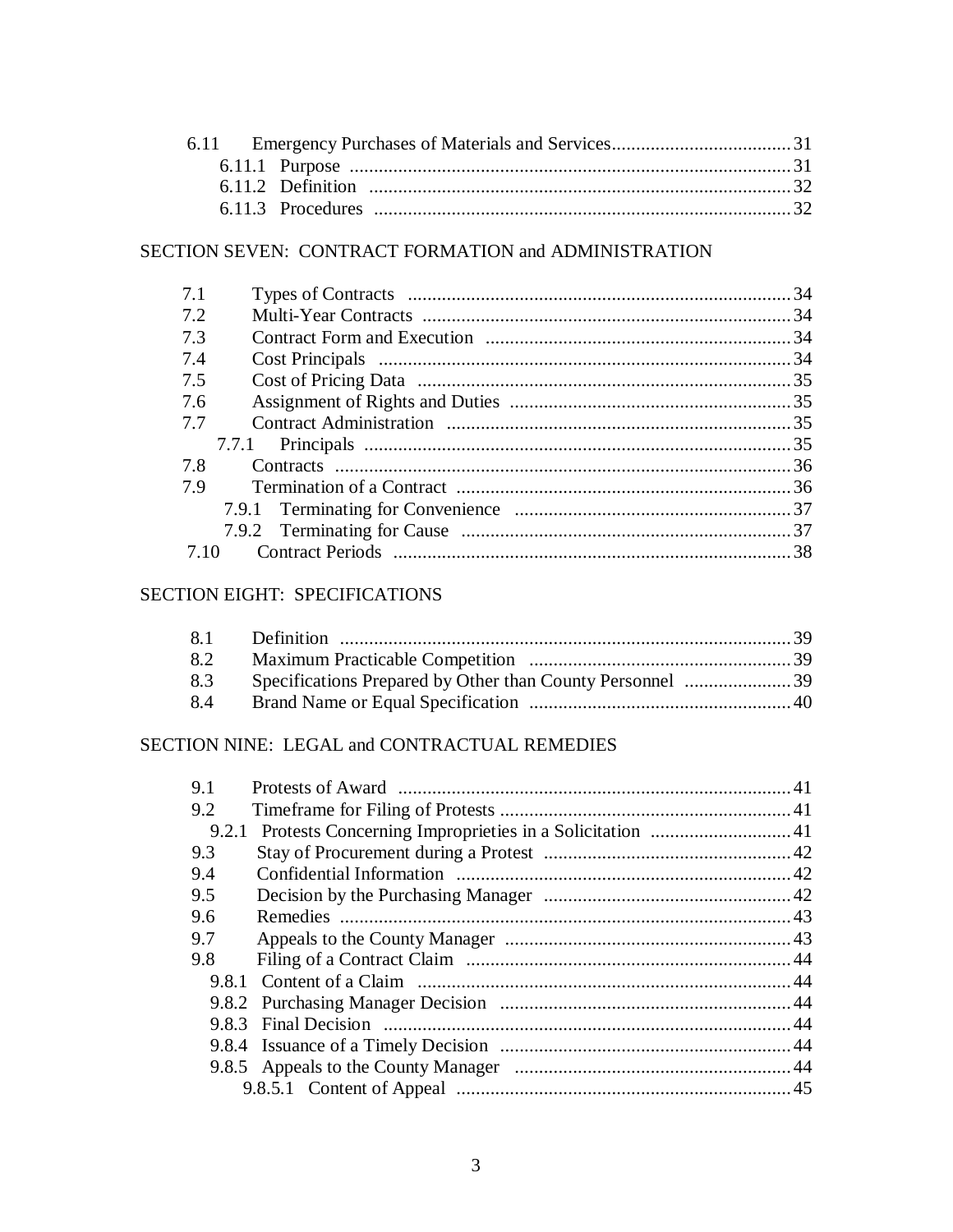| 9.9    |                                                                     |  |
|--------|---------------------------------------------------------------------|--|
|        |                                                                     |  |
|        |                                                                     |  |
| 9.9.3  |                                                                     |  |
| 9.10   |                                                                     |  |
|        |                                                                     |  |
|        |                                                                     |  |
| 9.11   |                                                                     |  |
|        |                                                                     |  |
|        |                                                                     |  |
|        |                                                                     |  |
| 9.12   |                                                                     |  |
| 9.13   |                                                                     |  |
| 9.14   |                                                                     |  |
| 9.15   |                                                                     |  |
| 9.16   |                                                                     |  |
| 9.17   |                                                                     |  |
| 9.17.1 |                                                                     |  |
| 9.17.2 |                                                                     |  |
| 9.17.3 | Judicial Review of Protests, Claims, Controversies or Debarments 50 |  |
| 9.17.4 |                                                                     |  |
|        |                                                                     |  |

### SECTION TEN: LEASING

### SECTION ELEVEN: COOPERATIVE PURCHASING

### SECTION TWELVE: MATERIALS MANAGEMENT

| <b>GLOSSARY OF TERMS</b> |  |
|--------------------------|--|
| <b>APPENDICES</b>        |  |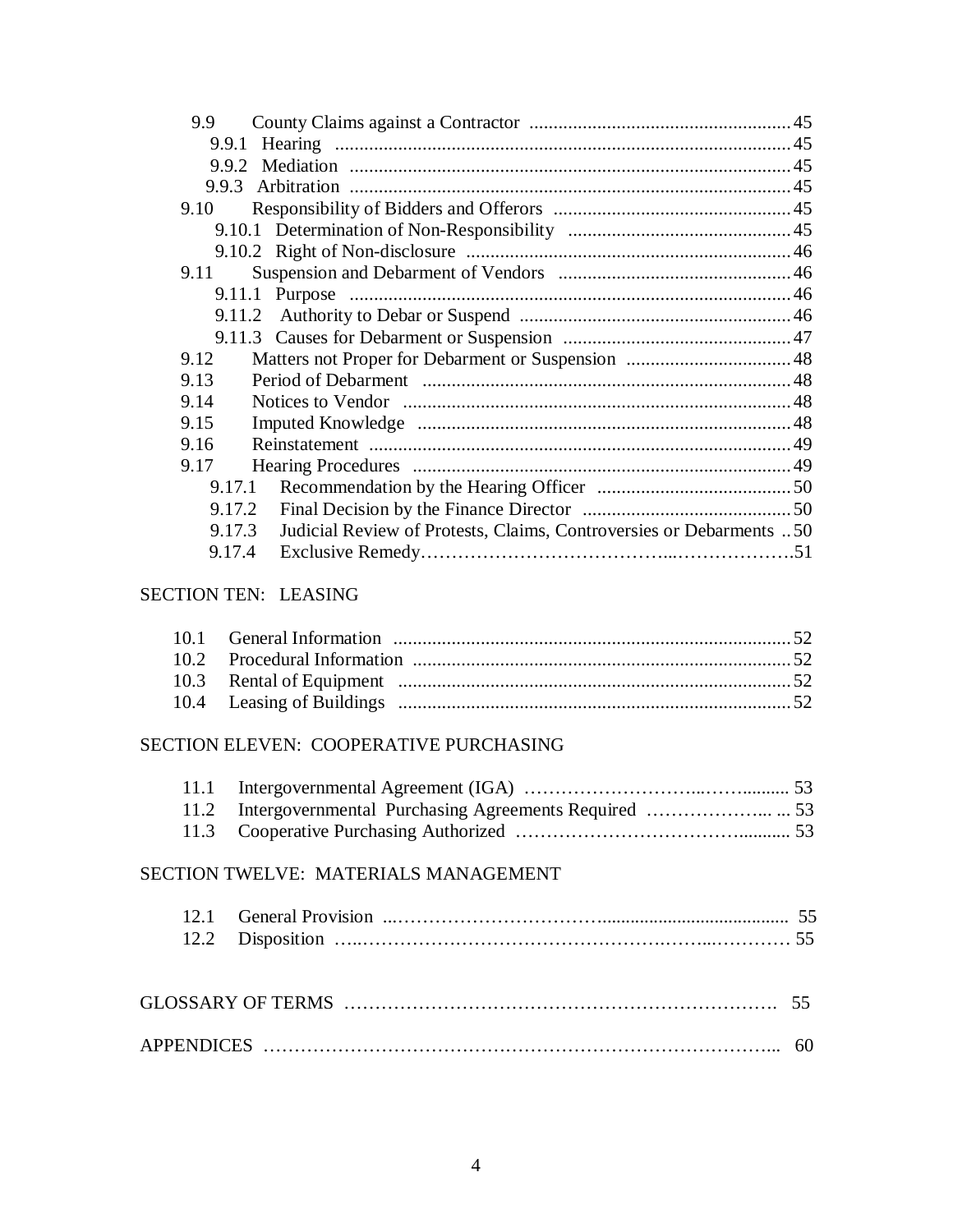# **COCONINO COUNTY PURCHASING POLICY**

### **Mission Statement**

With commitment and action, the Coconino County Purchasing Office will provide to all citizens, County departments and vendors:

- $\div$  Fiscal responsibility and prudence
- Adherence to the NIGP code of Ethics
- Utilization of environmentally sustainable products and practices
- Consideration of local value in vendor selection
- Alignment of the County's strategic goals with its procurement procedures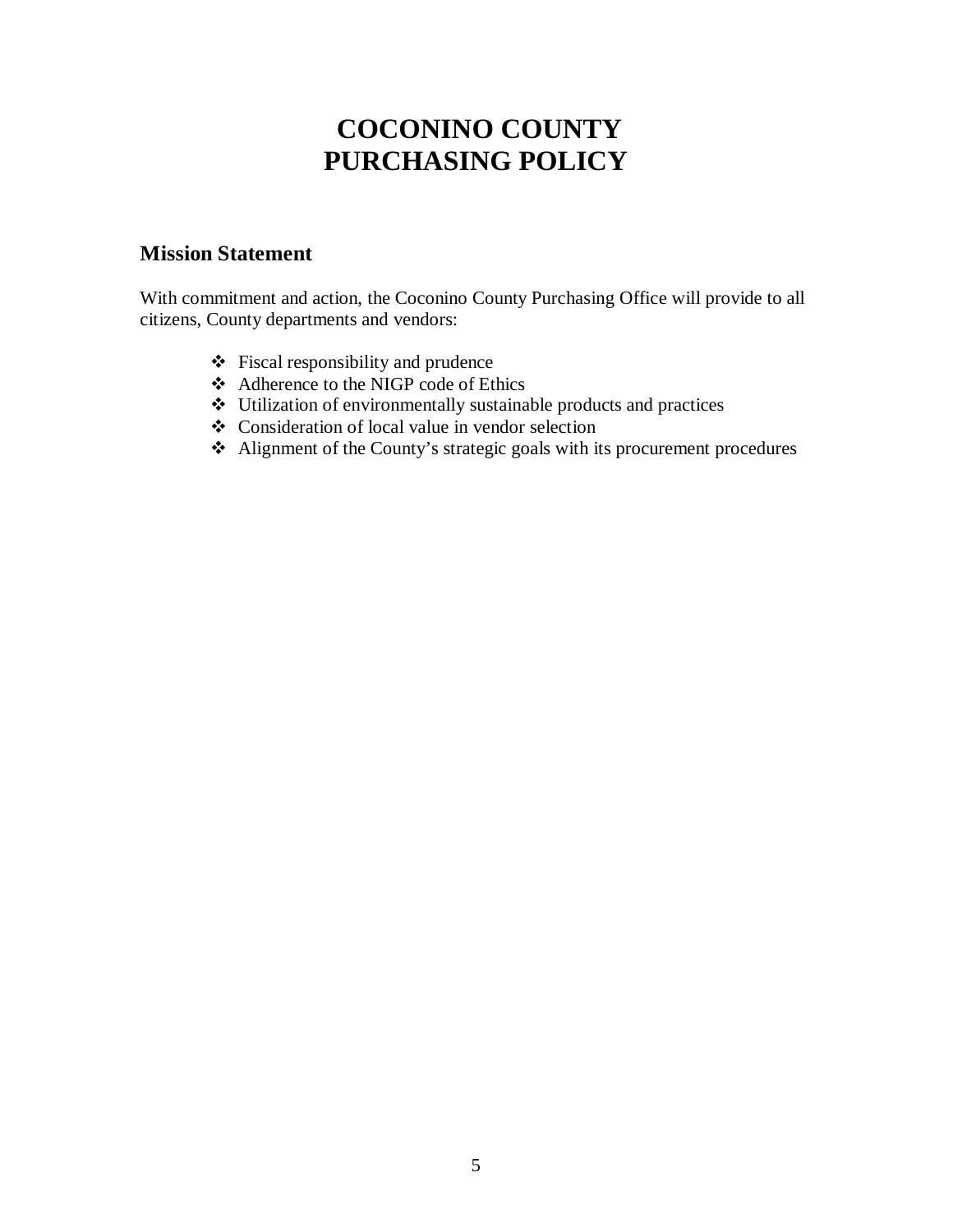### **SECTION ONE:**

### **PURPOSE**

The purpose of this manual is to establish the purchasing policies for Coconino County and to inform County staff and the public of these policies. These policies presented have been reviewed and approved by the Board, and should be used to determine the appropriate policies to be followed for a particular procurement. In cases where this policy does not address a particular situation, the Arizona State Procurement Code found in Title 41 of the Arizona Revised Statutes will be followed.

Specifically, this policy will:

- i) Simplify, clarify and modernize the rules governing the purchasing process by the County.
- ii) Allow for the continued development of County purchasing policies and procedures.
- iii) Provide for a uniform system of control to enhance accountability and increase public confidence in County purchasing practices.
- iv) Ensure that fair and equitable economic opportunities are afforded to all persons and businesses that desire to compete for County business.
- v) Provide best value in County purchasing processes and maximize to the fullest extent possible, the purchasing value of public monies of the County.
- vi) Provide purchasing services in the most ethical manner.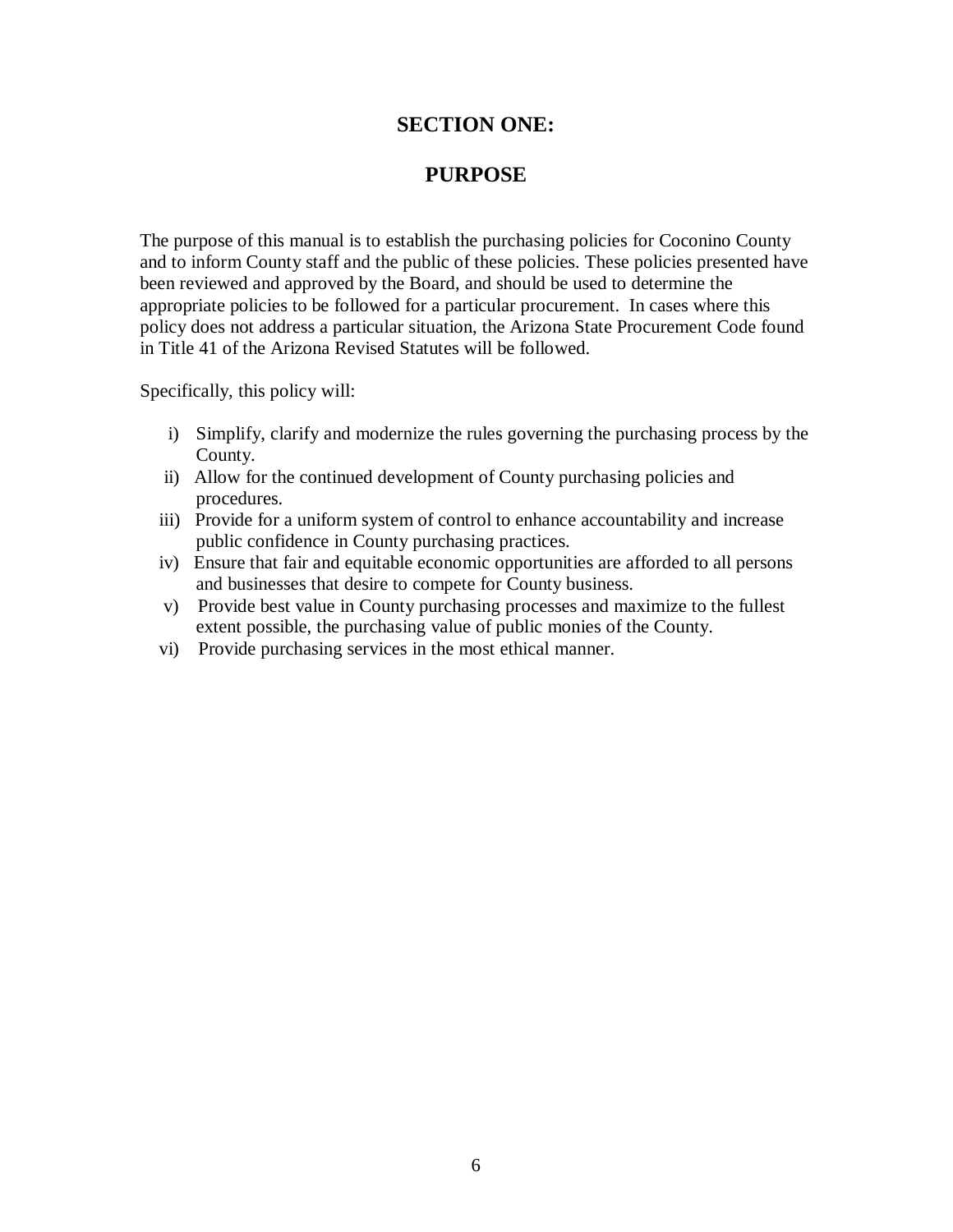### **SECTION TWO**

## **GENERAL PROVISIONS**

### **2.1 Applicability**

Unless otherwise specified, this policy applies to expenditures of public monies by the County, notwithstanding the source of such monies, including Federal assistance monies. Nothing in this policy shall prevent the County from complying with the terms and conditions of any grant, gift, bequest or intergovernmental agreement.

#### **2.1.1 Exemptions**

- i. The procurement of professional experts or witnesses to provide testimony or other professional services relating to pending or anticipated litigation or administrative proceedings.
- ii. Agreements negotiated by the County attorney in settlement of litigation or threatened litigation
- iii. The procurement of services related to land titles, appraisals, real property acquisitions or property management authorized under Arizona Revised Statutes Titles 11, 28, or 48.

#### **2.2 General Principals of Law and Good Faith Applicable**

Unless displaced by the particular provisions of this policy, the principles of law and equity, including the uniform commercial code of this state, the common law of contracts as applied in this state and law relative to agency, fraud, misrepresentation, duress, coercion and mistake supplement the provisions of this chapter.

This Policy requires all parties involved in the negotiation, performance, or administration of County contracts to act in good faith.

#### **2.3 Authority**

In accordance with ARS 11-201, the Board of Supervisors is the only entity that has authority to incur financial, legal and other obligations on behalf of the County, its agencies and elected officials. Although some County officials may have express or implied authority to enter into contracts, all of their expenditures are subject to budgetary approval by the Board of Supervisors. To ensure fiscal control, the Board of Supervisors must approve all contracts or specifically authorize a designated elected or appointed official to enter into contracts. The Board has delegated this authority as follows: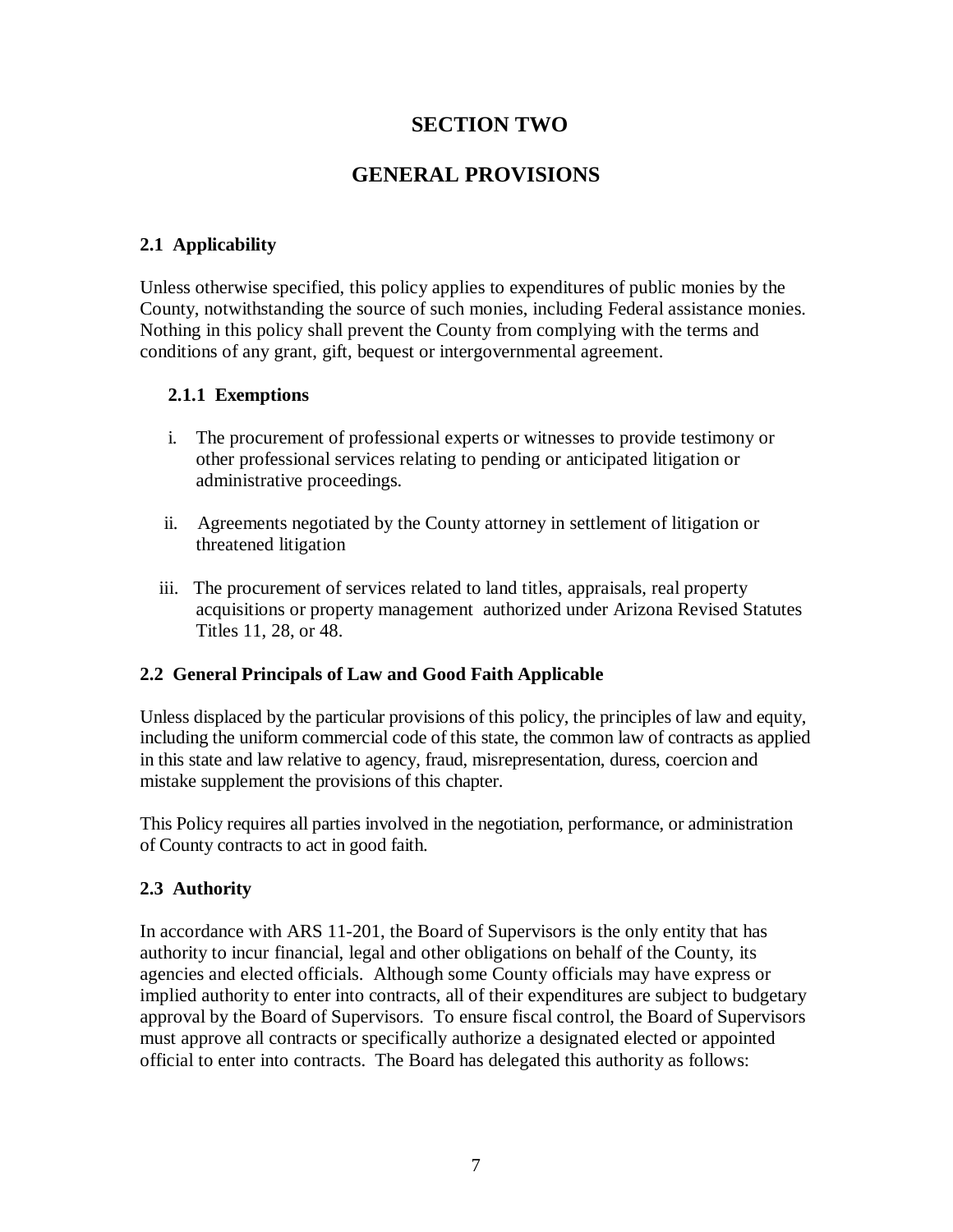i. Board of Supervisors

The Board of Supervisors shall approve all purchases of goods and contracts for services for \$50,000 and above. These procurements must be put on the Board's agenda and be routed through the Budget, Purchasing, Risk Management and County Attorney Departments.

ii. Finance Director

The Finance Director shall adopt operational procedures, consistent with this policy, governing the procurement and management of all materials, services and construction to be procured by this County.

The Finance Director or their designee shall approve goods and materials and contracts for services between \$30,000 and \$50,000.

The Finance Director or their designee has the authority for issuing invitations for formal Bids, Request for Qualifications and Requests for Proposals.

The Finance Director or their designee shall coordinate and manage the disposal of the county's surplus and obsolete materials and equipment.

The Finance Director or their designee may approve emergency or field expediency purchases to personnel in other County Departments, as specified in Section 6.11, provided such delegation is limited, specific, and subject to immediate revocation.

iv. Purchasing Manager

The Purchasing Manager shall approve purchases for goods and materials and contracts for services for amounts between \$3,000 and \$30,000.

v. Elected and Appointed Department Heads

Department Heads may approve purchases and contracts of less than \$3,000.

vi. County Attorney

All contracts shall be reviewed by the County Attorney's Office.

If new grants or contracts are received by the County, either by any of its agencies headed by elected or appointed officials, they must be approved first by the Board of Supervisors. Other fiscal and Budget authorizations and approval information can be found in the Fiscal and Budget management Policies.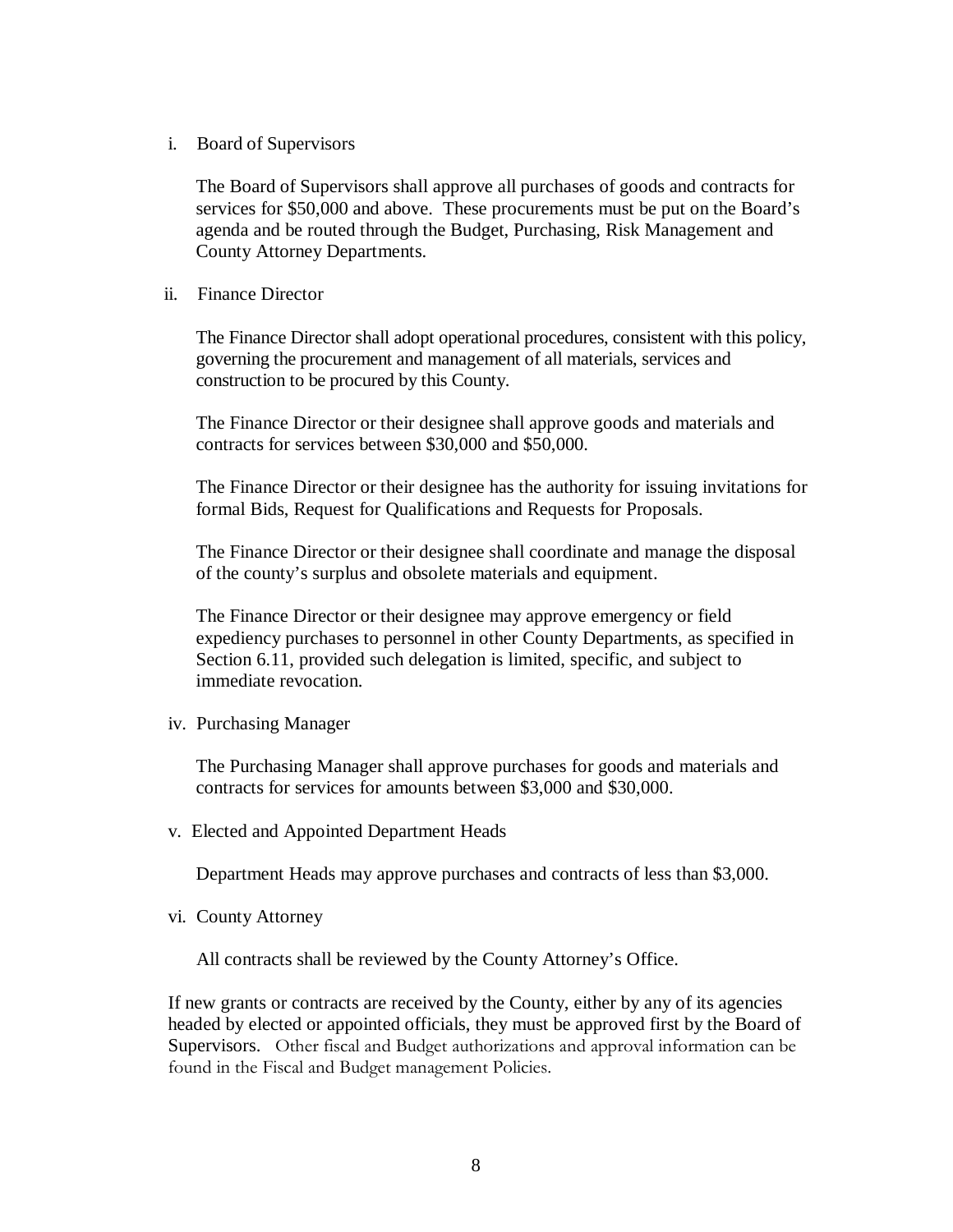Neither elected nor appointed Department Directors may exceed the limits of this Purchasing Policy unless the Board of Supervisors or the Arizona Revised Statutes delegate specific authority.

#### **2.4 Conflict of Interest**

State Statute, defines conflict of interest, in part, as follows:

§ARS 38-503A Conflict of Interest; exemption; school board member.

*Any public officer or employee of a public agency who has, or whose relative has, a substantial interest in any contract, sale, purchase or service to such public agency shall make known that interest in the official records of such public agency and shall refrain from voting upon or otherwise participating in any manner as an officer or employee in such contract, sale or purchase.*

The mere employment of an individual simultaneously by the County and an outside company that has a direct or indirect business relationship with the County, in itself, establishes no conflict of interest. A conflict of interest would arise if actions by the County employee conferred a direct or indirect pecuniary or proprietary benefit on the County employee or a relative by virtue of that person's connection with the outside business. The law provides that when the potential for a conflict of interest arises, the County employee must make his interest (or that of a relative) known and refrain from taking any action or otherwise participating in any way in the matter.

When a potential for conflict of interest arises, the County employee must provide written notification to the County Clerk of the Board, identifying what relationship exists that could be classified as a potential conflict.

Should a question arise pertaining to any potential conflict of interest in a purchasing situation, consult with the Finance Director and the County Attorney's office for advice.

#### **2.5 Severability**

The provisions of this policy are declared to be separate and severable. The invalidity of any clause, sentence, paragraph, subdivision, or division, or the invalidity of the application thereof to any person or circumstances shall not affect the validity of the remainder of this policy, or the validity of its application to other persons or circumstances.

#### **2.6 Confidential Information**

Purchasing information shall be a public record to the extent provided in ARS 39-121 and shall be available to the public as provided in the statute.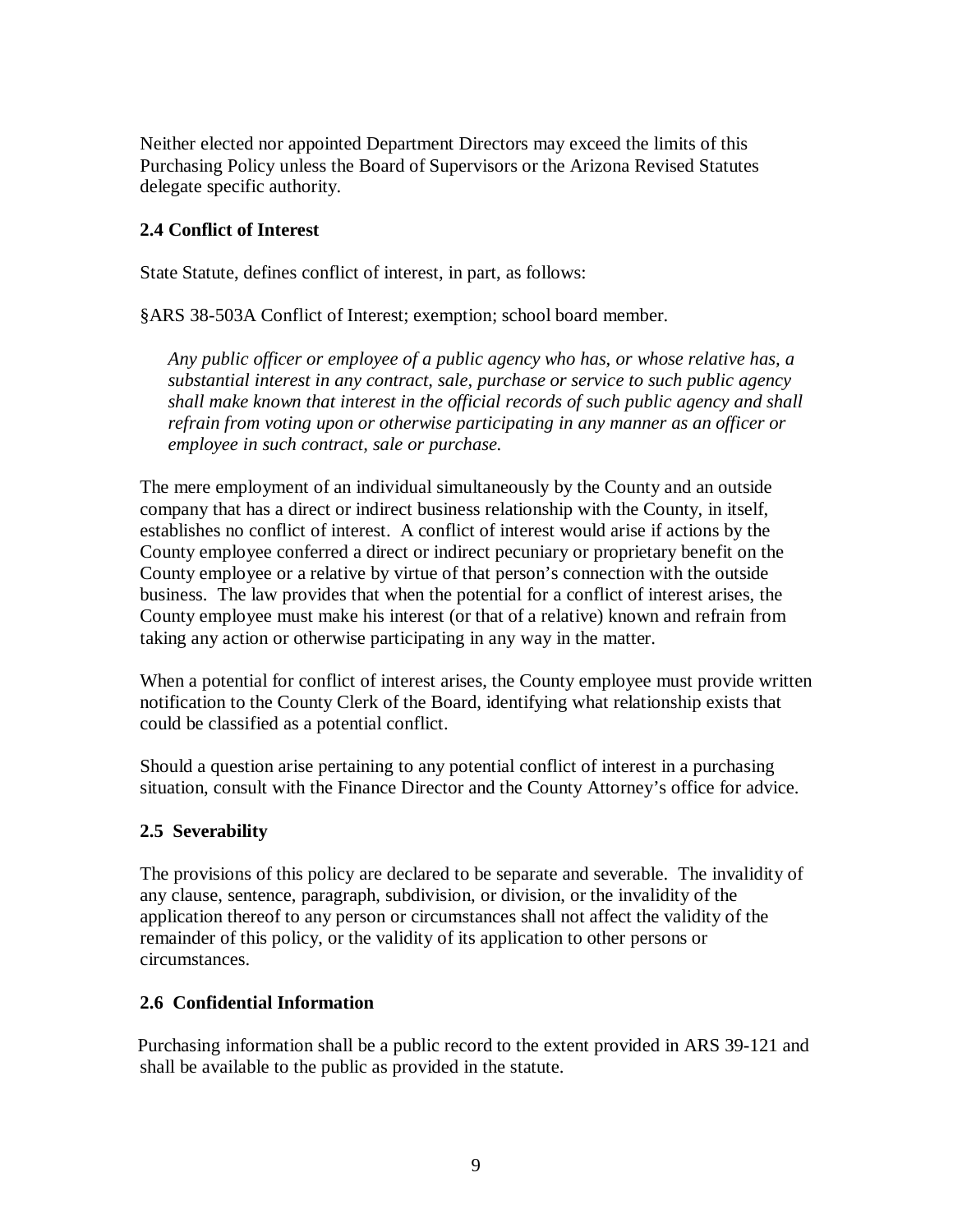Claims of confidentiality may be honored in limited circumstances to the extent allowed under the law as an exception to the public records requirements. The County Attorney's Office shall be asked to assist in these determinations. Confidential information shall be designated as follows:

- i. If a person believes that a bid, proposal, offer, specification, or protest contains information that should be withheld, a statement advising the Purchasing Manager of this fact shall accompany the submission and the information shall be so identified wherever it appears.
- ii. The information identified by the person as confidential may not be disclosed until the Purchasing Manager makes a written determination.
- iii. The Purchasing Manager shall review the statement and information and may determine in writing that the information shall be withheld or disclosed.
- iv. If the Purchasing Manager determines to disclose the information, interested person(s) shall be notified in writing.
- v. Claims of confidentiality will be considered on a case-by-case basis.

#### **2.7 Capital Purchases**

Capital purchases are defined as machinery, equipment, and vehicles with a usual life exceeding one year and costing \$5,000 or more. Also included, are land, building and improvements other than buildings costing \$5,000 or more.

Generally, capital purchases must be proposed and approved as part of the annual budget and CIP (Community Investment Program) process. However, occasionally it is necessary to make non-budgeted capital outlay purchases when unusual circumstances exist. Non-budgeted capital purchase requisitions are subject to Finance Director and County Manager review and approval to determine the availability of funds. The Finance Director shall review any non-budgeted capital purchases. If the Finance Director determines that funds are available, the request will be forwarded to the Purchasing Office for processing of a purchase order.

The Purchasing Office must receive the approved requisition and specifications, (when required) at least six (6) weeks prior to expected delivery date. Each department is responsible for the timely submission of requisitions and specifications for its capital outlay equipment.

Capital items over \$50,000 will be purchased through the competitive bid process, per ARS 11-254.01 (as amended 5-8-87).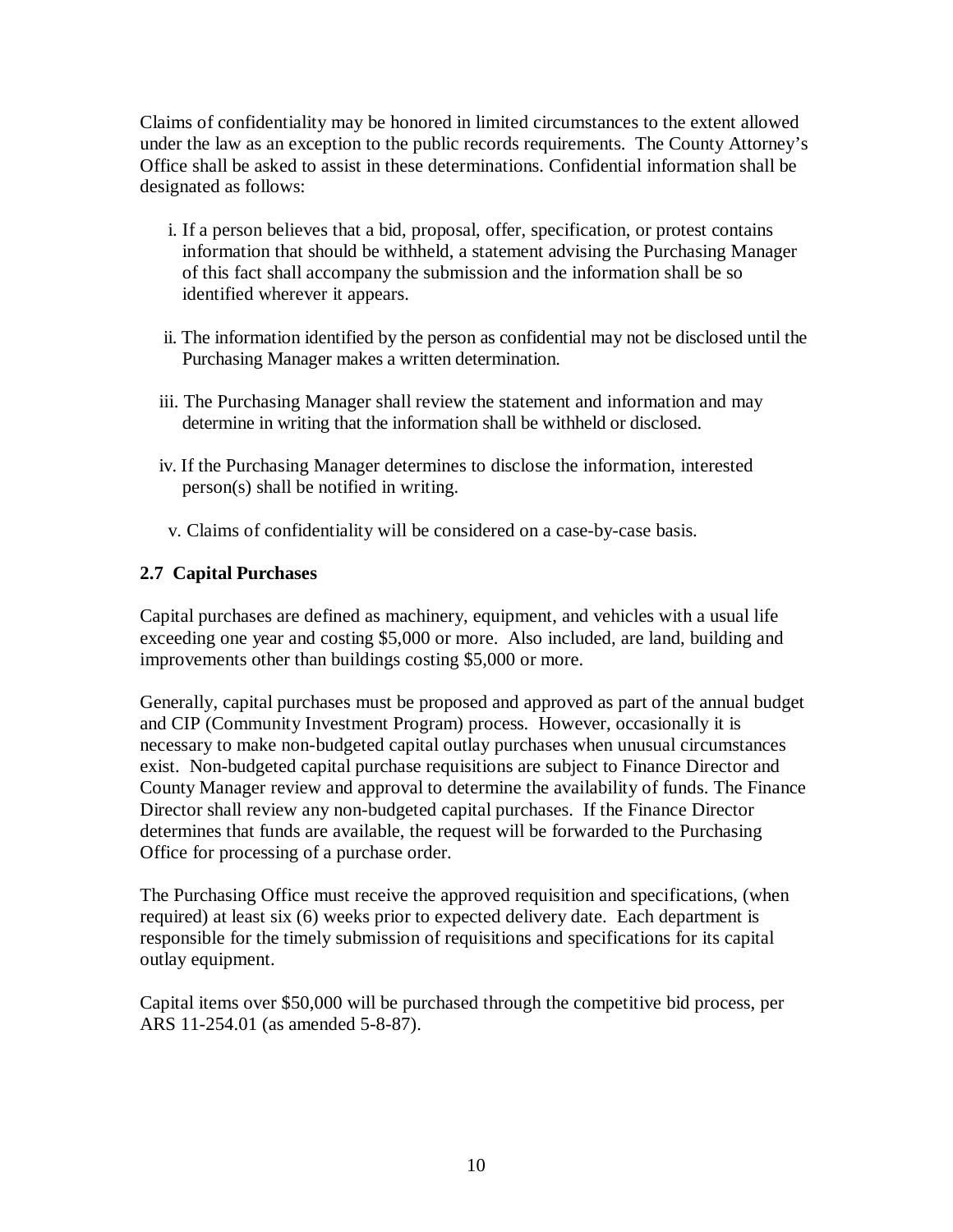#### **2.8 Records Retention**

All Purchasing records shall be retained and disposed of by the County in accordance with record's retention guidelines and schedules issued by the State of Arizona Department of Library, Archives and Public Records. If a contract is funded in whole or in part by assistance from a federal agency, then the record's retention requirements of that granting agency shall be followed. Defacing or changing records is expressly prohibited and will result in disciplinary action. Records or documents are not to be removed from their normal location in the Purchasing Office without approval of the Finance Director.

All determinations and other written records pertaining to a solicitation, award or performance of a contract shall be maintained by the County in a bid file by originating departments and the purchasing office.

#### **2.9 Salesmen Calling on Departments**

All new contacts between suppliers and user departments should be coordinated through the Purchasing Office. This action is to protect the interests of the supplier and the County by ensuring that ethical standards are observed, as well as to prevent the possibility of an unauthorized order from occurring. Any person who places an unauthorized order on behalf of the County runs the risk of being held personally liable for the cost of the purchase.

#### **2.10 Taxes**

Coconino County is responsible for the payment of all applicable sales and use taxes as may be required by the State of Arizona or its political subdivisions, or municipalities, in accordance with State tax laws, or local tax laws.

Coconino County is exempt from the payment of Federal Excise taxes.

#### **2.11 Purchasing with Grant Funds**

If a department uses grant funding for purchases and the specific funding agencies policies and guidelines are not covered by the County's Purchasing Policy, compliance with those policies and guidelines is obligatory. Any additional policies or procedures required by outside funding sources shall be followed when they apply to a particular procurement.

It is the responsibility of each department head to develop departmental policies and guidelines to ensure that all employees adhere to the County's purchasing policies and procedures **and** any additional purchasing policies and procedures required by their other funding sources.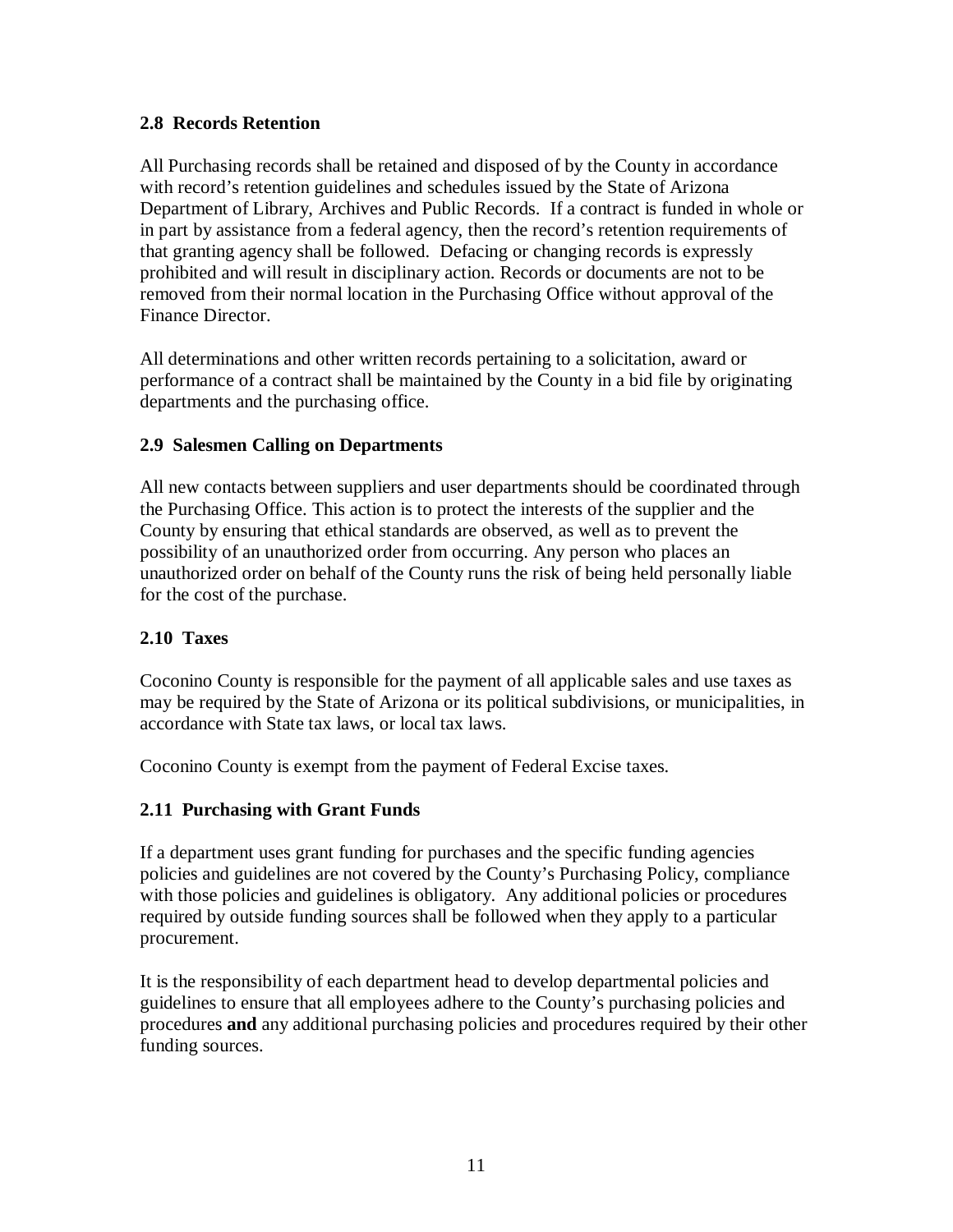### **2.12 Year-End Cutoff**

All expenditures for goods and services must be charged to the fiscal year in which they were received or performed, regardless of when the order was placed or when the invoice is received.

### **2.13 Procurement Card**

County employees may apply for a Master Card through Bank of America, as approved by their Department Director. New card holder applications are submitted through the Bank of America Works program. After an approved application is submitted, all new card holders must attend a mandatory training session prior to receiving the card. This session is required for all elected and appointed officials as well as staff level employees. The training session will cover all policies and procedures for procurement card usage, reconciliation and reporting. A complete procurement card policy, as adopted by the Board of Supervisors, is available on the Cocoweb. Repeated abuse of the card shall result in suspension of card privileges.

The procurement card is to be used for small purchases (defined as those less than \$3,000) and travel expenses. Purchases must NOT be split in order to avoid issuing a purchase order for goods and services that exceed \$3,000.

### **2.14 Approval of Accounting System**

The Purchasing Manager may require that the proposed contractor's accounting system is adequate to allocate costs in accordance with generally accepted cost accounting principles prior to award of a contract.

#### **2.15 Right to Inspect**

The County may, at reasonable times, inspect the part of the plant or place of business of a contractor, consultant, or any subcontractor or sub-consultant that is related to the performance of any contract awarded or to be awarded by this County.

#### **2.16 Right to Audit Records**

The County may, at reasonable times and places, audit the books and records of any person who submits cost or pricing data as to the extent that the books and records relate to the cost or pricing data. Any person who receives a contract, change order or contract modification for which cost or pricing data is required shall maintain the books and records that relate to the cost or pricing data for three years from the date of final payment under the contract, unless a shorter period is otherwise authorized in writing by the Purchasing Manager.

The County is entitled to audit the books and records of a contractor, consultant or any subcontractor or sub-consultant under any contract or subcontract to the extent that the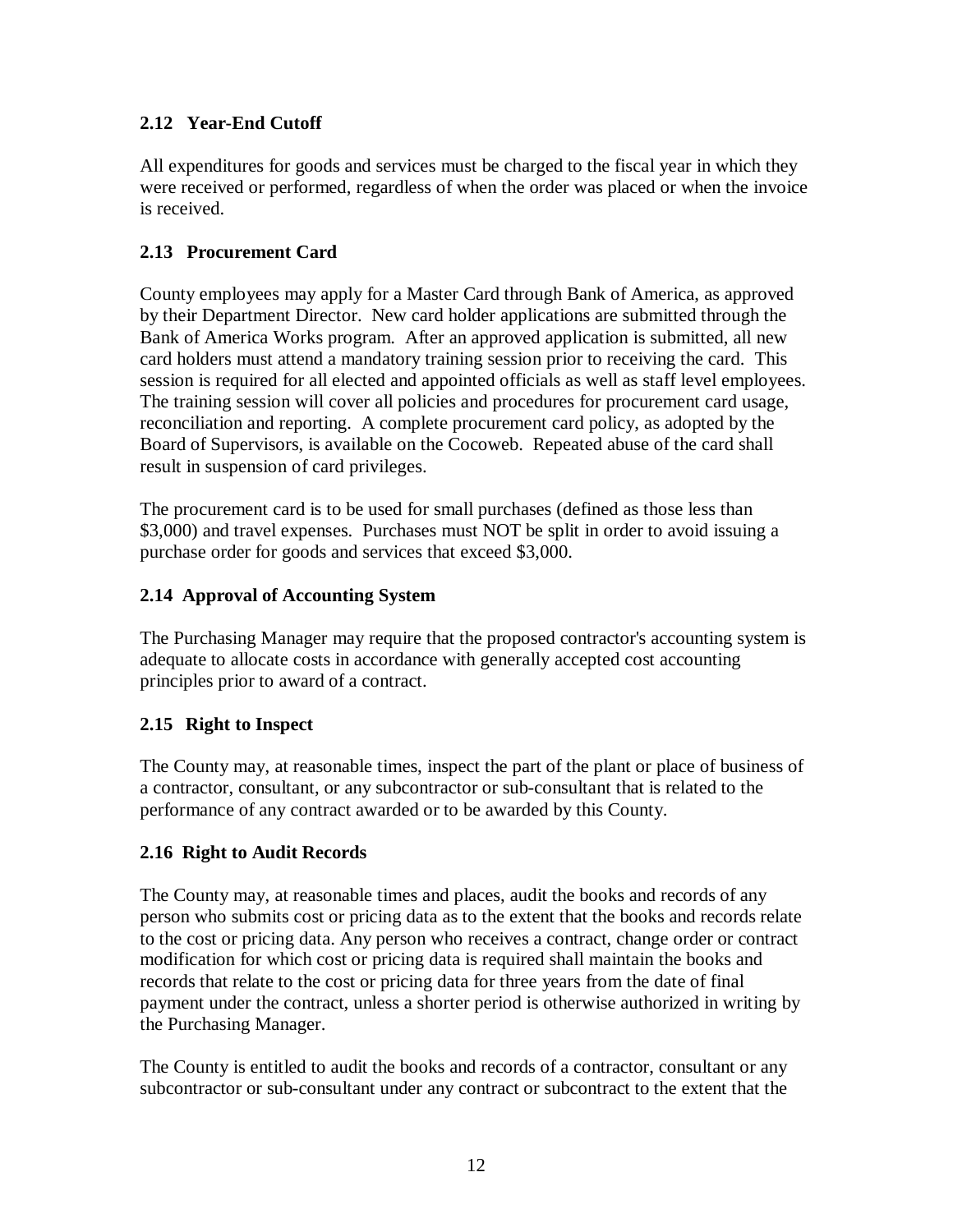books and records relate to the performance of the contract or subcontract. The books and records shall be maintained by the contractor for a period of three (3) years from the date of final payment under the prime contractor or consultant, and by the subcontractor or sub-consultant for a period of three (3) years from the date of final payment under the subcontract, unless a shorter period is otherwise authorized in writing by the Purchasing Manager.

#### **2.17 Reporting of Anticompetitive Practices**

If for any reason collusion or other anticompetitive practices are suspected among any bidders or offerors, a notice of the relevant facts shall be transmitted to the Finance Director and the County Attorney. This section does not require a law enforcement agency conducting an investigation into such practices to convey such notice to the Purchasing Manager.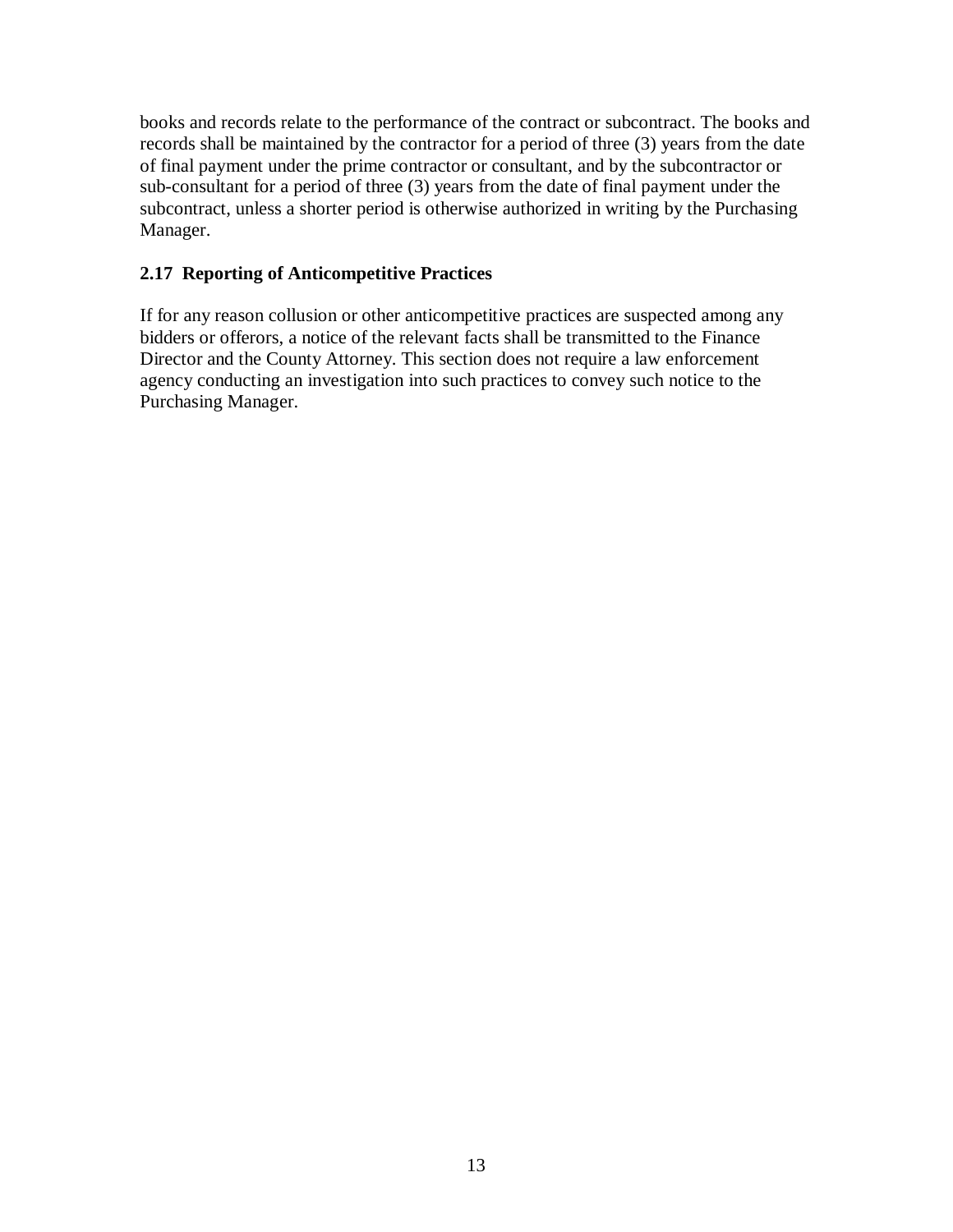### **SECTION THREE**

### **PURCHASING ETHICS**

#### **3.1 Employee Ethics**

It is the policy of the Purchasing Office to promote the County's reputation for courtesy, fairness, impartiality, integrity, service, economy, and government by law. The responsibility for implementing this policy rests with each individual who participates in the purchasing process, including the procuring department and suppliers, as well as purchasing personnel. The Purchasing Office adheres to the ethical standards modeled after the American Bar association (ABA) Model Procurement Code as set forth by the National Association of Purchasing Management and the National Institute of Governmental Purchasing.

No public employee having official responsibility for a purchasing transaction shall represent the County in that transaction when the employee knows that:

- i. The employee is contemporaneously employed by a bidder, offeror or contractor involved in the procurement transaction;
- ii. The employee, the employee's domestic partner, or any member of the employee's immediate family holds a position with a bidder, offeror or contractor such as officer, director, trustee or partner, has a personal and substantial participation in the transaction, or owns or controls more than five (5%) percent of the firm;
- iii. The employee, the employee's partner or any member of the employee's immediate family has a pecuniary interest arising from the transaction;
- iv. The employee, the employee's partner or any member of the employee's immediate family is negotiating, or has an arrangement concerning prospective employment with a bidder, offeror or contractor;
- v. No employee having official responsibility for a purchasing transaction shall solicit, demand accept or agree to accept any payment, loan subscription, advance deposit of money, services, entertainment or anything of more than nominal value from any bidder, offeror, contractor or subcontractor.

Employees may attend functions that are not limited exclusively to Coconino County employees, i.e., an industry trade fair, or like function. Purchases made directly from any County employee must be reviewed by the Finance Director and a written conflict of interest statement must be submitted to the Clerk of the Board of Supervisors to be entered into the public record.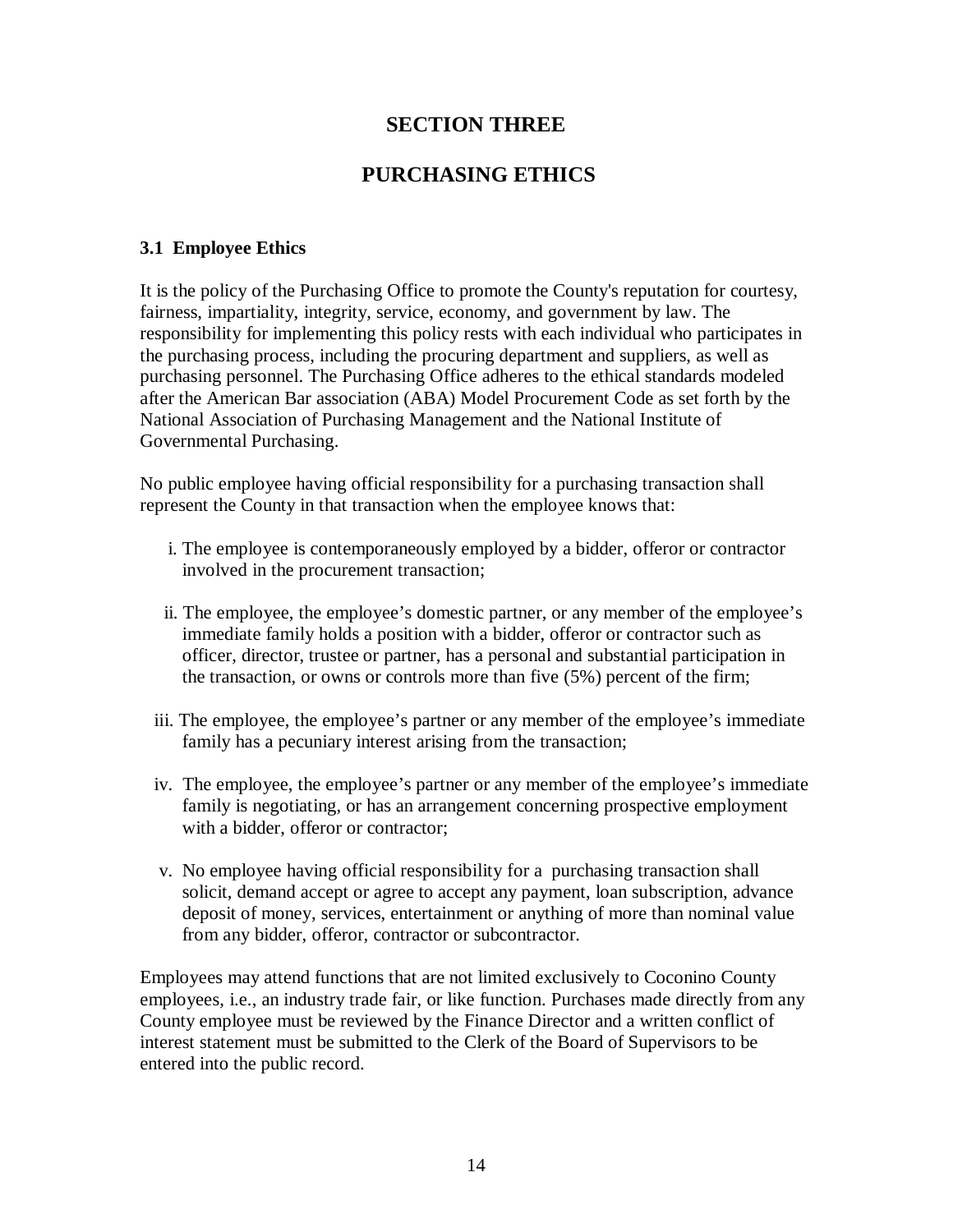Any person involved in a transaction may request a written County Attorney's opinion about the applicability of these provisions.

### **3.2 Vendor Ethics**

Coconino County requires vendors to also be held to certain ethical requirements as follows:

- i. No bidder, offeror, contractor or subcontractor shall confer upon any public employee having official responsibility for a purchasing transaction any payment, loan, subscription, advance, deposit of money, services or anything of more than nominal value, present or promised;
- ii. All bidders, offerors, contractors or subcontractors shall submit with their bid a disclosure of interest form to inform any personal interest of any member of the Board of Supervisors, County Manager, County Attorney, Finance Director, Purchasing Manager, or the spouse of each official;
- iii. Failure to make the required disclosure may result in disqualification, debarment, and suspension from bidding and recession of contracts;
- iv. No contractor or subcontractor shall give, demand or receive from any supplier, subcontractor, or competitors any bribe, kickback, or anything of value in return for participation in a purchasing transaction or agreeing not to compete in a transaction; and
- v. Architects or engineers employed by the county may not furnish building materials, supplies or equipment for any structure or project on which they are providing professional services.

### **3.3 Fraud**

An act of fraud, is committed if an employee of the County negotiates a personal purchase by fraudulent use of a County requisition number or purchase order number. Fraud also occurs if an employee claims a purchase is on behalf of Coconino County when in fact the purchase was made solely for personal use. A personal purchase from the State Contracts is also an offense subject to prosecution. Fraud is subject to prosecution and employee discipline.

#### **3.4 Penalty**

Willful violation of the County's purchasing Ethics Code may result in disciplinary action up to and including termination of employment.

County staff is encouraged to request assistance from the County Attorney's Office whenever questions arise regarding the applicability of these provisions.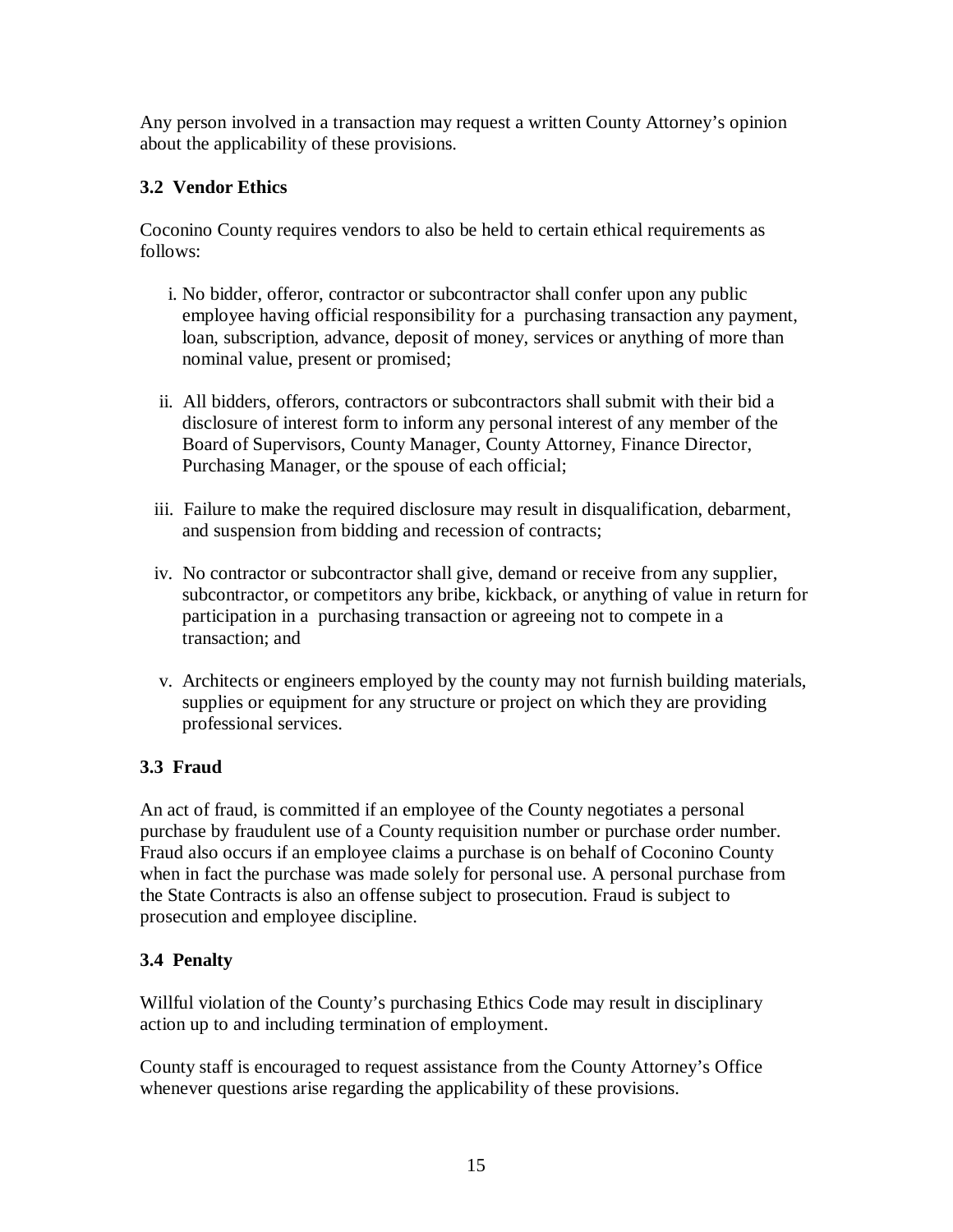### **SECTION FOUR**

### **REQUISITIONS AND PURCHASE ORDERS**

#### **4.1 Purpose of Requisitions**

A purchase order serves as a contract between the County and a supplier for the procurement of equipment, supplies, services, materials, land, buildings, and the lease/purchase or rental of equipment.

The three most important purposes and functions of a requisition is to convey to the vendor and the Purchasing Office exactly what the user requirements are, obtain the proper approvals, and to insure that budgeted funds are available prior to committing County funds. Users should make certain the product or service description is clear, concise and contains sufficient information for the Buyer to process the requisition into a purchase order and so that the vendor provides the correct goods and services. Requisitions that are properly created by the user department increase the efficiency of the purchasing process and reduce the time needed to process the requisition.

#### **Requisitions must be entered into the County's financial management system (Sungard Public Systems ((SPS)), formerly HTE) and approved prior to Purchasing issuing a purchase order, except in emergency situations.**

#### **4.2 Purchasing Requirements at Various Dollar Thresholds**

| Dollar Amount   | Requisition/Purchase | Three Written     | <b>Formal Solicitation</b> |
|-----------------|----------------------|-------------------|----------------------------|
|                 | Order                | Quotes            | (Bid/RFP/RFQ)              |
| $0 - $2,999.99$ | No                   | Not required, but | No                         |
|                 |                      | may be prudent    |                            |
| $$3,000 -$      | Yes                  | Yes               | N <sub>0</sub>             |
| \$49,999.99     |                      |                   |                            |
| $>$ \$50,000    | Yes                  | N <sub>0</sub>    | Yes                        |
|                 |                      |                   |                            |

The following table indicates the requirements for purchasing at various dollar levels.

Purchases that do not require a purchase order should be acquired with as much competition as practical. Departments are required to be responsible for obtaining best value at this threshold. The three written quotes obtained for purchases between \$3,000 and \$50,000 must be kept on file with the user department and made available when requested for the County audit.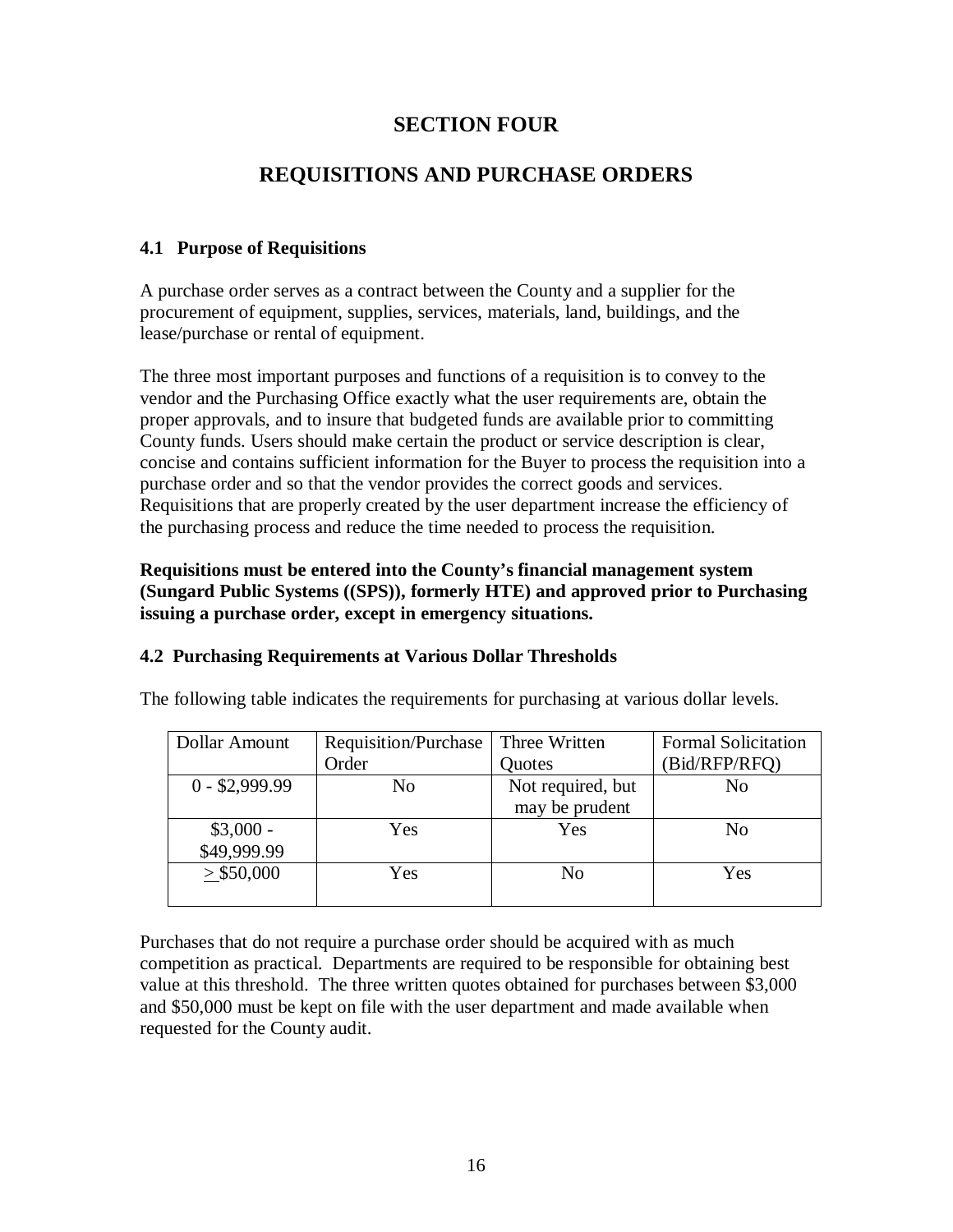#### **4.3 Exempt Purchases**

Purchases that are exempt from requisition submission are:

- i. Salaries and related costs; FICA, Federal and State withholding tax
- ii. Visiting judges, and County court reporters
- iii. Jury and witness fees (does not include expert witness)
- iv. Travel (see Travel Policy found on the Cocoweb)
- v. Utilities: telephone, gas, electric, water, etc.
- vi. Uniform allowances for Sheriff's deputies
- vii. Medical costs for indigents
- viii. Intergovernmental service department charges; photocopier, mechanical services
- ix. Expenditures from Petty Cash
- x. Purchases of \$3,000 or less (small purchases)
- xi. Emergency purchases of low-cost items. These may, in certain circumstances be purchased directly by user departments and paid as short claims, if prior approval from the Purchasing Office has been obtained.
- xii. Insurance settlements.
- xiii. Revenue refunds.
- xiv. Postage
- xv. Others, as approved by the Board of Supervisors.

#### **4.4 General Information**

A purchase order may be cancelled by the County if the goods or services are not delivered within the agreed upon time frame and without acceptable notification from the vendor.

#### **4.5 Blanket Purchase Orders**

Blanket Purchase Orders differ from standard or open purchase orders as budgeted funds are not encumbered. Blanket purchase orders may be used for purchases that require multiple payments and/or deliveries for undetermined amounts such as copier maintenance or when more than one department is sharing the costs of the goods or services.

Only the Purchasing Office may initiate blanket purchase orders. Blanket purchase orders will be requested by the user department stating the period covered and a "not to exceed" amount″ to be purchased during the period.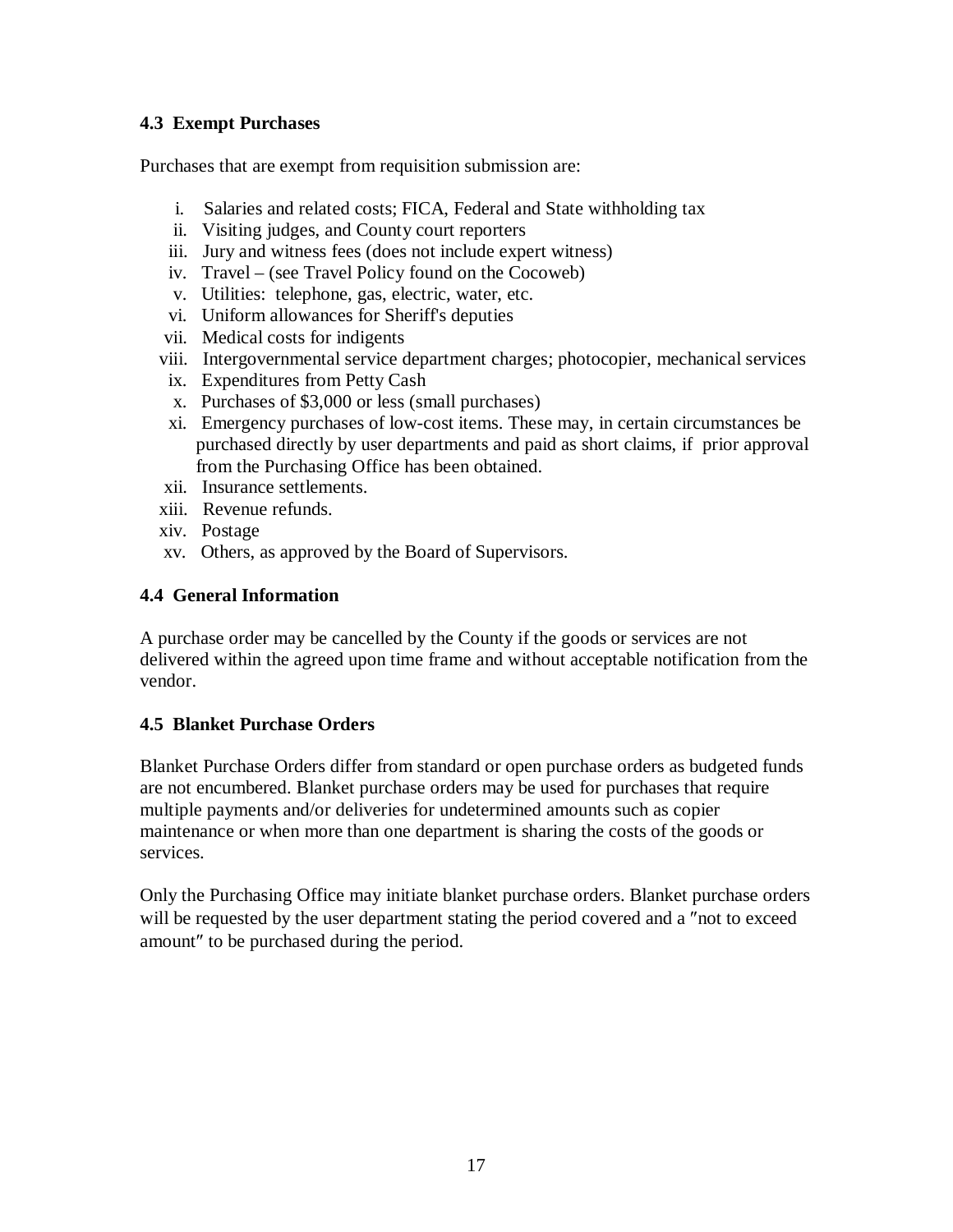### **SECTION FIVE**

### **CHANGE ORDERS**

#### **5.1 General Information**

The County, without invalidating the contract, may order changes in the work within the general scope of the contract consisting of additions, deletions, or other revisions; the contract sum and the contract term being adjusted accordingly. All such changes in the work shall be authorized by change order, and shall be performed under the applicable conditions of the contract documents. The contractor shall bear any additional fees and costs incurred by the owner, architect, engineer, or consultant for fees as a result of a change order which adjusts the contract time and which is not because of any act or omission of the owner, architect, engineer or consultant.

The cost or credit to the County resulting from a change in the work shall be determined in one or more of the following ways:

- i. By unit price stated in the contract documents.
- ii. By cost, as defined below, properly itemized and supported by sufficient substantiating data to permit evaluation. Such costs shall be itemized by crafts defined within the schedule of values and limited to the following items directly allocable to the change in work:
	- a) Cost of materials, including cost of delivery.
	- b) Cost of labor, including, but not limited to, social security, and unemployment insurance and fringe benefits required by agreement and worker's compensation insurance.
	- c) Rental value of equipment and machinery.
	- d) Sales tax, insurance and bond premiums.
	- e) Amounts for any additional supervision and field office personnel, which shall not exceed five (5%) percent of the total of the above paragraphs.
- iii. By mutual acceptance of a lump sum properly itemized and supported by sufficient substantiating data to permit evaluation; provided that such lump sum shall not exceed that amount calculated under ii above.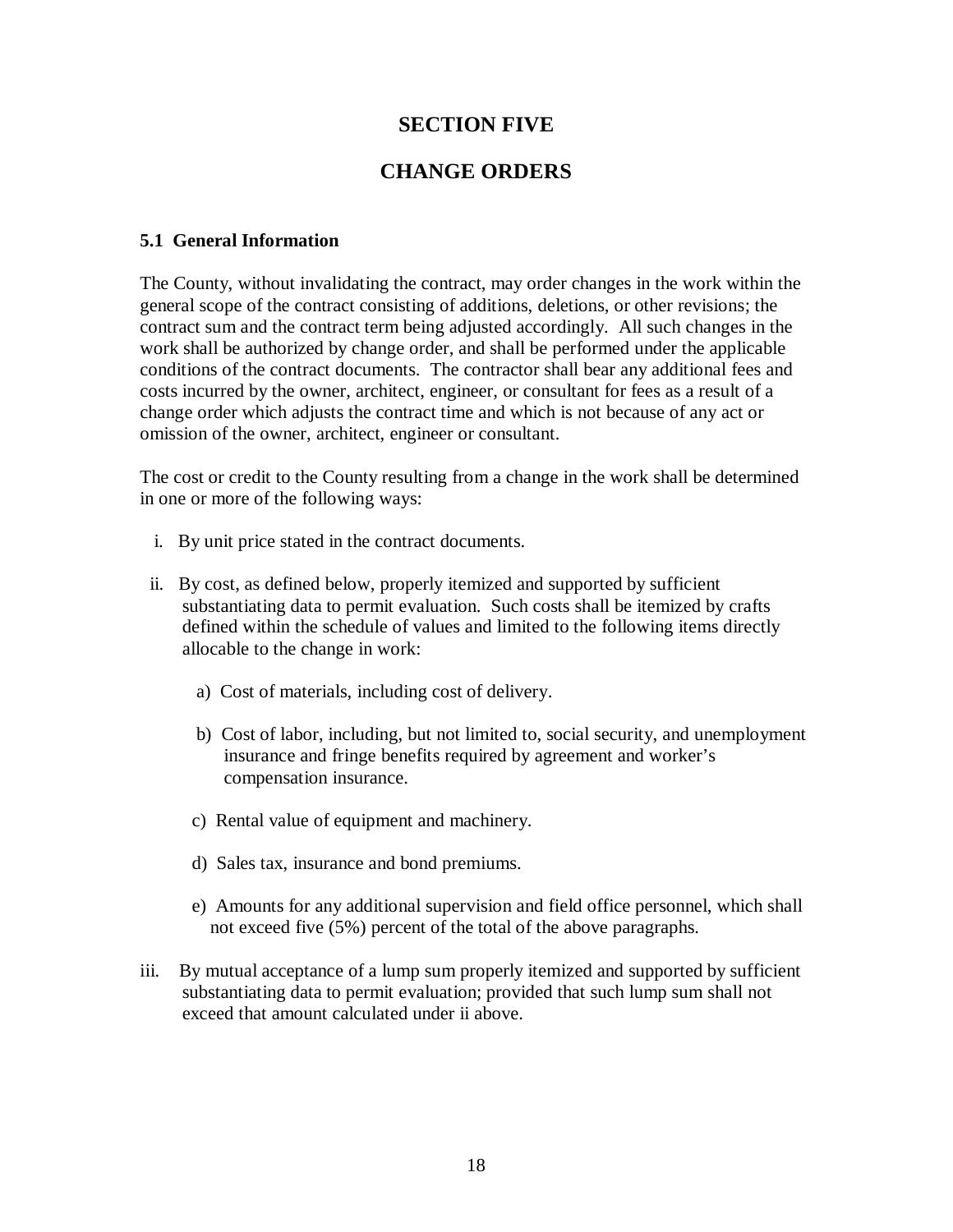#### **5.2 Construction Projects**

All change orders within amounts appropriated in the current fiscal year budget for the subject of the bid award will be authorized and executed in the following manner.

The change order will be initialed by the architect/engineer with their recommendation and then forwarded to the County Project Manager for approval. The Change Order shall then be forwarded to their Department Director for approval or rejection.

The Board of Supervisors reserves the right to adjust these authorized approval amounts for any individual project. Requests for Change Order approval should be made at the same time that BOS approves the initial contract award. The initial award should also include any allowances or contingencies above the contract amount.

The BOS shall approve all change orders that exceed \$50,000 that have not other wise been authorized

Any change order which causes the total expenditures on a project to exceed the approved amount for that project by the Board of Supervisors, the Board of Supervisors must approve that change order.

#### **5.3 Equipment, Goods, and Services**

All other change orders shall have Project Manager (or authorized person) and Department Director approval. Requests for Change Order approval should be made at the same time that BOS approves the initial contract award. The initial award should also include any allowances or contingencies above the contract amount.

The BOS shall approve all change orders that exceed \$50,000 that have not other wise been authorized

Any change order which causes the total expenditures on a project to exceed the approved amount for that project by the Board of Supervisors, the Board of Supervisors must approve that change order.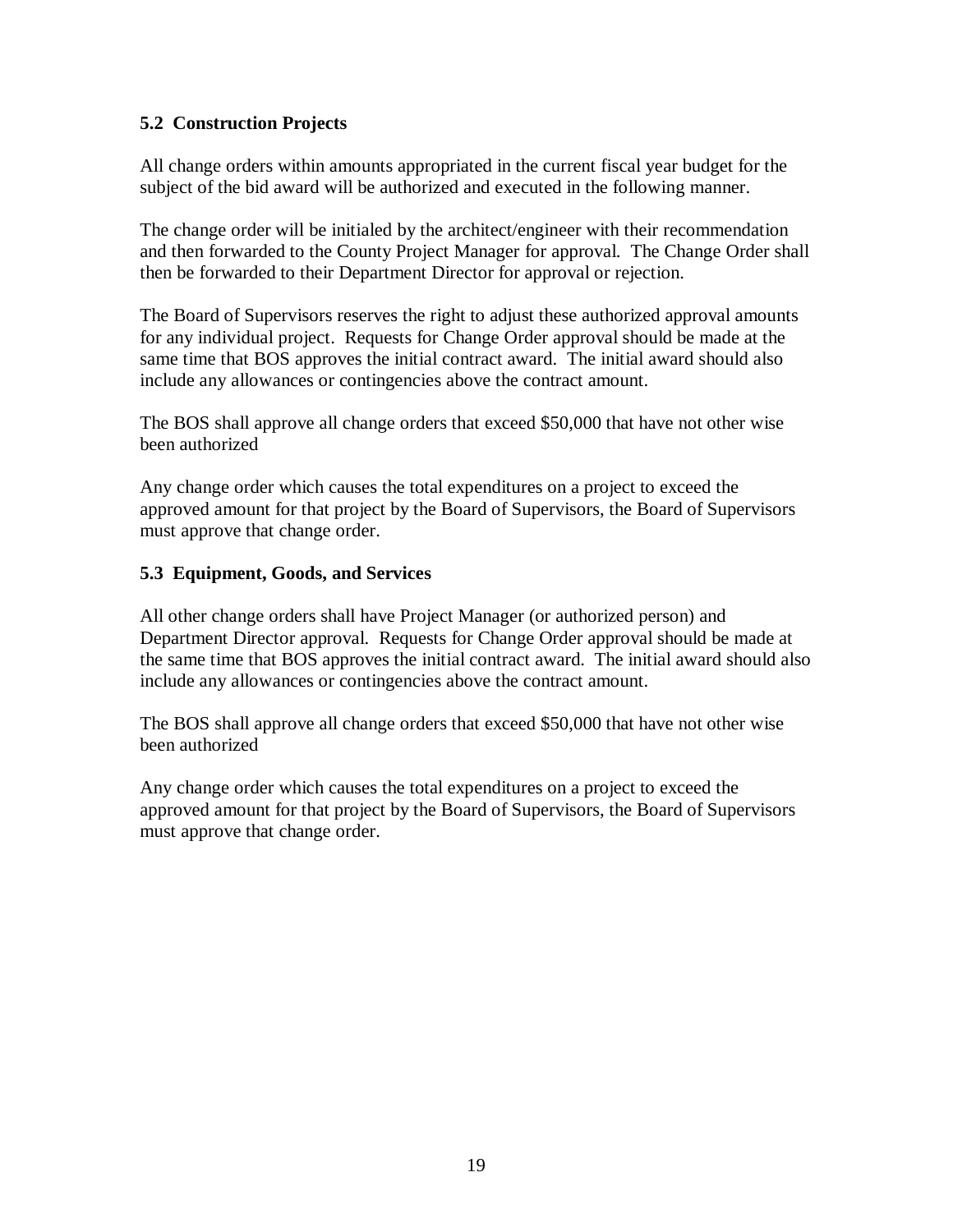### **SECTION SIX**

### **SOURCE SELECTION**

#### **6.1 Developing Suppliers**

The overriding principle which guides the Purchasing Office source selection is to bring about the best competition and value practical to all procurements of goods and services. While it is impractical to secure bids or quotes from every qualified supplier, it is necessary that competition be as fair and open as circumstances permit. To assure this competition, every effort is made to solicit bids and quotes from known manufacturers, distributors or dealers. A vendor's policy for doing business with the County is available on the County's web site<http://www.coconino.az.gov/purchasing>

#### **6.2 Bidders List**

The Purchasing Office maintains a current list of suppliers who are interested in selling goods and services to the County. Suppliers are added to the bidder's list when they complete the on line registration form located on the County web site. Vendors automatically receive a Notice of Bid/RFP/RFQ when a solicitation is issued for any of the commodities that they have selected for their company. It is the express responsibility of the vendor to ensure that they are registered to receive notices of solicitations for their desired commodities and to make any changes to their company contact information.

#### **6.3 Competitive Sealed Bids**

#### 6.3.1 Authority

In accordance with the authority delegated by the Board of Supervisors, the Finance Director is responsible for preparation of invitations for bids, opening of bids, and recommendations regarding awards in connection with the purchase of supplies, materials and nonprofessional contractual services with an estimated total cost in excess of Fifty Thousand Dollars (\$50,000**)**. Coconino County follows ARS 11-254.01 as its authority for public bidding procedures. As of the date of adoption by the Board of Supervisors, ARS 11-254.01 states:

"11-254.01. County purchasing procedures; purchases to be based on competitive bids; content and issuance of invitations and specifications; basis of awards and rejection of bids; professional services; buildings.

All purchases of supplies, materials, equipment and contractual services, except professional services which are procured through the formal RFQ process described later in this Section, made by the County having an estimated cost in excess of thirty thousand dollars (\$50,000) per transaction shall be based on sealed,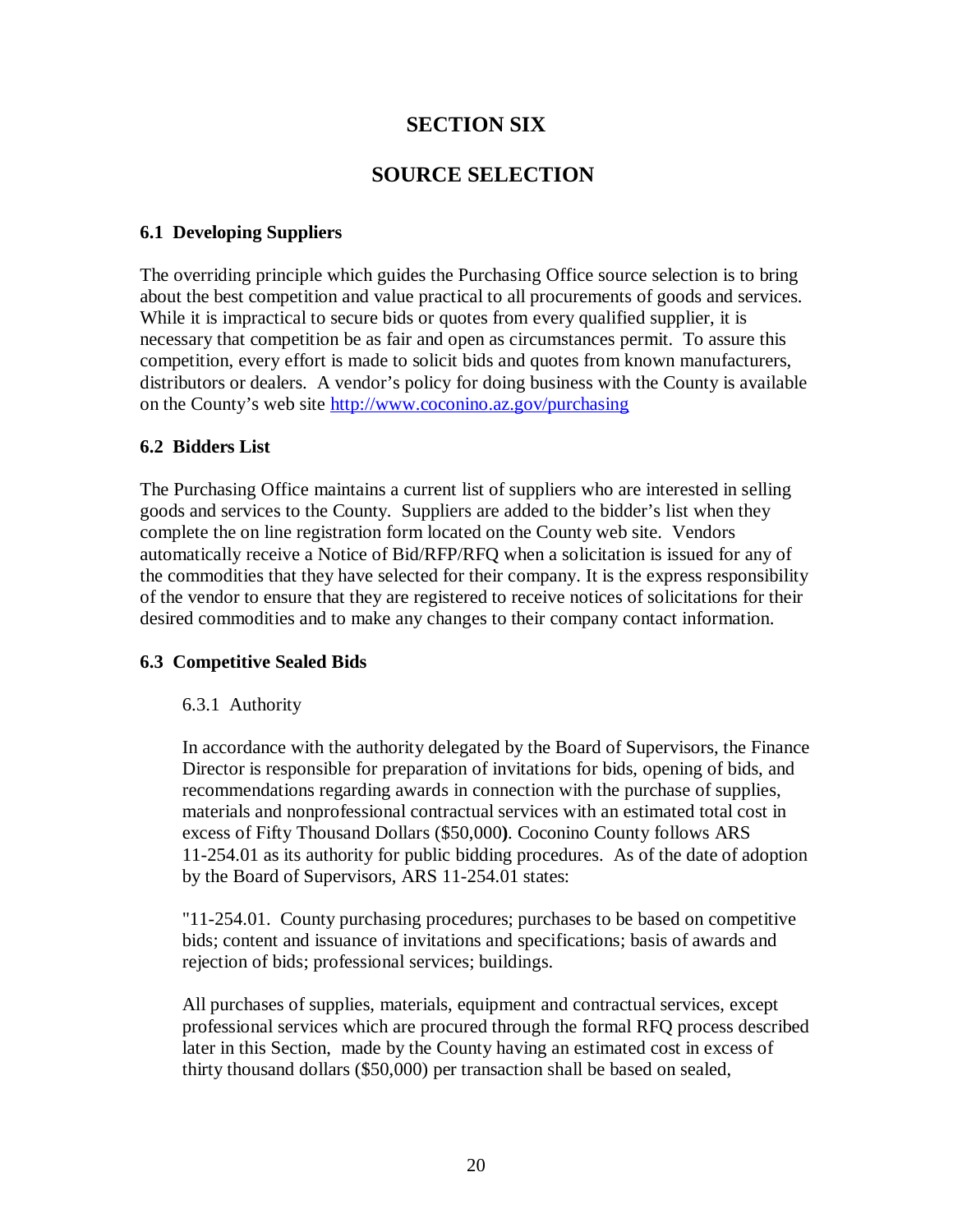competitive bids. The County Purchasing Manager shall give vendors notice of award, upon Board of Supervisors' approval.

#### 6.3.2 Bid Specifications

The first task which must be completed when a user department wishes to purchase an item with a total cost in excess of \$50,000 is the preparation of a bid specification. The specifications and requirements are compiled by the Department with assistance from the Purchasing Office as needed. The specification provides potential suppliers with a complete and accurate description that promotes the most amount of competition practical.

Completed bid specification packets including purchase description, delivery and/or performance schedule, and evaluation criteria are available from the Purchasing Department which can be reached at (928) 679-7190 or by visiting the Coconino County web-site at<http://www.coconino.az.gov/purchasing>

#### 6.3.3 Invitation for Bids

After the bid specification is prepared, the Purchasing Manager issues an Invitation for Bids for the desired item, using a serial bid number for that fiscal year.

The invitation for bids and specifications must be issued in sufficient time before the purchase is made and in sufficient detail to permit free competition. Pursuant to ARS 11-254.01, Notice of the Invitation for Bids shall be published in a newspaper in accordance with the provisions of Title 39, Chapter 2 unless the Board of Supervisors, by at least two-thirds vote of its membership, determines that an emergency exists, requiring immediate action to protect the public health or safety. Copies of the invitation and specifications shall be supplied to, and bids shall be solicited from qualified sources consistent with the item to be purchased as determined by the county purchasing agent, including all qualified suppliers who, before the issuance of the invitation notify the purchasing department in writing that they desire to bid on materials, supplies, equipment or contractual services.

Current providers of service contracts will automatically receive a complete bid packet regardless of whether they are registered on the bidder's list. The Notice will indicate the address to which to return the bids, the time deadline for bid submittal, and the place of the bid opening.

#### 6.3.4 Pre-Bid Conference

A pre-bid conference and/or walk-through site inspection may be conducted to provide a complete explanation and clarification of all bid specifications to the suppliers. The notice for a pre-bid conference will be stated in the Invitation for Bid documents.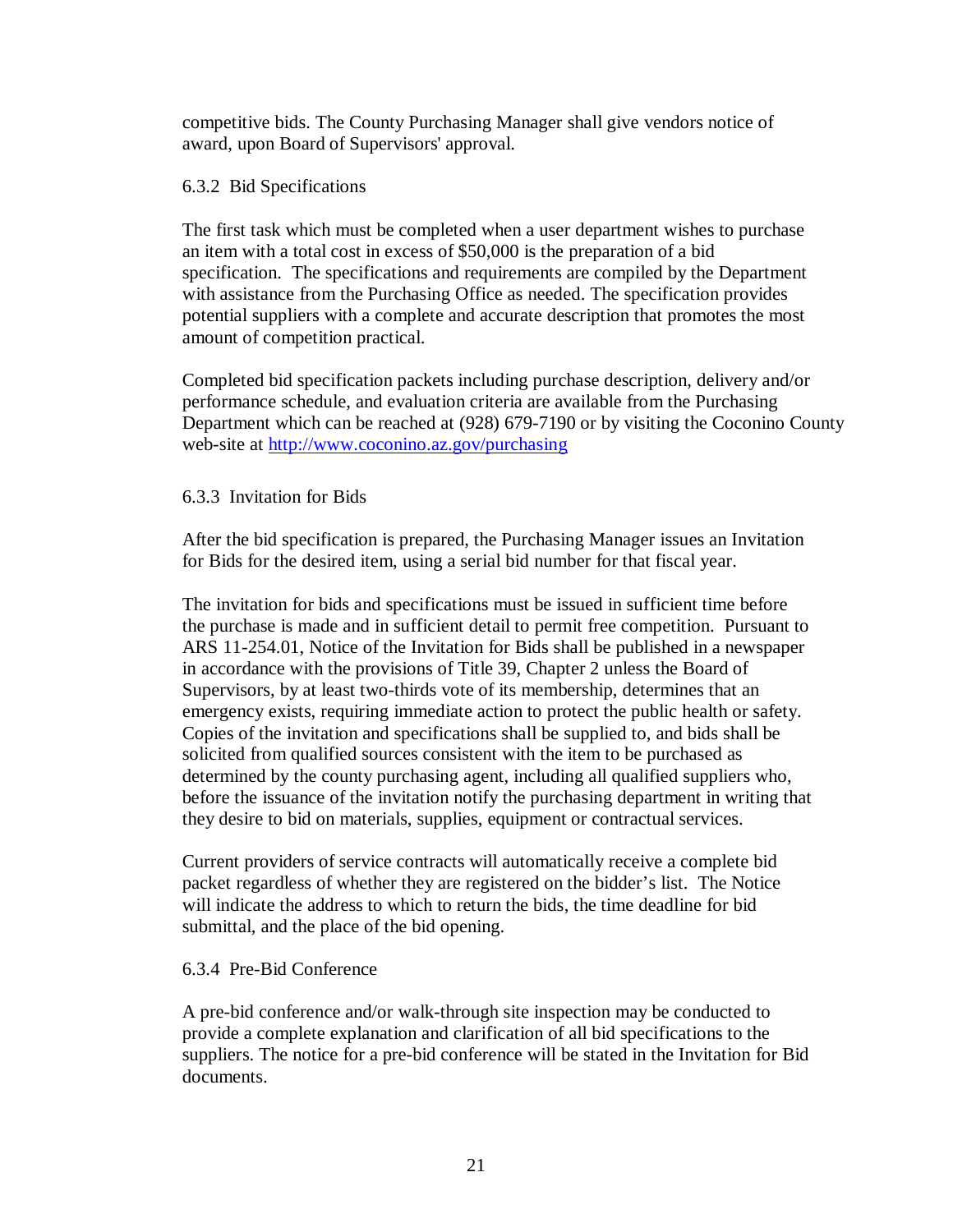#### 6.3.5 Addendum to a Bid

An addendum to a bid shall be issued if necessary to:

- i) Make changes in the Notice of Call for Bids.
- ii) Correct defects or ambiguities.
- iii) Furnish to other bidders, information given to one bidder, if the information will assist the other bidders in submitting bids or if the lack of information will prejudice the other bidders.
- iv) Correct quantities on the bidding schedule.
- v) Correct, add to or clarify specifications.

Addenda shall be sent to all persons to whom the Purchasing Office has sent bid packets to or who have downloaded the bid from the County web site. The addendum shall require that the bidder acknowledge receipt of the addendum. If a bidder fails to acknowledge the receipt of the addendum, the County may waive the requirement as informality, if the vendor's proposal shows that the information provided in the addendum has been addressed.

#### 6.3.6 Bid Opening

Bids shall be publicly opened at the time and place stated in the invitation. The Finance Director or their designated representative will hold the opening of bids, at the time and location stated in the Invitation for Bids. A reasonable period of time for the preparation of bids shall be allotted between the issuing of the Invitation for Bids and the scheduled date of opening. Bids received prior to the due date are secured in a locked vault located in the Clerk of the Board of Supervisors Office until opening. Bid envelopes will be opened and bids read aloud at the public bid opening. A representative of the Clerk of the Board's Office will be present at all bid openings, and will initial each bid. Faxed bids will not be accepted.

Upon Board approval, the county purchasing agent shall make awards with reasonable promptness by giving written notice to the responsible bidder whose bid is responsive, i.e., conforms to the invitation, and whose bid is the most advantageous to the county concerning price, conformity to the specifications and other factors. The Board may reject all bids if rejection is in the public interest.

All information submitted, excepting proprietary information, will be made available for public inspection following award of the contract.

#### 6.3.7 Pre-Opening Modification or Withdrawal of Bids

A bidder may modify or withdraw their bid at any time before bid opening if the modification or withdrawal is received before the time and date set for bid opening at the location designated in the call for bids.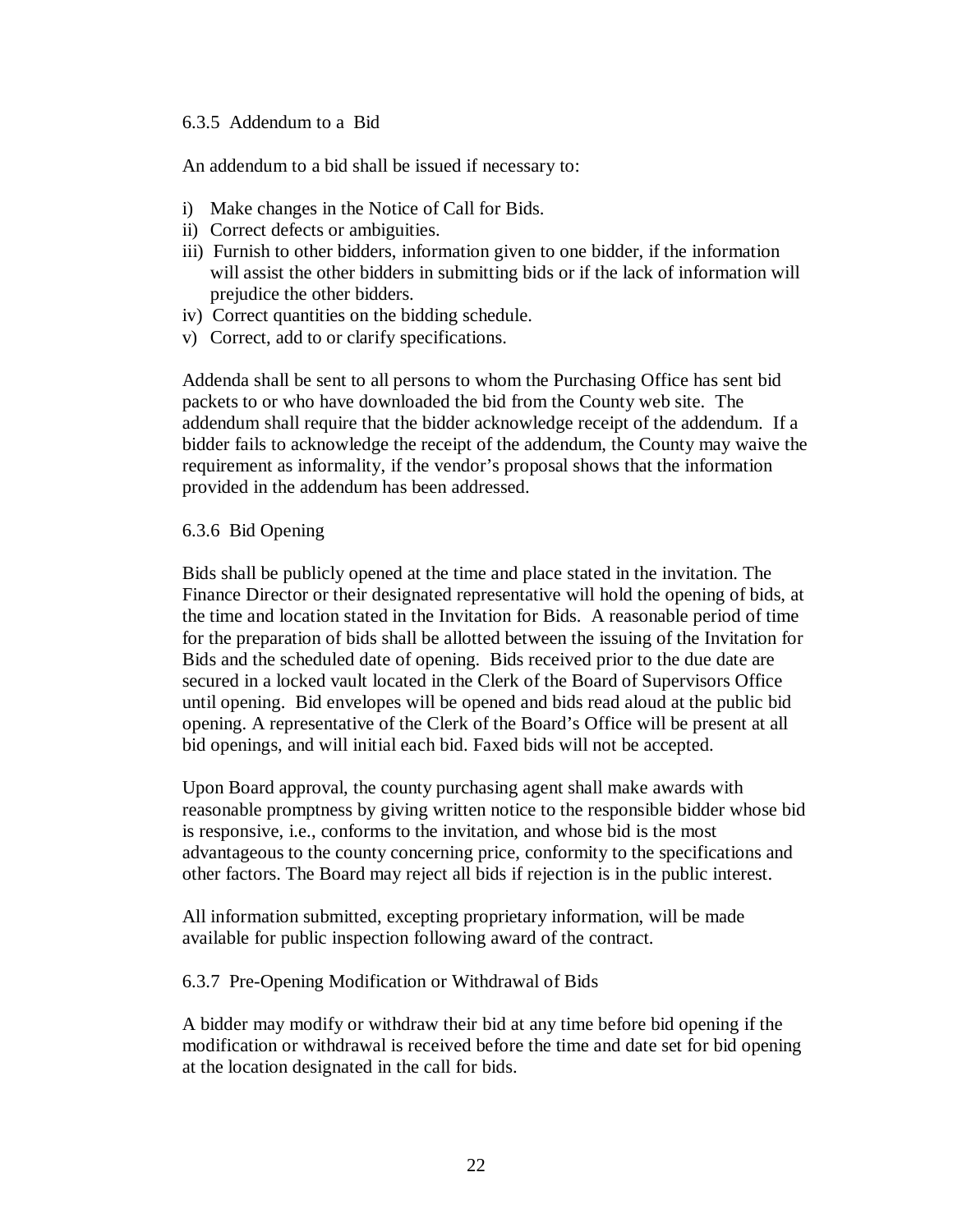#### 6.3.8 Errors/Corrections to Bids

After bid opening, corrections to bids shall be permitted only to the extent that the bidder can show by clear and convincing evidence that a mistake of a nonjudgmental character was made, the nature of the mistake, and the bid price actually intended. After bid opening, no changes in bid prices or other provisions of bids prejudicial to the County or fair competition shall be permitted. In lieu of bid correction, a low bidder alleging a material mistake of fact may be permitted to withdraw its bid if:

i) The mistake is clearly evident on the face of the bid document but the intended correct bid is not similarly evident; or

ii) The bidder submits evidence that clearly and convincingly demonstrates that a mistake was made. All decisions to permit the correction or withdrawal of bids, or to cancel awards or contracts based on bid mistakes, shall be supported by a written determination made by the Purchasing Manager.

6.3.9 Unsigned Bids

Bids must be signed by an appropriate officer or authorized representative. However, unsigned bids will not necessarily be rejected if the omission was determined to be a clerical error. A signed document must be submitted declaring the clerical error and stating the offer is true in order for the bid to be evaluated for possible award.

#### 6.3.10 Late Bids

A bid is considered late if it is received at the location designated in the invitation to bid after the time and date set for the bid opening. Bidders are required to have their submittal time stamped in by the County in order to be responsive. A bid will not be considered late if it can be shown that the County received the bid by the time indicated on the invitation to bids, but internally, the bid was improperly handled and/or delivered. Any late bids will not be opened, unless necessary for identification purposes. Late bids may be returned to the vendor upon request and vendor issued pick-up tag. Bidders submitting late bids that are rejected shall be so notified.

#### 6.3.11 Bid and Performance/Payment Bonds

Bid and Performance and Payment bonds are normally not required for supplies, materials, equipment, and professional services. These bonds **shall** be required for contracts for the construction of buildings and of buildings and public improvements. Bids submitted without bonding requirements will be automatically rejected. Performance and payment bonds are binding on the parties upon execution of the contract.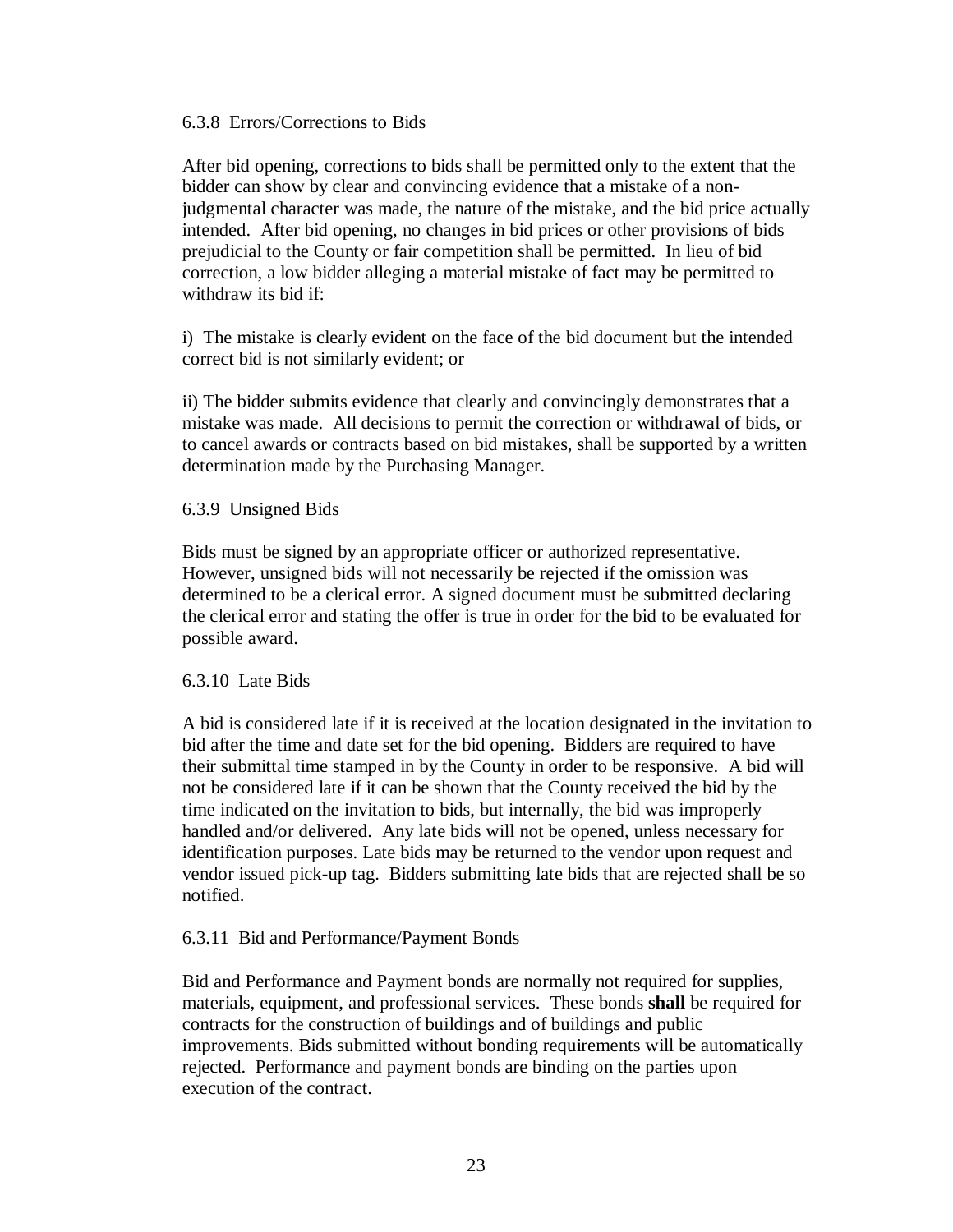Payment and performance bonds may be required for certain other bids and projects at the County's discretion. Performance/payment bonds must be executed by a surety company authorized to do business in the State of Arizona. In lieu of a bid bond, the bidder may submit a certified check, or cashier's check.

When a bid bond is required, the bonds of the three lowest bidders are retained in a locked vault by the Clerk of the Board until award of the bid is made by the Board of Supervisors. However, a bidder other than the three low bidders, who has deposited a bond/surety may request his bid deposit be returned prior to the award. If the bid is for a procurement for which a contract is required, the three low deposits will be retained until the contract is executed and filed in the Clerk of the Board's Office. When a performance and payment bond is required, the bond of successful bidder will be held until the terms of the contract are completed and accepted by the County.

#### 6.3.12 Identical Bids

In the event that two or more bidders offer identical bids, all bids may be rejected and new bids invited, unless it is deemed in the best interest of the County to award the bid to one of the tied bidders by using a coin toss, or to split the award if it is agreeable to both bidders and will not result in added cost to the County.

#### 6.3.13 Rejection and Cancellation of Bids

The Board of Supervisors reserves the right to reject any and all bids if they consider it to be in the best interest of Coconino County.

Prior to opening, a solicitation may be canceled in whole or in part when it is determined, in writing, that such action is in the County's best interest for reasons including, but not limited to:

- i) the County no longer requires the proposed procurement;
- ii) the County can no longer reasonably expect to fund the procurement; or
- iii) proposed amendments to the solicitation would be of such magnitude that a new solicitation is desirable.

When a solicitation is canceled prior to opening, notice of cancellation shall be sent to all businesses solicited. The notice of cancellation shall identify the solicitation, the reason for cancellation, and where appropriate, explain that an opportunity will be given to compete on any re-solicitation or any future procurement.

After opening, but prior to award, all bids or proposals may be rejected in whole or in part when it is determined in writing that such action is in the best interest of the County for reasons including, but not limited to: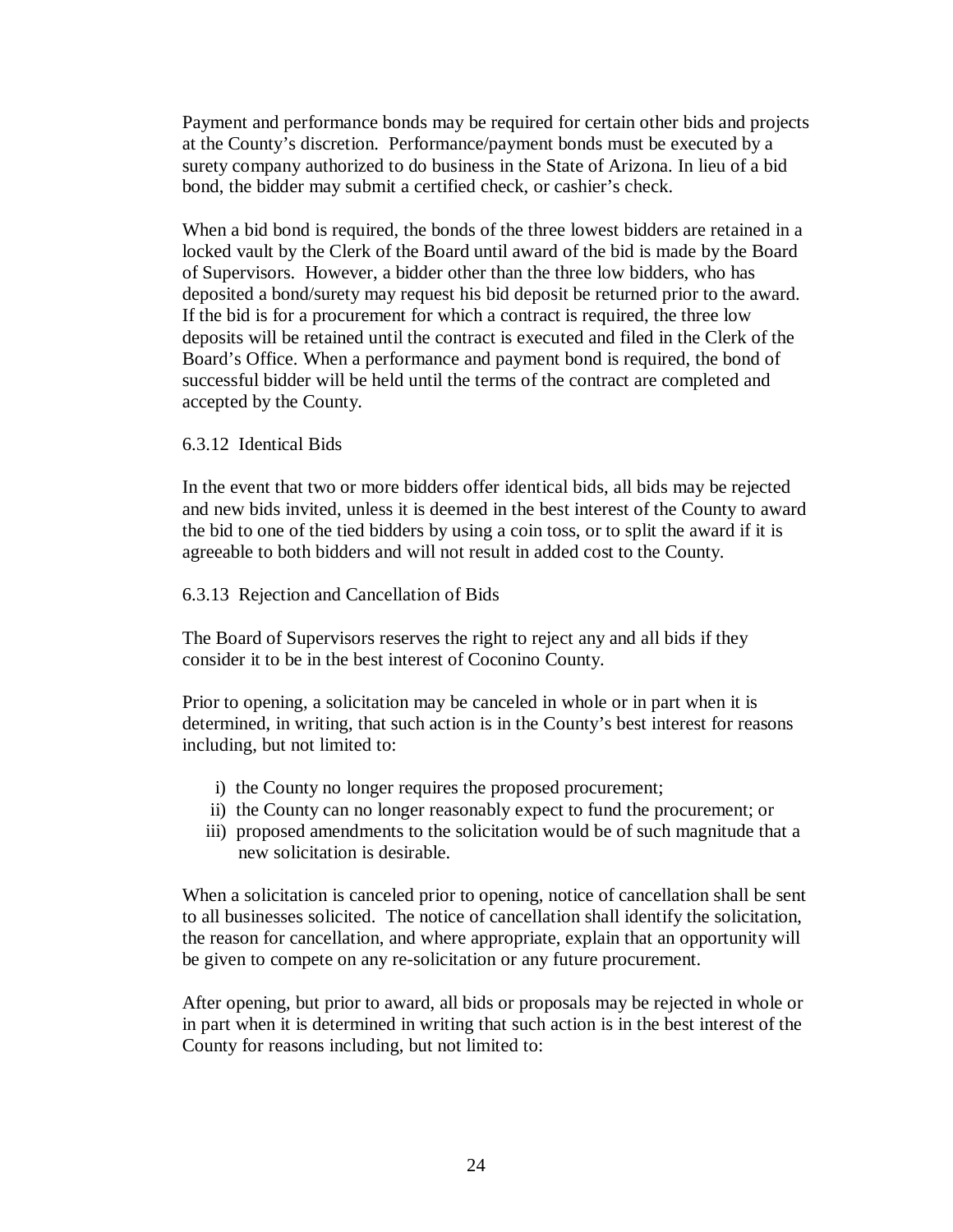- i. The procurement is no longer required;
- ii. Ambiguous or otherwise inadequate specifications were part of the solicitation.
- iii. The solicitation did not provide for consideration of all factors of significance to the County;
- iv. Prices exceed available funds and it would not be appropriate to adjust quantities to come within available funds;
- vi. All otherwise acceptable bids or proposals received are at clearly unreasonable prices; or
- vii. There is reason to believe that the bids or proposals may not have been independently arrived at in an open competition, may have been collusive, or may have been submitted in bad faith.

A recommendation to reject any or all bids is documented by means of an explanatory letter from the Finance Director to the County Manager on a Board agenda form. The reason for cancellation or rejection shall be made part of the bid file and available for public inspection.

6.3.14 Rejection of Individual Bids, Proposals, Quotes or Statements of Qualifications

A bid may be rejected if:

- i. the bidder is determined to be non-responsible pursuant to Section 9.10.1;
- ii. the bid is non-responsive in accordance with Section 6.3.6;
- iii. the bid is otherwise not advantageous to the County.

A proposal, statement of qualifications or quotation may be rejected if:

- i. the person responding to the solicitation is determined to be non-responsible pursuant to Section 9.10.1;
- ii. it is unacceptable;
- iii. the proposed price exceeds available funds or is otherwise unreasonable;
- iv. it is otherwise not advantageous to the County.

6.3.15 Bid Acceptance and Evaluation

Bids shall be unconditionally accepted without alteration or correction, except as authorized in this Section. After the bid opening, the user department will prepare a detailed tabulation of all bids, which will then be reviewed by the Purchasing Office. In case of a difference between the unit prices and extended totals in a bid, the unit price shall prevail. In case of a difference between written words and figures in a bid, the amount stated in written words shall govern. After reviewing the bids with the department originating the request and the bid evaluation committee (if such a committee is being used), the Department will submit a recommendation for award to the lowest responsive, responsible bidder whose bid conforms in all material aspects of the requirements and criteria set forth in the bid documents.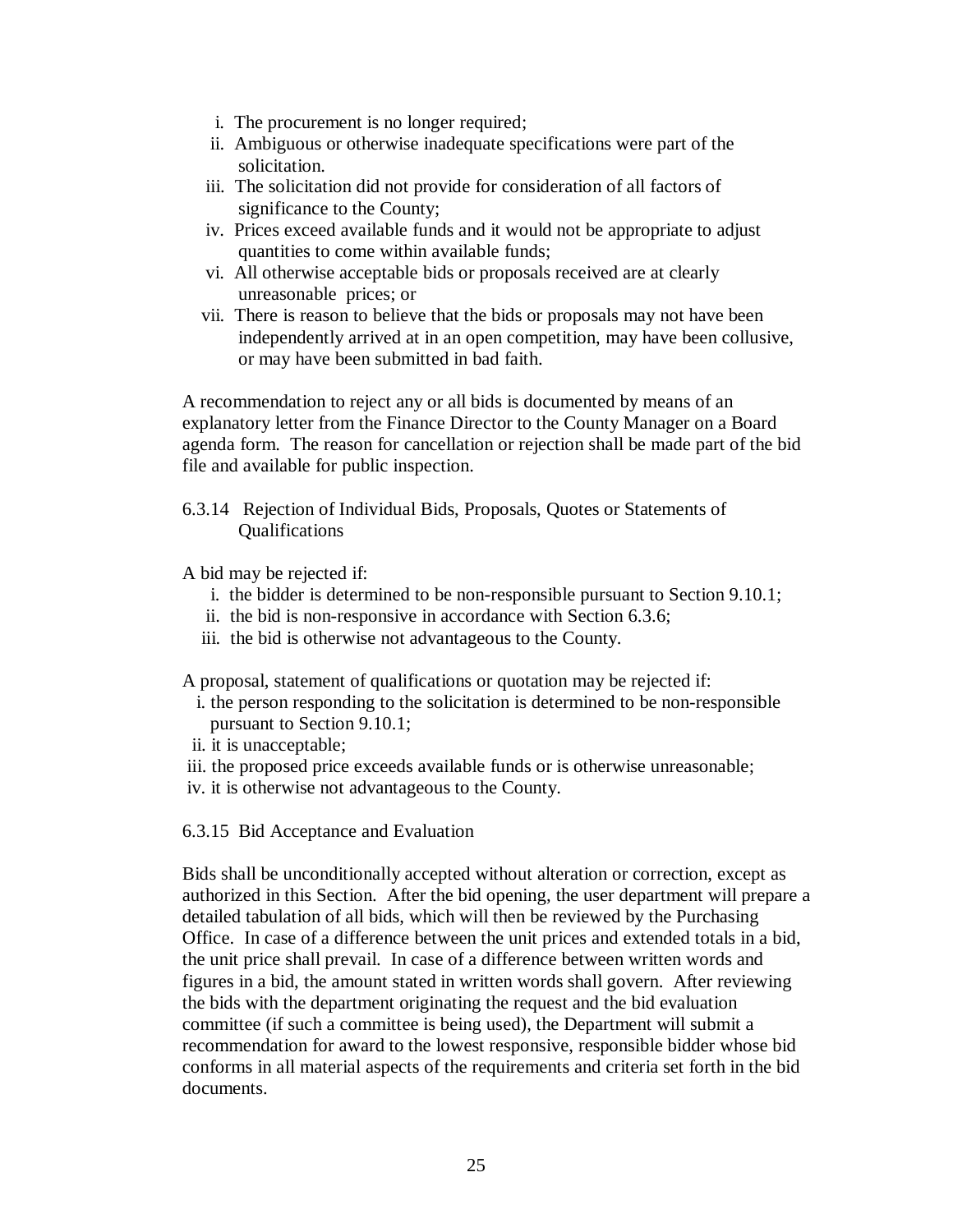Bids shall be evaluated based on the requirements set forth in the invitations for bids, which may include criteria to determine acceptability such as inspection, testing, quality, workmanship, delivery, and suitability for a particular purpose. The invitation for bids shall set forth the evaluation criteria to be used. No criteria may be used in bid or proposal evaluation that is not set forth in the bid documents.

Upon receiving a recommendation for award (or rejection of bids), the Purchasing Office will, in writing, notify all offerors of the recommendation.

If the low bid is found to be unacceptable, justification will be submitted in writing to the Purchasing Office. The recommendation to the Board of Supervisors must contain detailed explanations as to how or why the low bid was unacceptable.

The County reserves the right to waive any minor informality in accepting and awarding of bids.

#### **6.4 Contract Award**

The contract shall be awarded by appropriate notice to the lowest responsible and responsive bidder whose bid conforms in all material respects to requirements and criteria set forth in the invitation for bids.

6.4.1 Consideration of Taxes in Competitive Sealed Bidding.

All relevant state and local, and use taxes shall be included in the final bid amount shown as this is the amount that will be used for purposes of bid evaluation. The County General Fund portion of the local sales tax (1.0%) shall be excluded from the bidder's total price in the evaluation. This only applies to vendors doing business within Coconino County. The tax is paid by the County and then remitted back to the County by the State so there is no net cost to the County. This will subsequently provide a truer evaluation.

In evaluating the bids, except for procurement of construction, and for purposes of determining the low bidder, the Purchasing Manager shall include the amount of applicable business privilege tax. The amount of a County's business privilege tax shall not be included in the evaluation except in those instances in which the award is between a Coconino County bidder and an Arizona-based, non-Coconino County bidder. In this event, the applicable County business privilege tax shall be included in the non-Coconino County bidder's price for evaluation purposes only to determine the lowest bidder.

#### **6.5 Construction Contracts**

In accordance with Title 34 of the Arizona Revised Statutes, bids will be solicited for the construction of public buildings and improvements.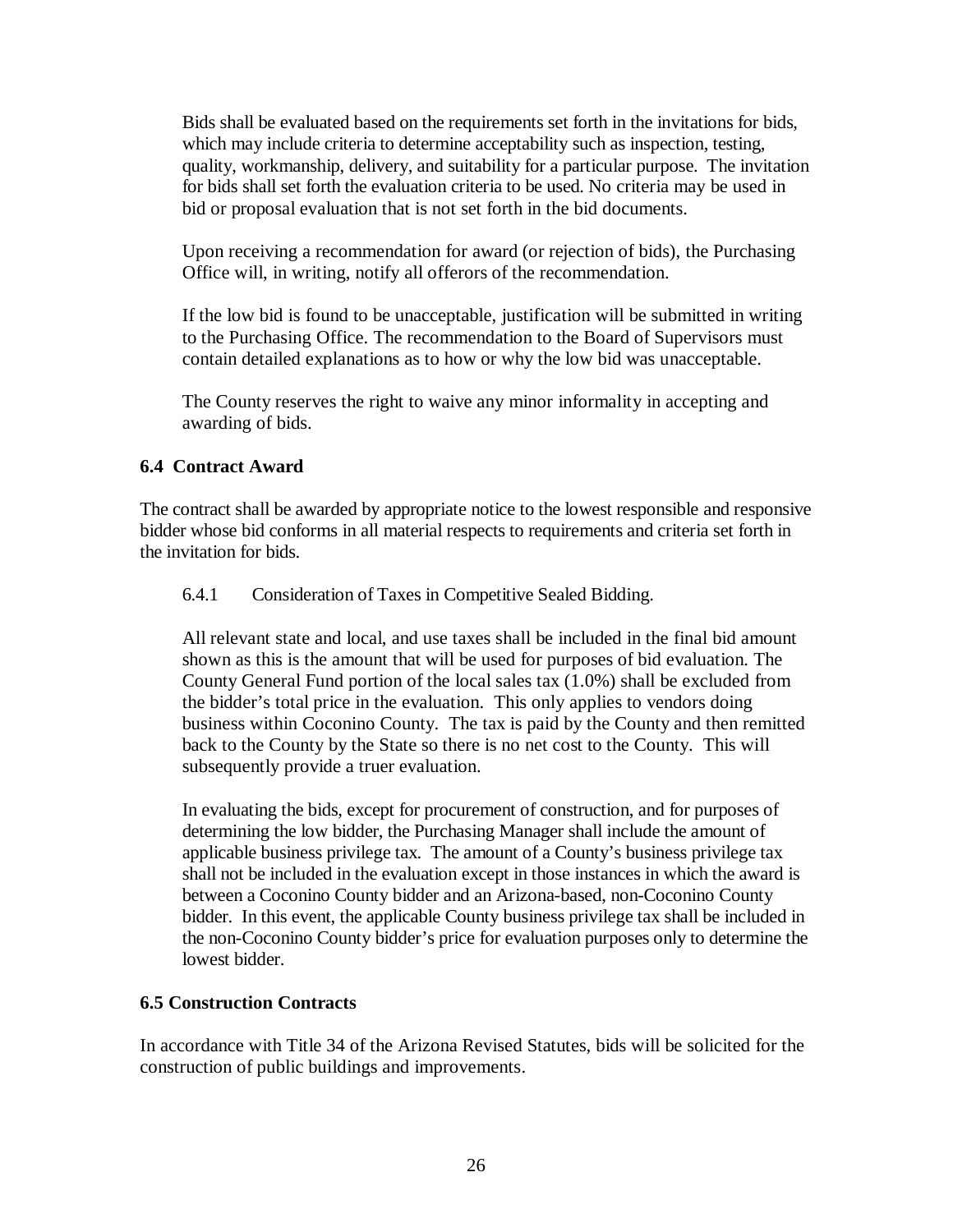Alternate Project Delivery Methods (APDM) is authorized under ARS §Title 34. These include Construction Manager at Risk (CMAR), Design Build and Job Order Contracting (JOC).

In the event the low responsive and responsible bid for a construction project exceeds available funds and such bid does not exceed such finds by more than five percent (5%), the Finance Director is authorized, when time or economic considerations preclude resolicitation of work of a reduced scope, to negotiate an adjustment of the bid price with the low responsive responsible bidder, in order to bring the bid within the amount of available funds.

#### **6.6 Competitive Sealed Request for Proposals (RFP's)**

#### 6.6.1 General Provisions

Competitive sealed proposals are to be used when the use of competitive sealed bidding is either not practical or not advantageous to the County as determined by the Purchasing Office. This process is generally used for the procurement of professional and non-professional services.

#### 6.6.2 Request for Proposals Procedures

Professional and/or other services with an estimated value of \$50,000 or more shall be procured through a formal request for proposals. The procedure for formal request for proposals is established for the purpose of providing an alternative method to sealed competitive bid for the purchase of professional and other services. The procedural guidelines outlined in Section 6.3 Competitive Sealed Bids, also apply to RFPs. As with formal bids, the user department initiates the process and assists the Purchasing Manager in creating a "Scope of Work or Services". When the RFP is ready to issue, Notice of RFP is published in the newspaper for four consecutive days, and copies of the Notice of RFP are sent to the current contractor (if applicable) and all those who have registered with the County as potential providers for the required services.

Requests for Proposals, at a minimum, include a Scope of Work, Submittal Requirements, and Evaluation Criteria. Contractual terms and conditions should be included in the RFP.

Proposals will be opened publicly at the time and place stated in the Request for Proposals. The Request for Proposals will include a statement of how the proposals will be evaluated, the relative importance of price and other factors, the general terms of the written contract, and that professional liability insurance may be required. No evaluation factors other than those listed in the RFP may be used in the evaluation.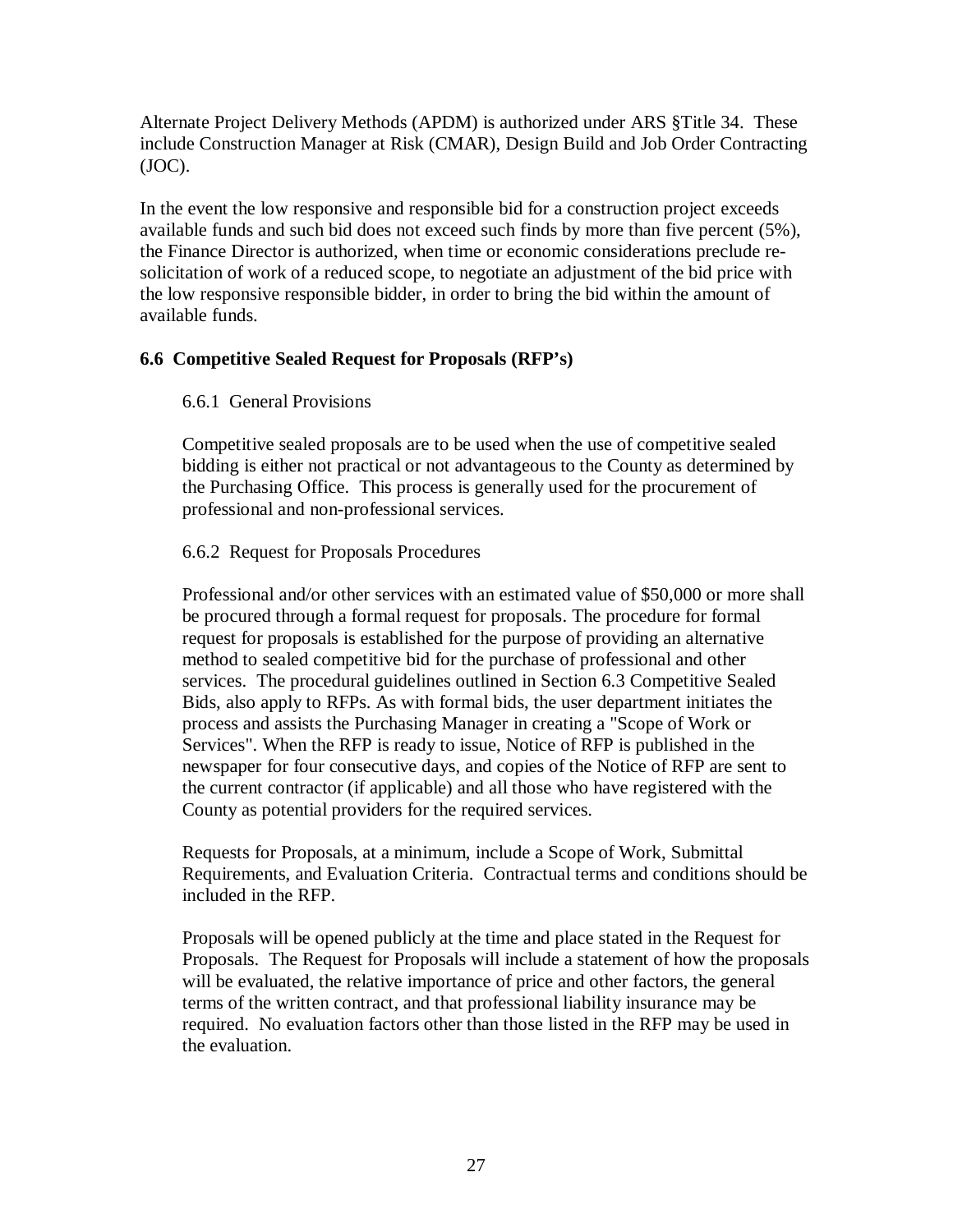#### 6.6.3 Evaluation of Proposals

The request for proposals shall state the criteria to be used in the evaluation of the proposals and shall include their relative importance. Specific numerical weighting is not required.

6.6.3.1 Evaluation Committee. A selection committee is appointed to evaluate the proposals and make a recommendation based on the criteria set forth in the request for proposals. No other factors or criteria may be used in the evaluation.

6.6.4 Proposal Addenda and Best and Final Offers

Questions from offerors regarding any clarifications of the RFP will be answered prior to the opening. If any question results in a change to the scope of work, an addendum will be made and distributed to all offerors who have requested a bid packet.

Prior to award, the County may issue a written request for best and final offers. The request shall state the date, time and place for the submission of the best and final offers. Best and final offers shall be requested only once unless the Purchasing Manager makes a written determination that it is advantageous to the County to conduct further discussions or change the County requirements. The request shall inform offerors that, if they do not submit a notice of withdrawal or a best and final offer, their immediately previous offer will be construed as their best and final offer. All persons who submitted a proposal, or in other cases, the short listed offerors, shall be given the opportunity to submit a best and final offer if one is requested

#### 6.6.5 Negotiations with Offerors

The proposals will be reviewed by the user department and the Purchasing Office, or evaluation committee. Negotiations may be conducted with vendors. Offerors shall be accorded fair and equal treatment in conducting negotiations and there shall be no disclosure of any information derived from proposals submitted by competing offerors.

Negotiations may be conducted concurrently with offerors for the purpose of determining contract award. Exclusive negotiations may be conducted with the offeror whose proposal is determined to be the most advantageous to the County. Exclusive negotiations may be conducted subsequent to concurrent negotiations or may be conducted without requiring previous concurrent negotiations. Exclusive negotiations shall not constitute a contract award nor shall it confer any property rights to the successful offeror. If exclusive negotiations are conducted and an agreement is not reached, the County may enter into exclusive negotiations with the next highest ranked offeror without the need to repeat the formal solicitation process.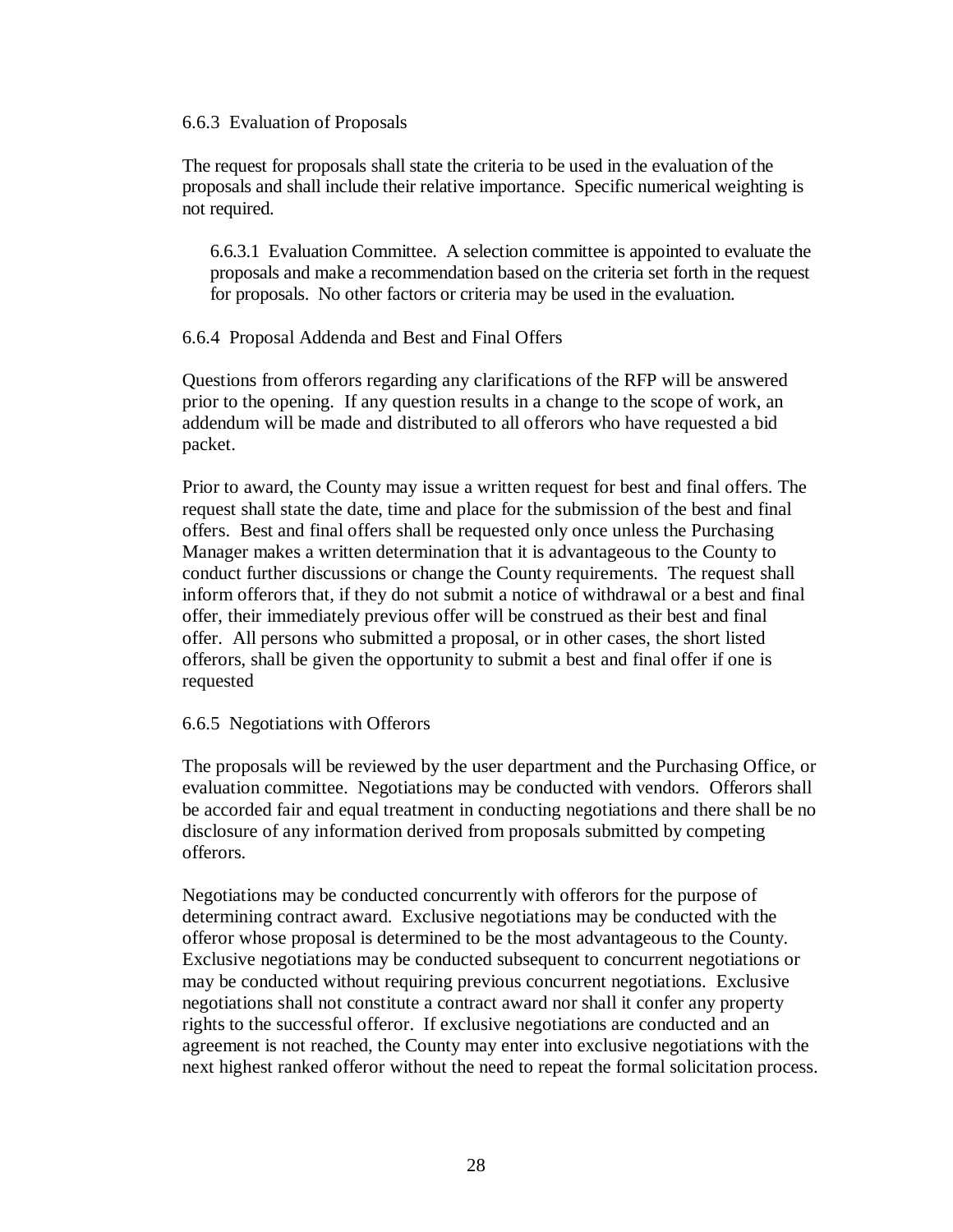A recommendation will then be made to the Board of Supervisors based on an evaluation of all factors stated in the RFP.

Upon Board of Supervisors approval, award shall be made to the responsible offeror whose proposal is determined in writing to be the most advantageous to the County, taking into consideration price and the evaluation factors set forth in the request for proposals. No other factors or criteria shall be used in the evaluation. The bid file shall contain the basis on which the award is made.

#### **6.7 Selection of Architectural-Engineering Professional Design Services**

The County has adopted §ARS 41-2578 of the State Procurement Code section relating to the acquisition of professional design services (defined as Architects, assayers, construction Services, engineers, Geologists, Landscape architects and Land Surveyors). The following sections contain abbreviated information from this statute.

#### 6.7.1 Qualifications Based System

Firms engaged in the lawful practice of the profession may submit an annual statement of qualifications (SOQ) and experience. A selection committee is formed to evaluate the current SOQs on file with the purchasing office. The committee should consist of at least three persons. The committee shall select, in order of preference and based on criteria established, a short list of at least three firms deemed to be the most qualified to provide the services required. The selection of the short list must be based on demonstrated competence and qualifications only. Fees, price man-hours or any other cost information may not be considered in the selection of the short list.

After a short list is selected, negotiations may commence for a contract with the highest rated firm for the required services. The negotiations shall include consideration of compensation and other contract terms and conditions the County determines to be fair and reasonable. In making this determination, the County shall take into account the estimated value, the scope, complexity and nature of the required services. If a satisfactory contract cannot be negotiated with the highest rated firm at a price or on other contract terms, negotiations shall be formally terminated. Negotiations would then be started with the next highest rated firm, in sequence, until an agreement is reached or a determination is made to reject all firms on the short list.

Rather than receiving annual submittals the County may, in order to evaluate specific expertise by project, issue a formal Request for Qualifications for that project. The selection process would be accomplished as described above.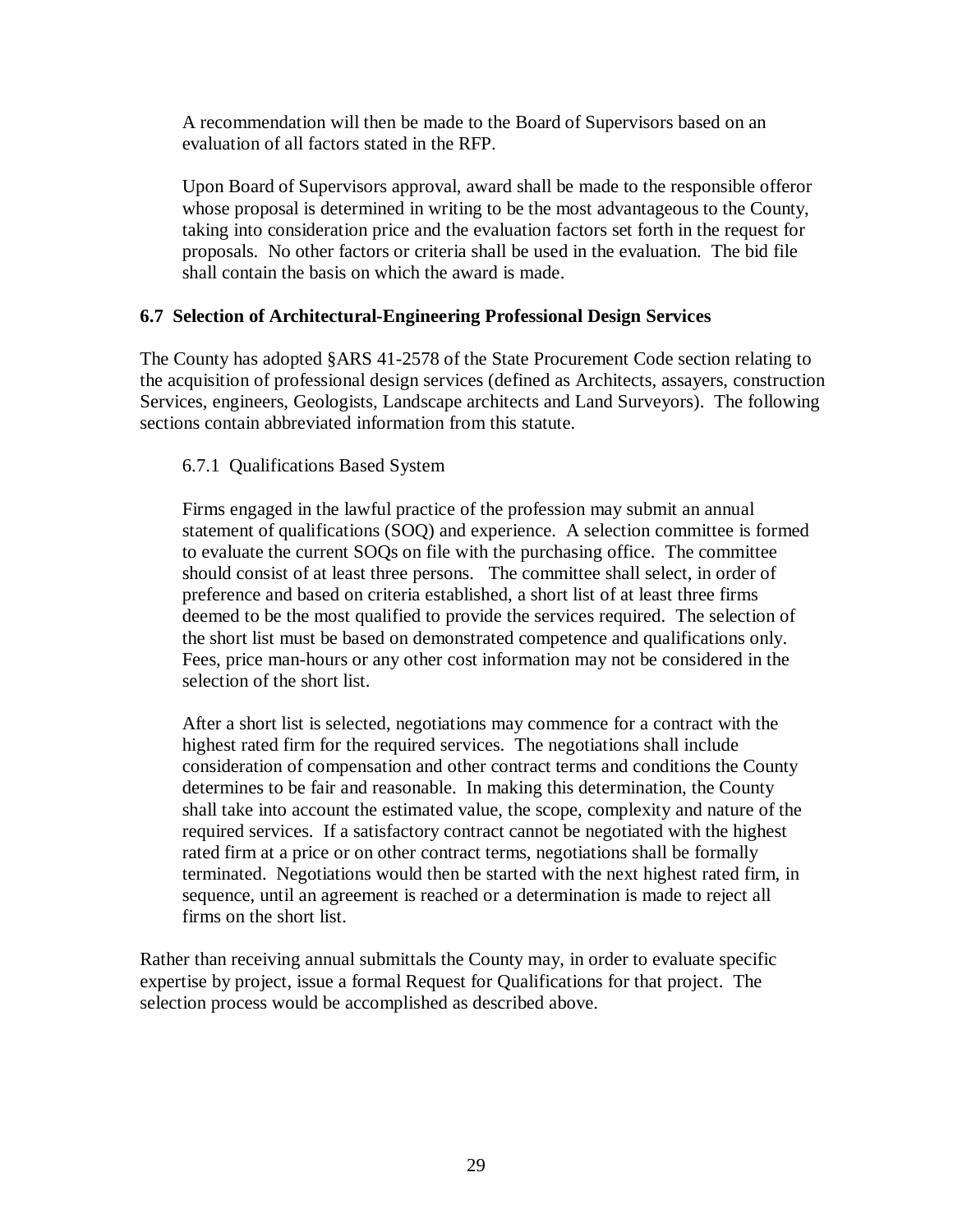#### **6.8 Legal Services**

6.8.1 Authority

For the purpose of procuring the services of legal counsel, as defined by the laws of the state, contracts for the services of legal counsel shall be awarded with the authorization of the County Attorney except as otherwise provided by law. Unless determined by the County Attorney that direct selection is in the best interest of the County, the services of legal counsel shall be procured in accordance with this Section.

The Superior Courts, County Attorney, Public Defender's Office and Legal Defender's Office may, in accordance with the County purchasing policy, acquire legal services in the discharge of their regular duties as required by statute. All legal services required by the Superior Courts, County Attorney, Public Defender's Office and Legal Defender's Offices outside the regular course of business require approval of the County Manager, County Attorney's Office and Board of Supervisors.

All elected and appointed department heads and Taxing Districts must have approval from the County Manager, County Attorney's Office and the Board of Supervisors in order to obtain legal services outside the County Attorney's Office, even if the services are on a pro-bono basis

#### **6.9 Small Purchases**

Small purchases are defined as those transactions whose total cost (tax and shipping included) are less than \$3,000. These small purchases may be completed at the departmental level. Purchase orders are not required for small purchases. Orders shall not be split between invoices or by multiple procurement card holders in order to avoid obtaining a purchase order. Small purchases may be made with a County procurement card.

Purchases over \$3,000 and under \$50,000 shall be procured through the written quote process. No less than three businesses shall be contacted to solicit quotes from. These written quotes shall be kept on file with the initiating department for audit and public record retention.

#### **6.10 Sole Source Purchases**

#### 6.10.1 General Information

A sole source purchase is the purchase of a commodity available from only one supplier. A purchase of this type generally is of a special nature because of the type of goods materials, or services required by the user. The user department will be required to justify, in writing, the reasons for selecting a product or service that is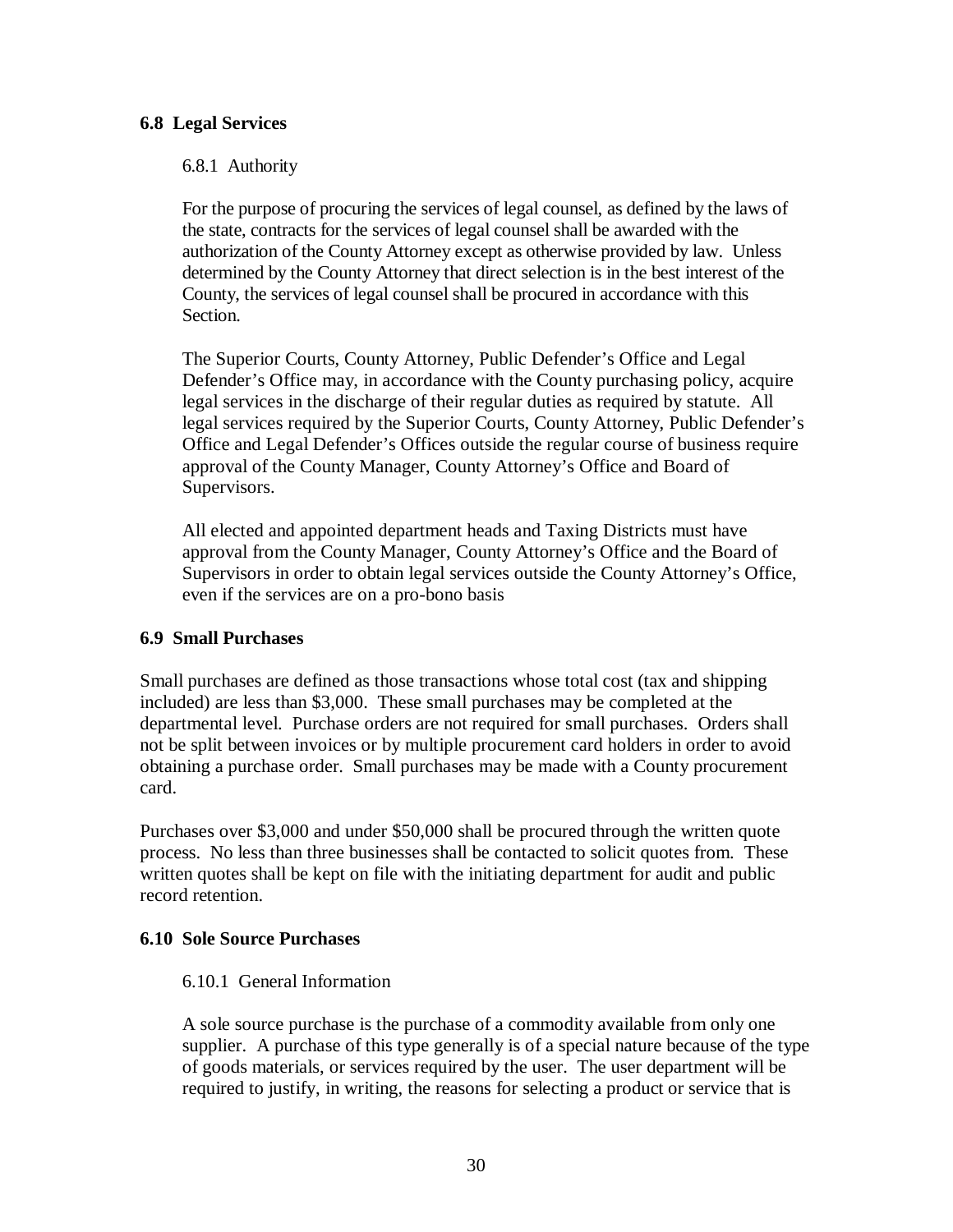available from a sole source only, including obtaining the necessary Board approval as indicated in Section 2.3.

Sole source purchases are contrary to public purchasing procedures, and therefore the selection of products or services of a sole source nature must be limited as much as possible. The only justification for sole source purchases are: 1) the purchase of a sole source item is to the County's best economic interest; or, 2) the items are generally classified as "captive" source items and cannot be procured from other sources because of manufacturer marketing arrangements, patents, etc.

#### 6.10.2 Sole Source Procurement

When an item or service is required which is thought to be available only from a single supplier, the following procedures shall be followed:

i) For purchases with an anticipated cost of \$50,000 or less a purchase requisition shall be transmitted to the Purchasing Office indicating that only one source is known to exist. Efforts should be made by the requesting department to locate any other possible sources, and the names of those contacted who were unable to supply the required items or services shall be noted in the comment section of the requisition. The Purchasing Office will review the requisition and attempt to identify any potential suppliers who are not listed on the requisition. If no other source is found a purchase order will be issued to the sole supplier who is known to be capable of filling the order.

ii) Request for sole-source purchases with an anticipated cost of over \$50,000 shall be transmitted to the Purchasing Office in requisition form in the same manner as above, with the names of potential suppliers, except for proprietary purchases, who have been contacted by the requesting department listed on the requisition. The Purchasing Office will attempt to locate any other potential suppliers, and will publish notice of the proposed purchase in the newspaper for four consecutive days, with a request that anyone who wishes to be considered as a potential supplier contact the Purchasing Office. If any supplier other than the one previously identified is found to exist, then the purchase must be done through the formal bid process. If no other suppliers are discovered, the Purchasing Office will notify the department who will then submit a request for approval of the purchase to the Board of Supervisors for consideration as an agenda item. If the Board approves the purchase, a purchase order will be issued.

#### **6.11 Emergency Purchases of Materials and Services**

#### 6.11.1 Purpose

The purpose of this section is to enable Coconino County to respond quickly in procuring materials and/or services when an emergency condition exists.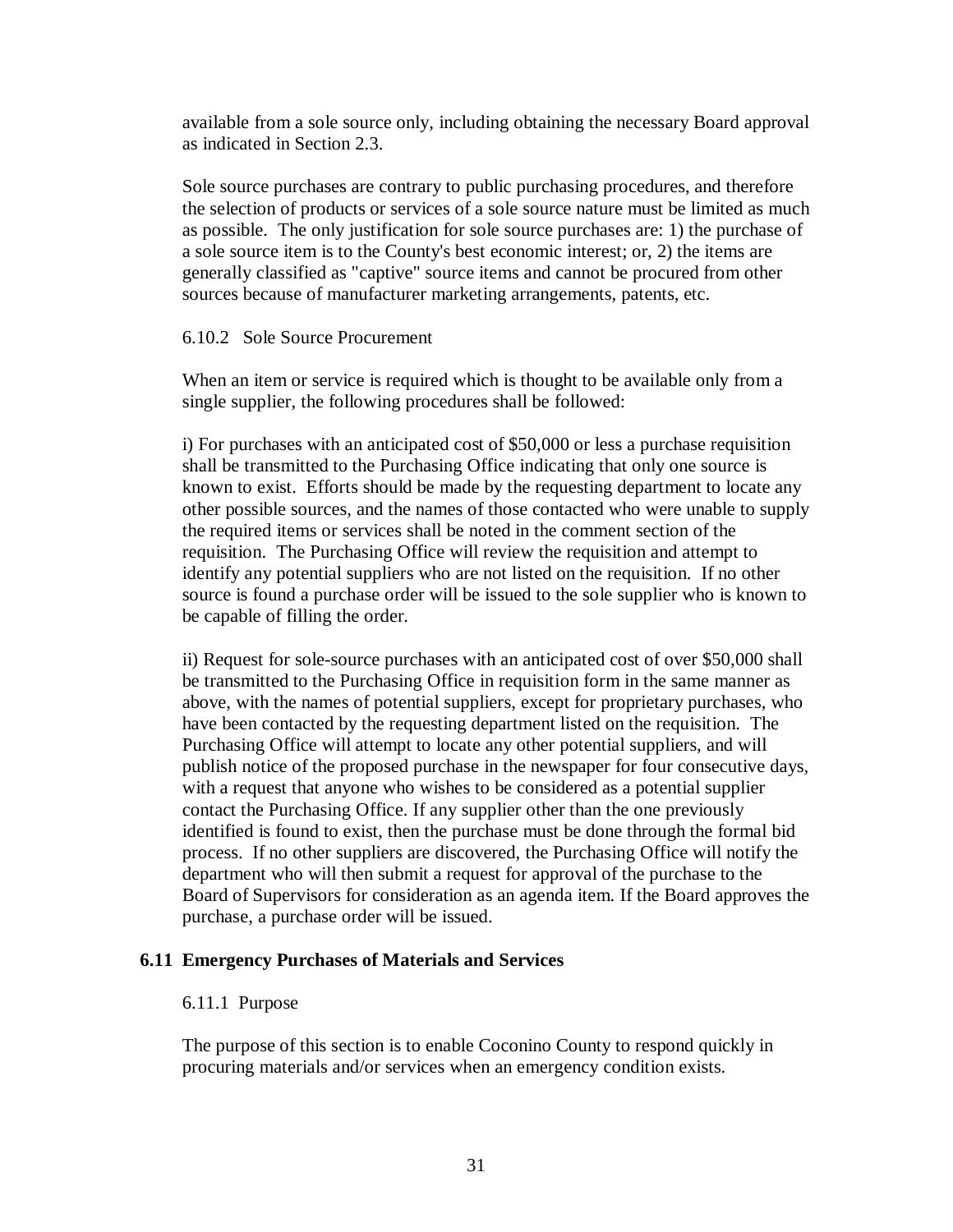#### 6.11.2 Definition

The Finance Director may authorize others to make emergency procurements if there exists a threat to public health, welfare or safety or if a situation exists which makes compliance with Sections 6.3 and 6.6 impracticable, unnecessary or contrary to public interest. Emergency procurements shall be made with as much competition as practicable under the circumstances.

Any item that is procured under this emergency clause using the reasoning that "a situation exists which makes compliance with Sections 6.3 and 6.6 impracticable, unnecessary or contrary to public interest", may be considered as a one time opportunity purchase and must:

- i) Be capital equipment or capital equipment as part of a capital project.
- ii) Clearly demonstrate that the price is significantly below market price. Two other vendor quotes shall be required.
- iii) Receive County Manager approval prior to placing the order.
- iv) Receive post acquisition approval from the Board of Supervisors.

#### 6.11.3 Procedures

There are separate procedures to be followed for emergencies occurring during (i) regular hours, and (ii) at all other times.

(i) From Monday through Friday, 8:00 A.M. to 5:00 P.M., all emergency purchases are to be handled through the Purchasing Office. Emergency purchases will be left to the discretion of the Department head.

For purchases over \$50,000, the Finance Director will advise the County Manager of the emergency condition and request approval. The using department shall provide whatever information or assistance is deemed necessary. The operating department shall immediately transmit a purchase requisition with EMERGENCY indicated in the comment section and the reasons why the indicated acquisition is an emergency.

(ii) In the event the emergency occurs after regular working hours and contact with the Finance Director cannot be made, a department head may act for the Finance Director as outlined herein:

a) Emergency purchases of \$50,000 or less may be authorized by the responsible department head, and confirmed by transmitting a purchase requisition marked "EMERGENCY" to the Finance Director as soon as possible the next normal working day following the purchase date. The department head shall approve the purchase requisition and a brief but complete explanation shall be included in the requisition to support the emergency nature of the purchase.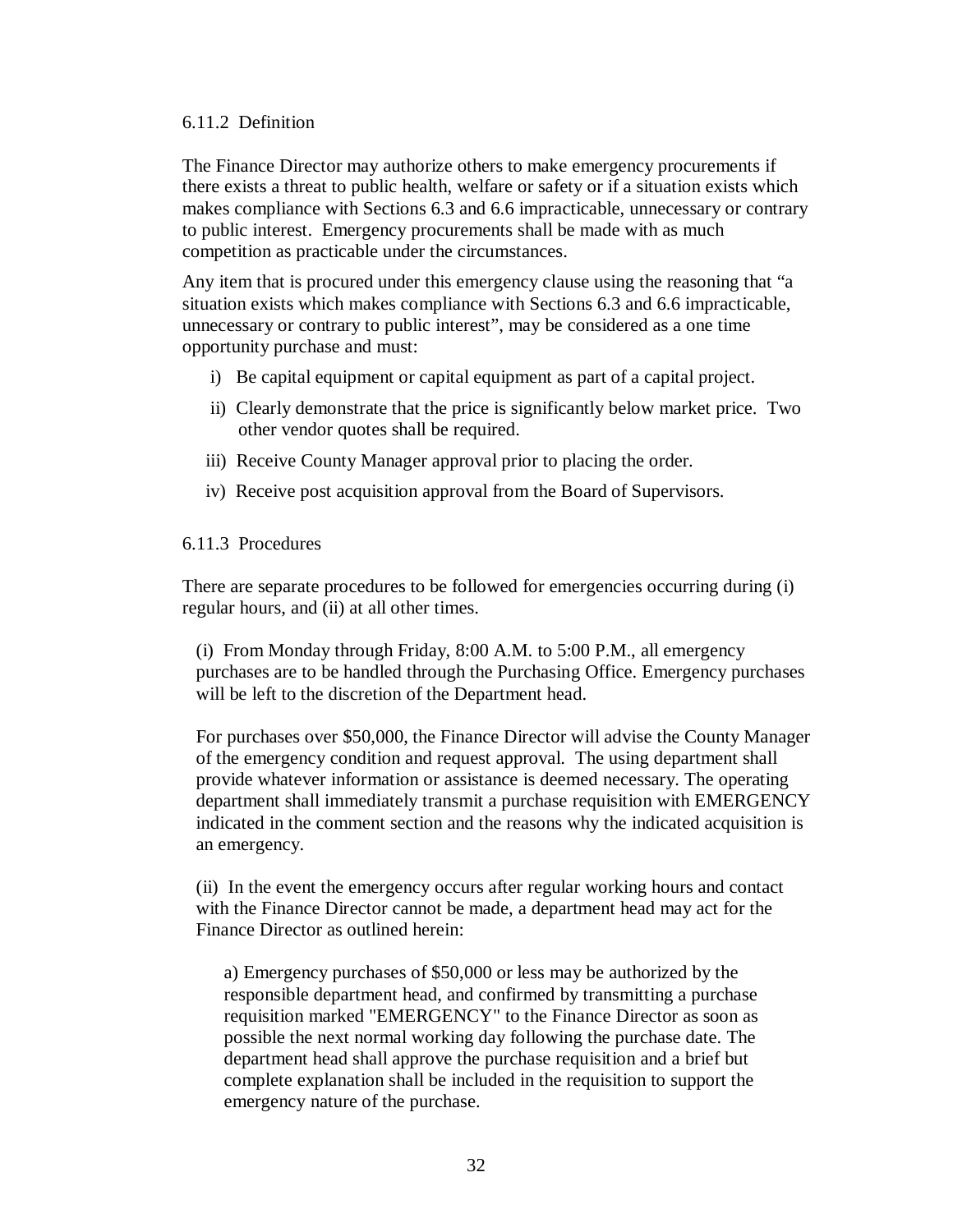b) Approval of emergency purchases of over \$50,000 shall be limited to the County Manager or the Deputy County Manager. A department may proceed under procedures as outlined in 2a above, for purchases of over \$50,000 without the prior approval of the County Manager only in the most extreme emergency circumstances and only after all efforts to contact the County Manager or an authorized delegate have been exhausted. The County Manager must be notified as soon as possible of this type of emergency procurement and a report must be drafted and forwarded to the County Manager.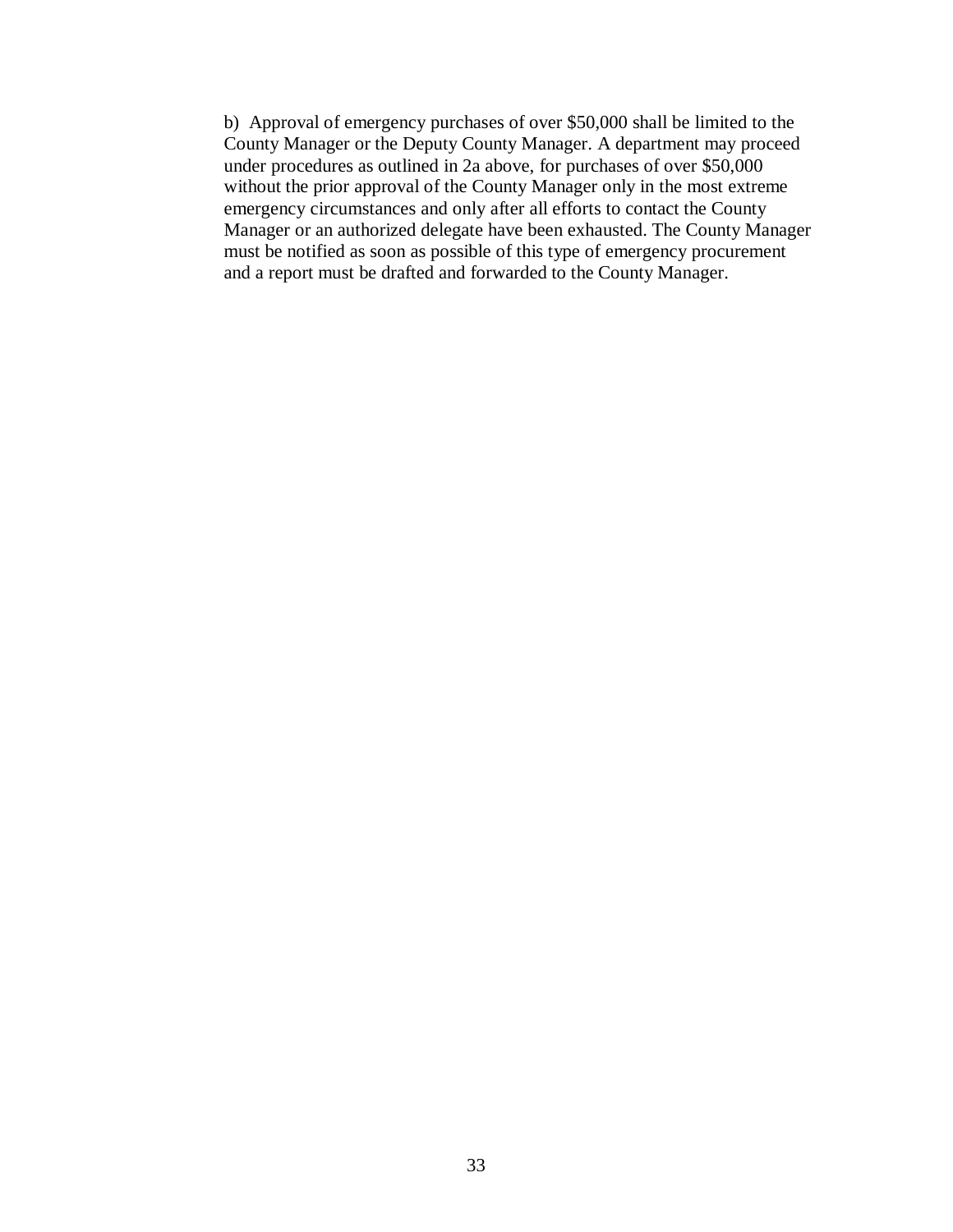### **SECTION SEVEN**

### **CONTRACT FORMATION AND ADMINISTRATION**

#### **7.1 Types of Contracts**

Coconino County generally requires that all contractors use the County's standard independent contractor agreement which sets forth many of the requirements contained in this policy, as well as certain language that is statutorily required in all government contracts. Exceptions may be made for one-time purchase of products or goods without continuing service agreements.

#### **7.2 Multi-year Contracts**

Unless otherwise provided by law, a contract for materials or services may be entered into for any period of time deemed to be in the best interest of the County, if the term of the contract and conditions of renewal or extension, if any, are included in the solicitation and monies are available for the first fiscal period at the time of contracting. Payment and performance obligations for succeeding fiscal periods are subject to the availability and appropriation of monies.

i) Prior to use of a multi-term contract, it shall be determined that: (a) estimated requirements cover the period of the contract and are reasonably firm and continuing; (b) the contract will serve the best interests of the County by encouraging effective competition or otherwise promoting economies in County procurement.

ii) When funds are not appropriated or otherwise made available to support continuation of performance in a subsequent fiscal year, the contract may be cancelled by the County and the contractor shall be reimbursed for the reasonable value of any nonrecurring costs incurred but not amortized in the price of the supplies or services delivered under the contract.

#### **7.3 Contract Form and Execution**

All contracts entered into under this Policy shall be executed per Section 2.3 in the name of the County by Board of Supervisors, the County Manager, Finance Director or Purchasing Manager.

#### **7.4 Cost Principles**

The Purchasing Manager shall establish cost principles which shall be used to determine the allowability of incurred costs for the purpose of reimbursing costs under contract provisions which provide for the reimbursement of costs.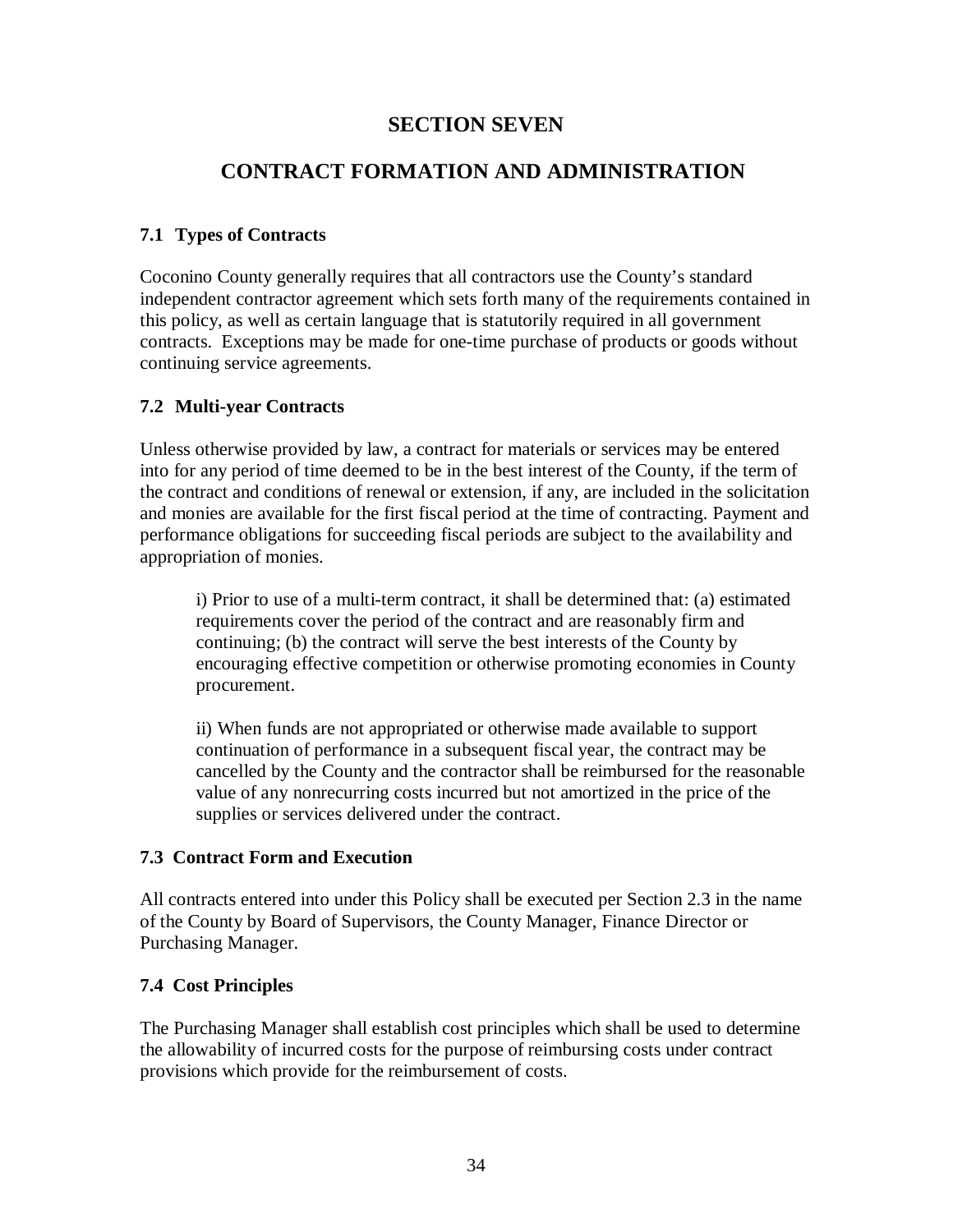#### **7.5 Cost or Pricing Data**

The submission of current cost or pricing data may be required in connection with an award in situations in which analysis of the proposed price is essential to determine that the price is reasonable and fair.

#### **7.6 Assignment of Rights and Duties**

The rights and duties of a County contract are not transferable or otherwise assignable without the written consent of the authorized signer on that contract.

#### **7.7 Contract Administration**

#### 7.7.1 Principles

Contract administration primarily consists of actions, which must be taken by the Purchasing Office and the end user from the time a contract is awarded until the supplies, or services have been delivered and accepted, and payment has been made. Once the purchase has been made or the contract awarded, the contract administration function is the primary link between the supplier, the buyer, and the using department, to handle problems arising from the procurement action.

User departments are responsible for contract administration to assure that the supplier delivers the product or service to the County user in accordance with the terms and conditions of the contract issued by the Purchasing Office.

To insure consistent contractor compliance, the contract administration includes, but is not limited to the following tasks:

- i. Holding pre-performance conferences to emphasize County requirements and contractor responsibilities under certain complex or critical contract programs.
- ii. Follow up with the contractor and user department on problems occurring during the period of performance. It is the responsibility of the user department to document and keep records of vendor performance on contracts. This information is crucial in determining contract extensions or terminations.
- iii. Upon notification from departments, supported by documentation, a letter of non-performance will be sent to a vendor who has unsatisfactorily performed on a County contract. This notice may state performance standards that must be satisfied by a time indicated, quantity of goods to be provided, or quality of service provided.
- iv. Follow-up on past due purchase orders and expedite delivery as necessary.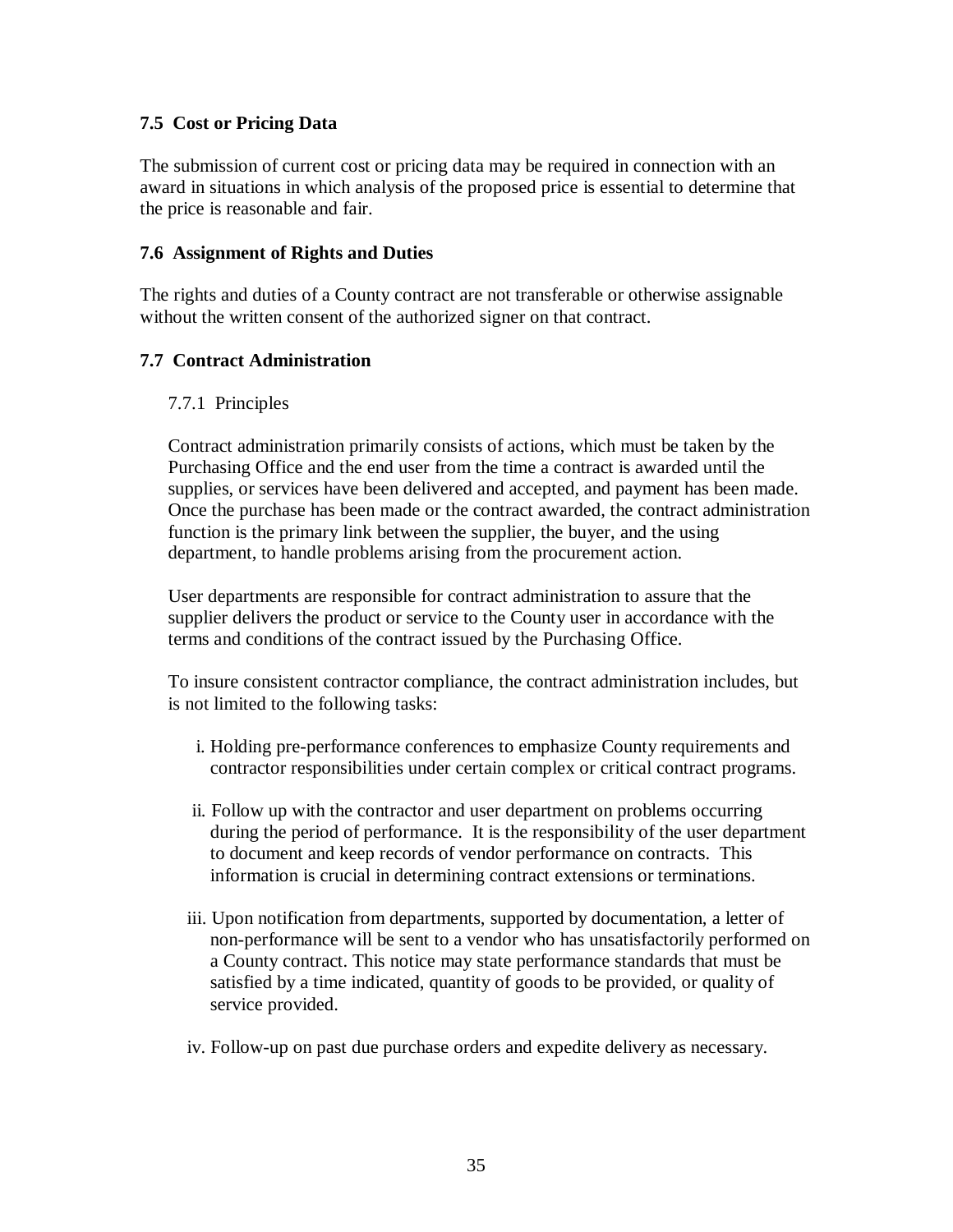- v. Take necessary actions to amend existing contracts through required approval channels.
- vi. Take necessary actions to terminate existing contracts, when required, through approved channels.
- vii. Resolve contract provision disputes within the authority limits granted by the Board of Supervisors, Arizona State Statutes, and internal procedures.

### **7.8 Contracts**

A contract is a written agreement for the procurement or disposal of supplies, services, insurance, equipment or construction. To be effective and legal, a contract must include offer and acceptance by competent parties and the furnishing of some good or service for an agreed monetary consideration. Contracts shall include provisions necessary to define the rights of the parties to the contract. All services provided to the County, by outside agencies, firms or individuals shall be on a contractual basis.

Generally Coconino County utilizes only "fixed price" contracts, but might in a special instance, because of market conditions, utilize a contract with price increase provisions.

A fixed price contract is used when the extent and type of work necessary can be reasonably specified and the cost reasonably estimated. Any time there is a price increase under these contracts, there must be supporting documentation from the vendor showing an increased price for raw materials from their supplier. Escalator clauses relating to the Consumer Price Index may be included in the contract language.

"Requirements contracts" are fixed price agreements set up to provide for recurring purchases of indefinite quantities from the same supplier for a specified period of time.

A cost-plus-a-percentage-of-cost provides reimbursement to the supplier for their actual cost plus an agreed-upon percentage of the costs of the supplier's overhead and profit. **The use of cost-plus-a-percentage-of-cost contract is prohibited**.

#### **7.9 Termination of a Contract**

Terminating a contract is normally the last alternative after all other administrative means have been sought to resolve a problem between the County and a contractor. There are two reasons for terminating or canceling a County contract: for convenience, and for cause (default).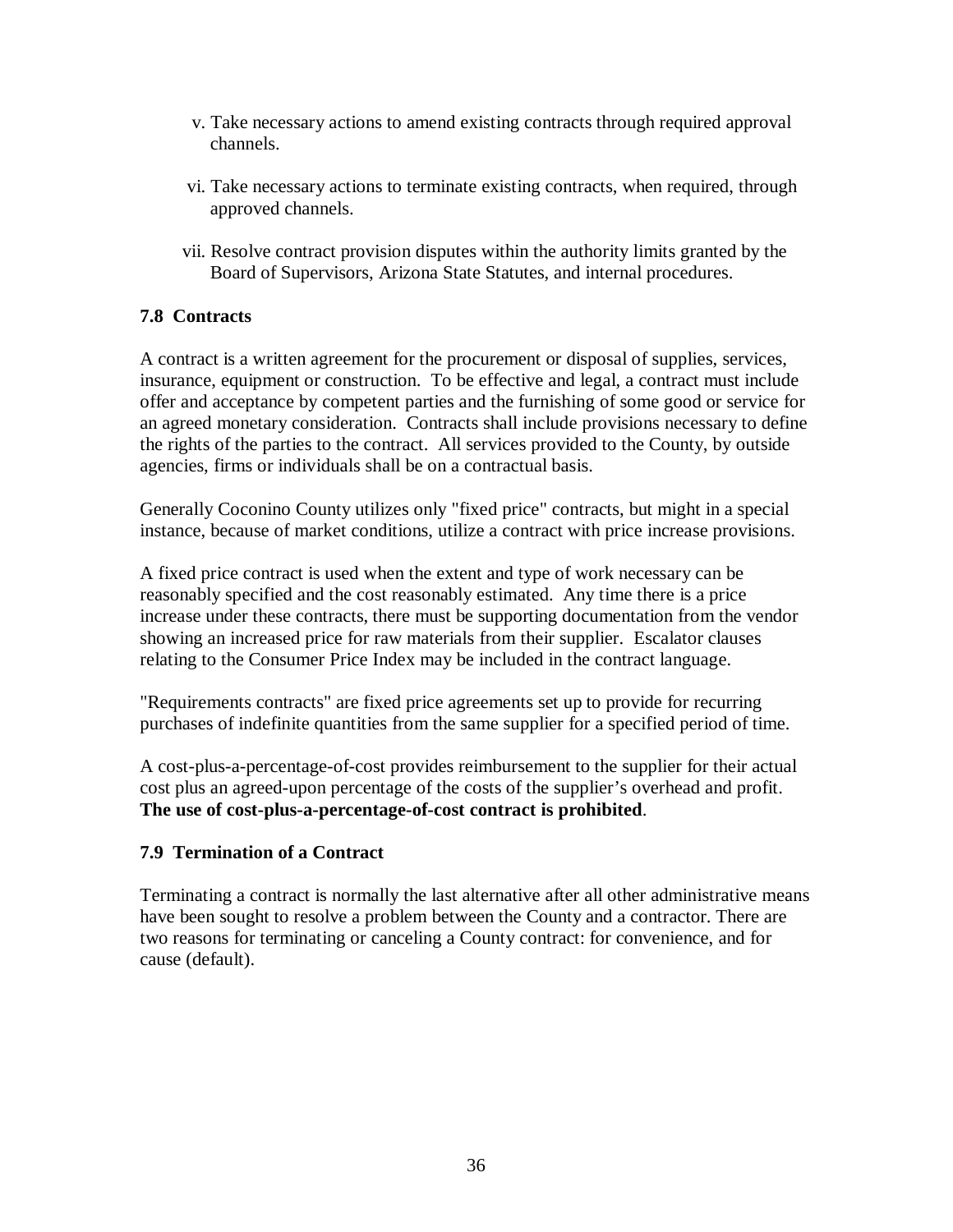#### 7.9.1 Terminating for Convenience

There are two types of terminations for convenience used by the County:

- i. Mutual Convenience: An example of this type is where both parties agree that the contractor is no longer able to provide the service or product to the County under an existing contract.
- ii. Unilateral County Convenience: Depending upon the terms of the written contract, this type of termination may occur whenever the County determines that termination is in the best interests of the County or that funds are not available.
- iii. Unilateral cancellation when funding becomes insufficient to complete the contract.

#### 7.9.2 Terminating for Cause:

This type of termination is employed when the contractor is in default or breach of contract. Depending upon the situation and the terms of the written contract, it is the County's standard practice that a cure notice be sent via certified mail by the Purchasing Office to the contractor. This notice shall set forth the details regarding the deficiencies, with the dates and background information supporting non-performance or substandard performance. A firm cure date must be established for correction of the deficiencies. The period must be of a reasonable length of time to cure the deficiencies; normally the time period varies from ten to thirty days, depending upon the individual circumstances of each case. Assuming the contractor does not cure the deficiencies to the satisfaction of the County, the Finance Director will then send a show cause letter by certified mail to the contractor, wherein the contractor is requested to show cause as to why their contract should not be terminated. The Finance Director will then establish another deadline date for an answer to the show cause letter; usually five to ten days. Unless the contractor shows sufficient cause why the contract should not be terminated for cause, the Finance director will initiate the necessary steps to terminate the agreement and document the final action accordingly.

In all termination actions, the Finance Director must rely on the user department to provide the necessary documentation to justify contractual decisions that are made. The using department personnel are the "eyes and ears" of the County, expressing satisfaction or dissatisfaction with contractor performance. The Finance Director either resolves the problem or recommends termination of the appropriate contract to the Board of Supervisors.

The usual procedure for terminating a contract is by no means the exclusive method. The action taken will always depend upon the written terms of the contract, and the actual, factual situation presented. The County reserves the right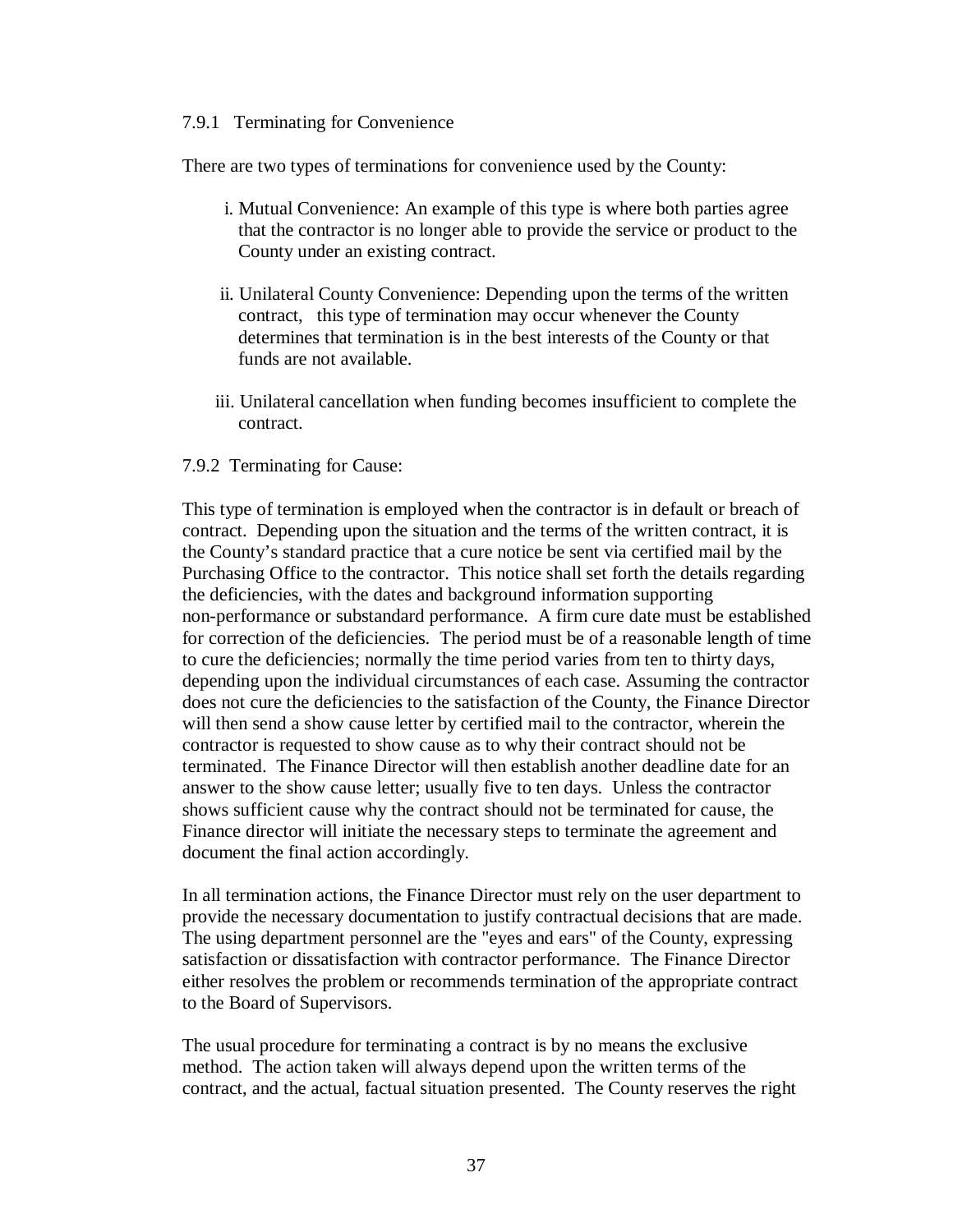to employ all other available mechanisms and remedies to deal with a breach of contract.

#### **7.10 Contract Periods**

Contracts should be for periods of time that coincide with the County's fiscal year whenever practical. Contracts whose renewal terms span more than one fiscal year must include language noting that the continuation of the contract is subject to nonappropriation. Contracts may have renewal clauses, but should not exceed three to five year's total.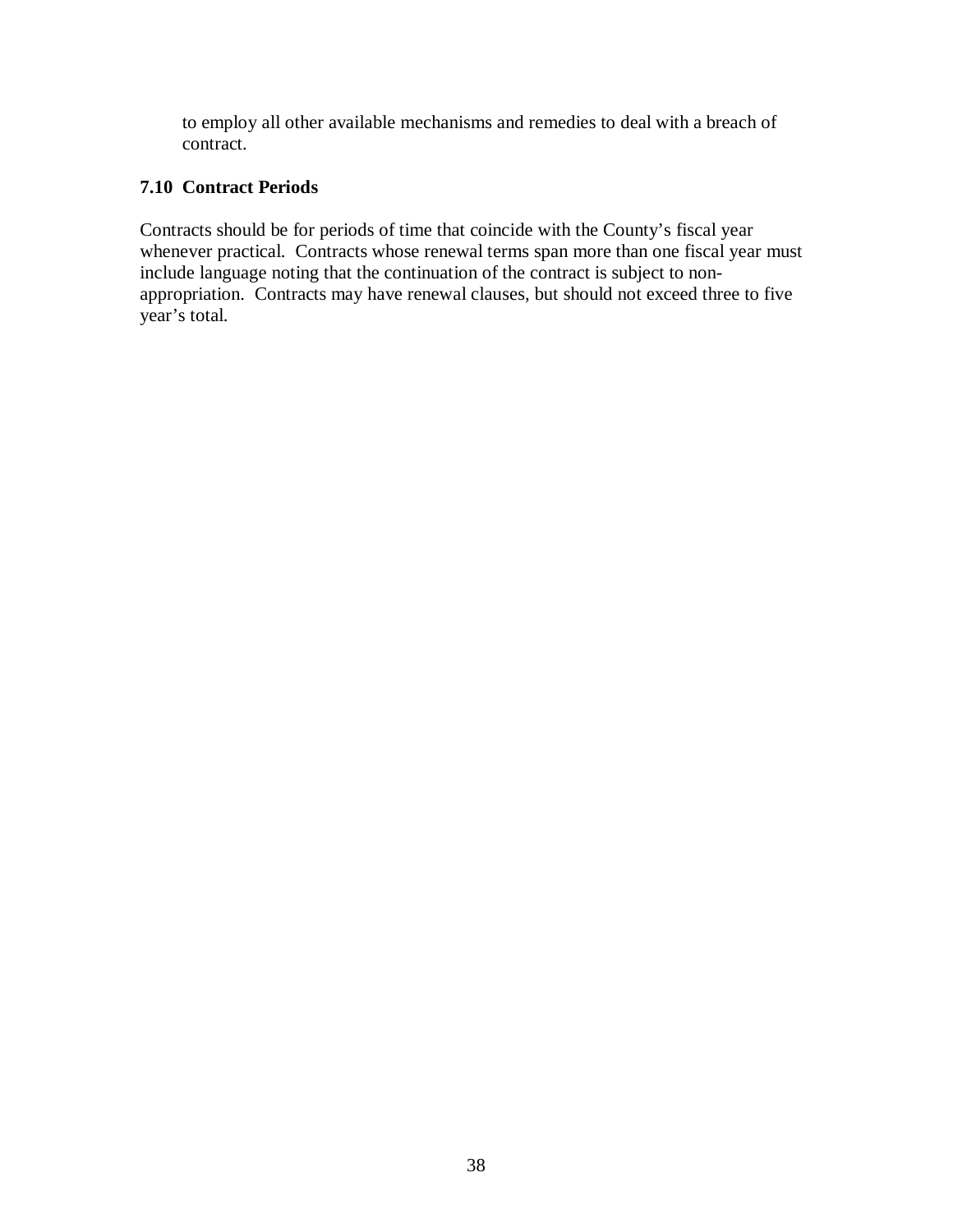### **SECTION EIGHT**

### **SPECIFICATIONS**

#### **8.1 Definition**

As used in this Section, "specification" is used interchangeably with "scope" or "scope of work" and means any description of the physical or functional characteristics, or of the nature of a material, service or construction item. Specification may include a description of any requirement for inspecting, testing, or preparing a material, service, or construction item for delivery.

#### **8.2 Maximum Practicable Competition.**

All specifications shall seek to promote overall economy for the purposes intended and encourage competition in satisfying the County's needs and shall not be unduly restrictive.

To the extent practicable and unless otherwise permitted by this Policy, all specifications shall describe the County's requirements in a manner that does not unnecessarily exclude a material, service, or construction item.

Proprietary specifications shall not be used unless the Purchasing Manager determines in writing that such specifications are required by demonstrable technological justification and that it is not practicable or advantageous to use a less restrictive specification. Past success in the material's performance, traditional purchasing practices, or inconvenience of drawing specifications do not justify the use of proprietary specifications.

To the extent practicable, the County shall use accepted commercial specifications and shall procure standard commercial materials.

#### **8.3 Specifications Prepared by Other Than County Personnel.**

All specifications, including those prepared by architects, engineers, consultants and others for public contracts, or subcontractors, shall seek to promote overall economy for the purposes intended and encourage competition in satisfying the County's needs and shall not be unduly restrictive. No person preparing specifications shall receive any direct or indirect benefit from the utilization of such specifications.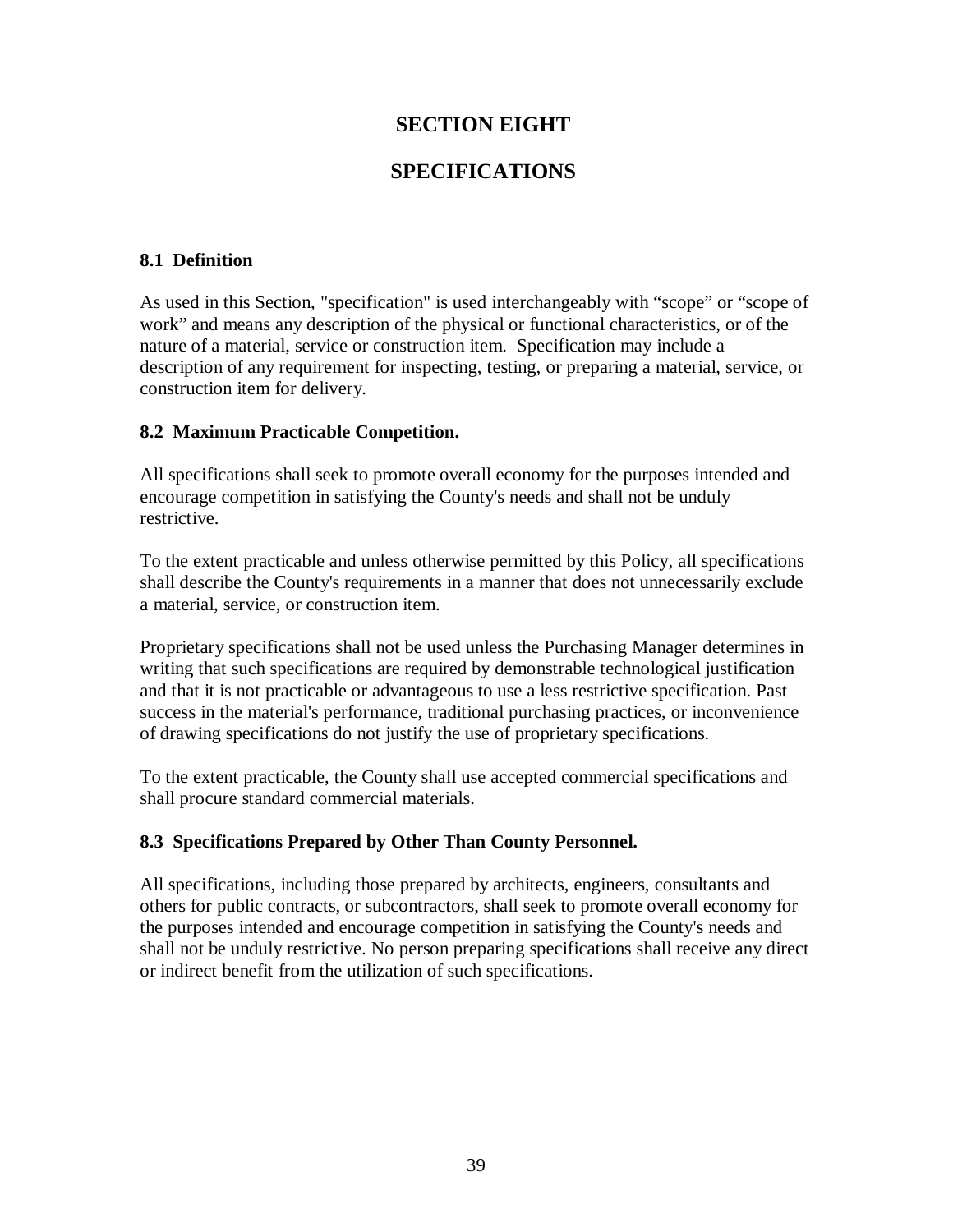### **8.4 Brand Name or Equal Specification.**

A brand name or equal specification may be used when the Purchasing Manager determines that use of brand name or equal specifications is advantageous to the County.

A brand name specification may be prepared and utilized only if a written determination is made that only the identified brand name item will satisfy the County's needs.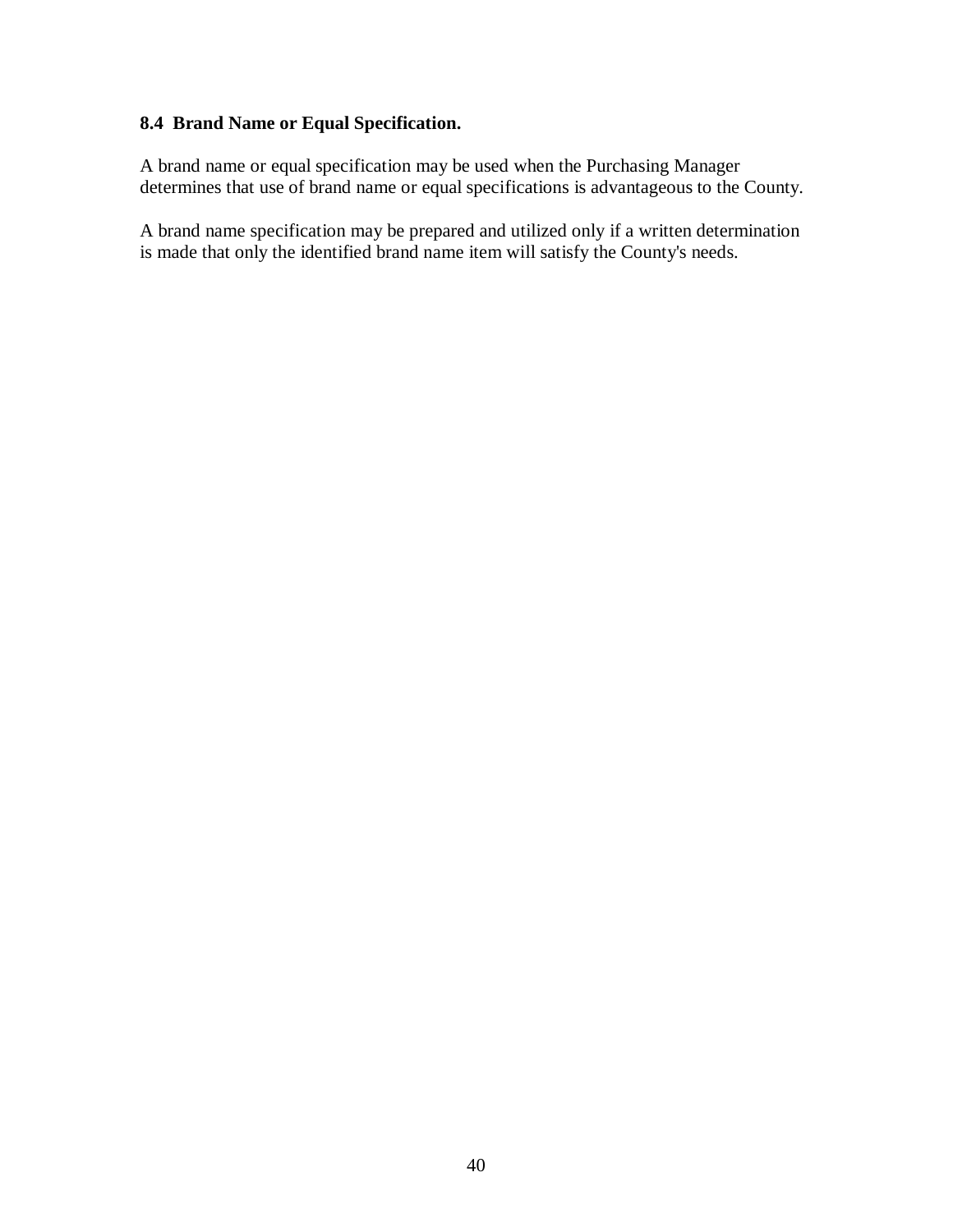## **SECTION NINE LEGAL AND CONTRACTUAL REMEDIES**

#### **9.1 Protests of Awards**

Any bidder objecting to the recommendation of award, rejection of a bid, solicitation procedures of a bid, or any portion thereof (the Protester), must submit a written protest to the Purchasing Manager. The protest must be filed with the Purchasing Manager within five business days from notification of the recommendation. This protest must be submitted prior to the Board of Supervisors meeting at which the recommendation is on the agenda for award or rejection.

The written protest shall contain the following information:

- i. The name, address and telephone number of the protestant.
- ii. The signature of the protester or its representative.
- iii. Identification of the solicitation number.
- iv. A detailed statement of the legal and factual grounds of the protest including copies of relevant documents; and,
- v. The form of relief requested.

#### **9.2 Timeframe for Filing of Protests.**

9.2.1 Protests Concerning Improprieties in a Solicitation.

Protests based upon alleged improprieties in a solicitation that are apparent before the solicitation due date shall be filed not less than five (5) working days before the solicitation due date.

In cases other, protests shall be filed within ten (10) days after issuance of notification of award or issuance of notice of intent to award, as applicable.

The Purchasing Manager, without waiving the County's right to dismiss the protest for lack of timeliness, may consider any protest that is not filed timely.

The Purchasing Manager shall give notice of the protest to the successful contractor if award has been made or, if no award has been made, to all interested parties. Interested parties have the right to intervene in the proceedings.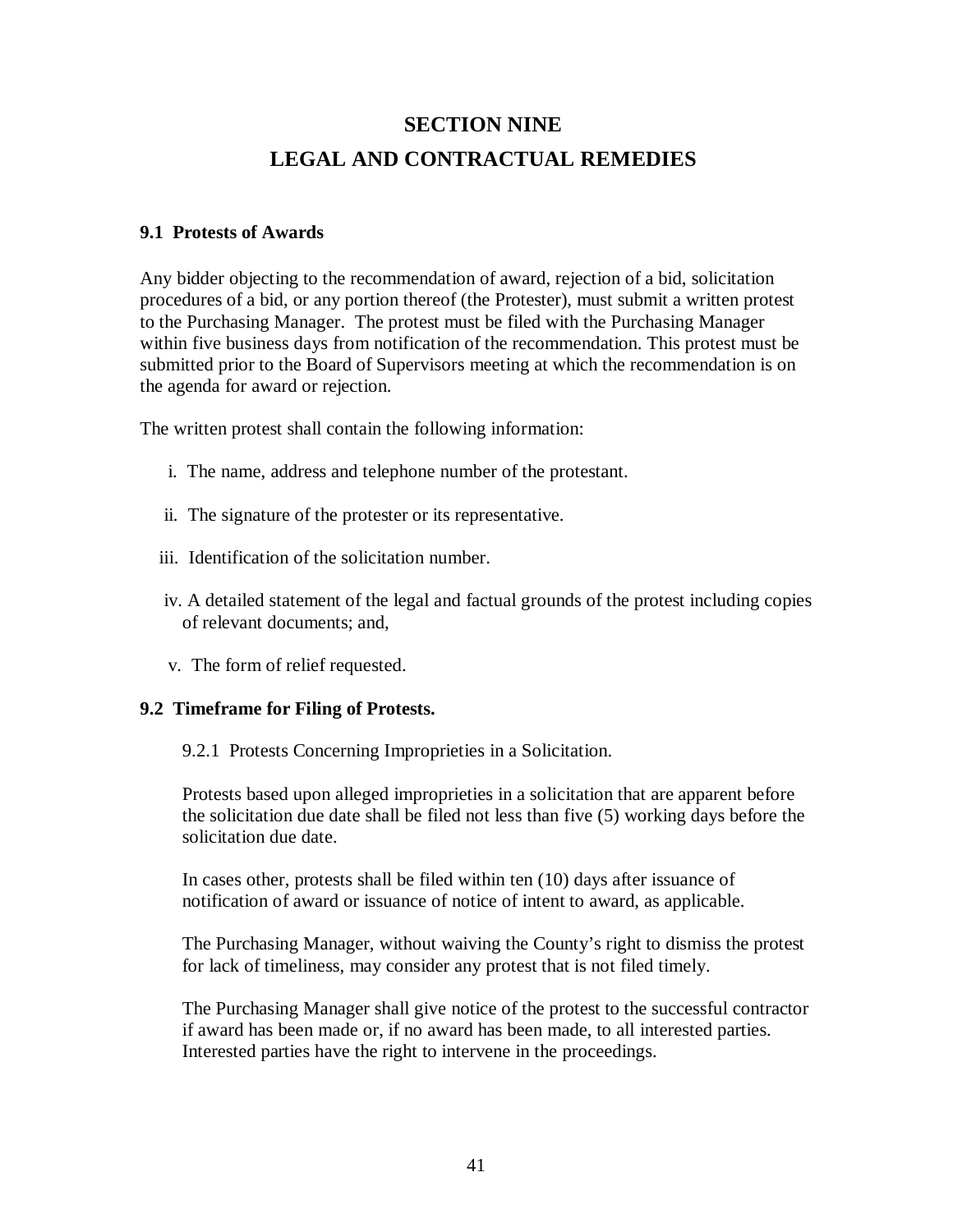#### **9.3 Stay of Procurements During a Protest**

In the event of a timely protest the County may proceed further with the solicitation or with the award of the contract unless the Purchasing Manager makes a written determination that there is a reasonable probability that the protest will be sustained or that the stay of procurement is not contrary to the substantial interests of the County.

#### **9.4 Confidential Information**

Material submitted by a protestant shall not be withheld from any interested party except to the extent that the withholding of information is permitted or required by law as determined pursuant to Section 2.6 (Confidential Information).

If the protestant believes the protest contains material that should be withheld, a statement advising the Purchasing Manager of this fact shall accompany the protest submission in accordance with Section 2.6

#### **9.5 Decision by the Purchasing Manager**

The Purchasing Manager shall issue a written decision within fourteen (14) days after a protest has been filed. The decision shall contain an explanation of the basis of the decision.

The Purchasing Manager shall furnish a copy of the decision to the protestant, by certified mail, return receipt requested, or by any other method including facsimile or electronically, that provides evidence of receipt.

The time limit for decisions set forth may be extended by the Purchasing Manager for a reasonable time, not to exceed thirty days. The Purchasing Manager shall notify the protestant in writing that the time for the issuance of a decision has been extended and the date by which a decision will be issued.

The Purchasing Manager may dismiss a protest, upon written determination, before scheduling an appeal if:

- i. The grounds for the protest are not valid according to County policy
- ii. The protest is untimely (not within five (5) business days from notification).
- iii. The possible remedies would unfairly prejudice other interested parties, impact the integrity of the procurement system, or have a serious detrimental affect on the good faith of the parties, cost to the County, the urgency of the procurement, and the impact of the relief upon the using department.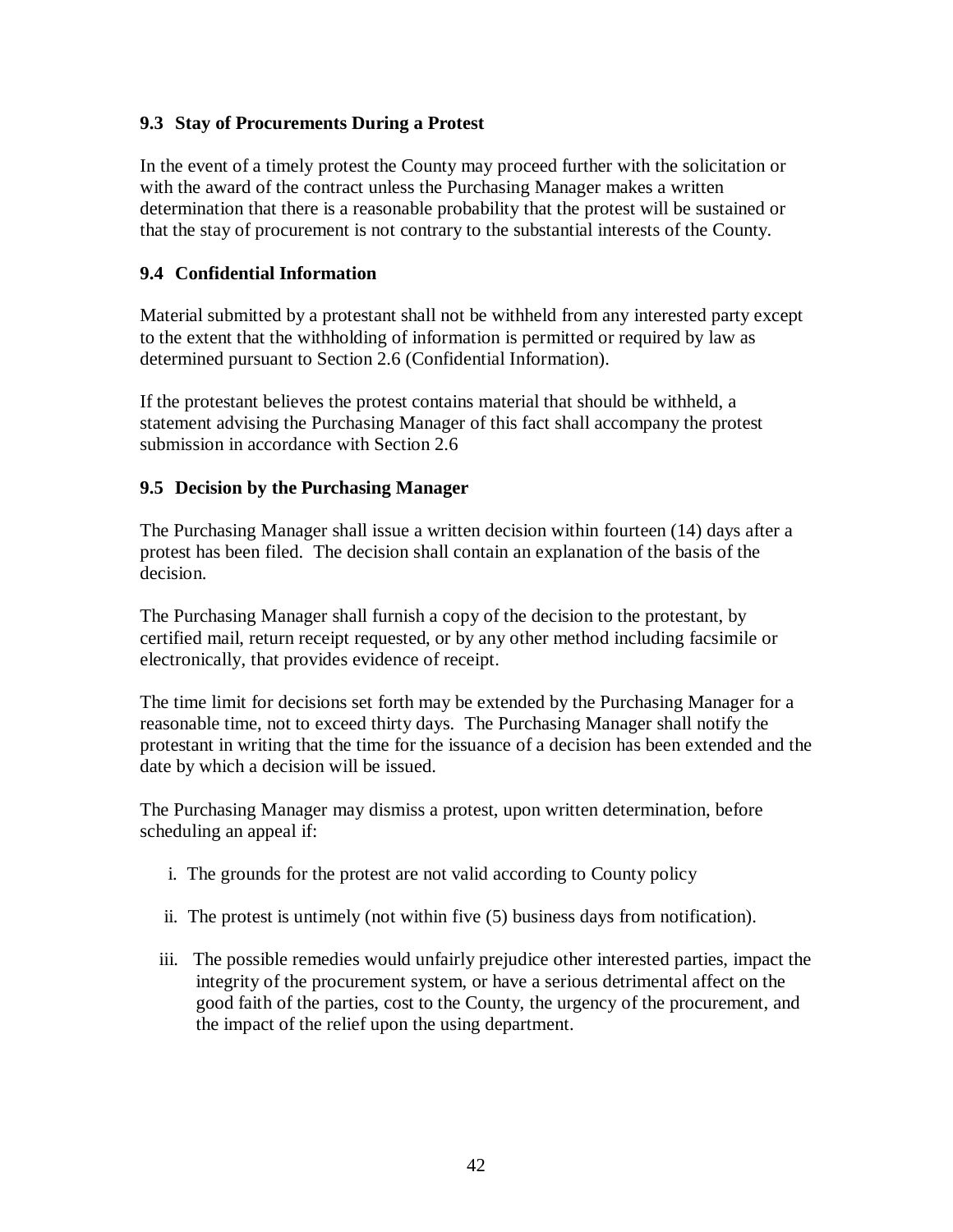#### **9.6 Remedies**

If the Purchasing Manager sustains the protest in whole or part and determines that a solicitation or proposed contract does not comply with the policy, the recommendation for award shall be stayed and an appropriate remedy shall be implemented.

In determining an appropriate remedy, the Purchasing Manager shall consider all the circumstances pertaining to the proposed procurement including but not limited to, the seriousness of the procurement deficiency, the degree of prejudice to other interested parties or to the integrity of the procurement system, the good faith of the parties, cost to the County, the urgency of the procurement, and the impact of the relief upon the using department.

An appropriate remedy may include one or more of the following:

- i. Withdraw staff recommendation, and reissue the solicitation;
- ii. Withdraw staff recommendation, and issue a new solicitation;
- ii. Withdraw staff recommendation, and recommend award of contract consistent with the County Purchasing Policy; or
- iv. Such relief as is determined necessary to ensure compliance with this section.

### **9.7 Appeals to the County Manager**

If the determination of the Purchasing Manager is not satisfactory to the party submitting the protest, an appeal with a designated Deputy County Manager of the County Manager's Office may be requested. The appeal must contain the same information listed in Section 9.1 and a copy of the decision of the Purchasing Manager. The appeal must contain the precise factual or legal error in the decision of the Purchasing Manager from which an appeal is taken.

This appeal must be made within ten (10) business days from receipt of the Purchasing Manager's determination.

The same remedies are available as listed in Section 9.6. The County Manager's Office shall give notice of the appeal to the successful contractor if award has been made or, if no award has been made, to interested parties. Such interested parties shall have the right to request copies of the appeal and to intervene in the proceedings.

The written determination of the County Manager's Office shall be final.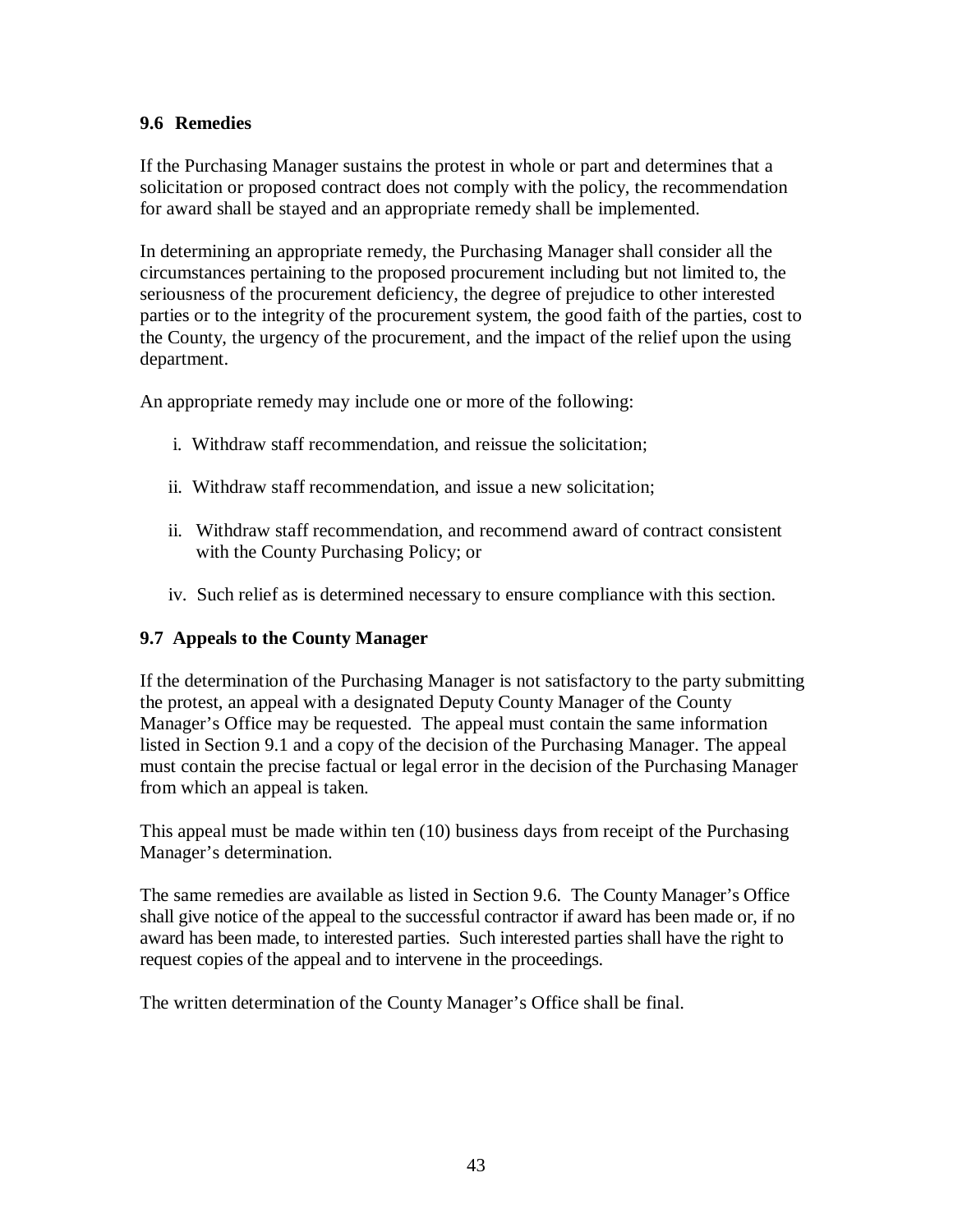#### **9.8 Filing of a Contract Claim.**

9.8.1 Content of Claim.

The claim shall be in writing and shall include the following information:

- i. The name, address, telephone number and email address of the claimant;
- ii. The signature of the claimant or its representative;
- iii. Identification of the solicitation or contract number;
- iv. A detailed statement of the legal and factual grounds of the claim including copies of relevant documents; and
- v. The form of relief requested.

#### 9.8.2 Purchasing Manager Decision.

If a contract claim cannot be resolved by mutual agreement, the Purchasing Manager shall, upon a written request by the contractor for a final decision, issue a written decision no more than sixty days after the request is filed. Before issuing a final decision, the Purchasing Manager shall review the facts pertinent to the contract claim or controversy and secure any necessary assistance from legal, financial, procurement, and other advisors.

9.8.3 Final Decision. The Purchasing Manager shall furnish a copy of the decision to the contractor, by certified mail, return receipt requested, or by any other method that provides evidence of receipt. The decision shall include:

- i. A description of the claim;
- ii. A reference to the pertinent contract provision;
- iii. A statement of the factual areas of agreement or disagreement;
- iv. A statement of the Purchasing Manager's decision, with supporting rationale;
- v. A statement regarding the appeals process that is available pursuant to this Article.

9.8.4 Issuance of a Timely Decision.

The time limit for decisions set forth may be extended for good cause. The Purchasing Manager shall notify the contractor in writing that the time for the issuance of a decision has been extended and the date by which a decision is anticipated.

If the Purchasing Manager fails to issue a decision within sixty days after the request on a claim is filed or within the time prescribed under Section 9.8.2, the contractor may proceed as if the Purchasing Manager had issued an adverse decision.

#### 9.8.5 Appeals to the County Manager

An appeal of a final decision of a Purchasing Manager on a claim shall be filed with the County Manager's Office within five business days from the date the decision is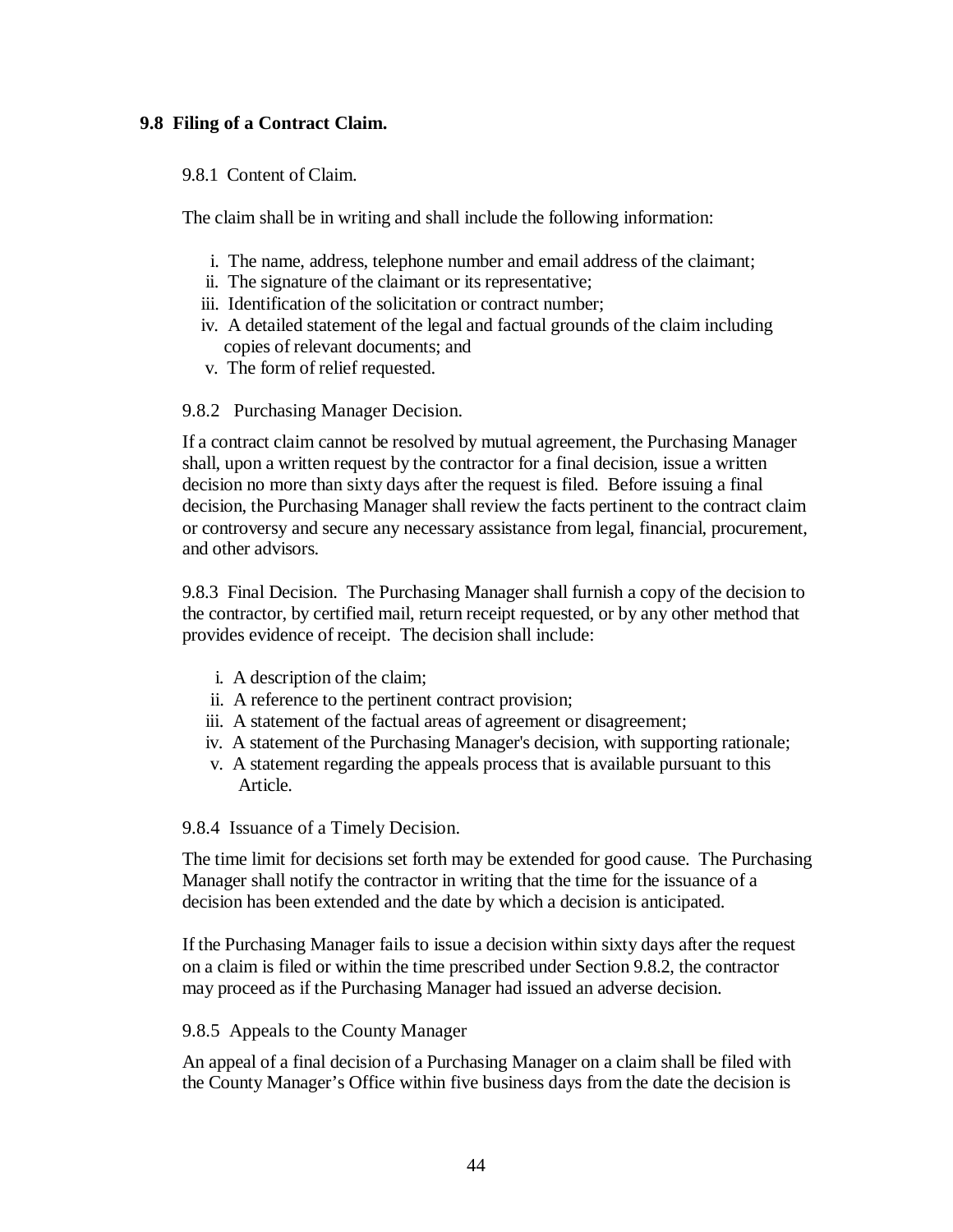received. The appellant shall also file a copy of the appeal with the Purchasing Manager.

9.8.5.1 Content of Appeal. The appeal shall contain a copy of the decision of the Purchasing Manager and the basis for the precise factual or legal error in the decision of the Purchasing Manager from which an appeal is taken.

The County Manager may assign the claim to a hearing in accordance with Section 9.8.1 or to mediation services in accordance with Section 9.9.2 or to arbitration in accordance with Section 9.9.3.

#### **9.9 County Claims Against a Contractor.**

All contract claims asserted by the County against a contractor that are not resolved by mutual agreement shall promptly be referred by the Purchasing Manager to the County Manager for a hearing, in accordance with Section 9.8.1, or mediation, in accordance with Section 9.9.2, or arbitration in accordance with Section 9.8.3.

9.9.1 Hearing.

Hearings on appeals of claims decisions shall be conducted in accordance with Section 9.17.

9.9.2 Mediation.

Contract claims may be resolved utilizing mediation services if the County Manager determines the use of such services is in the best interest of the County.

9.9.3 Arbitration.

Contract claims may be resolved utilizing arbitration if the County Manager determines the use of arbitration is in the best interest of the County. The claim shall be settled by arbitration in accordance with the current construction industry arbitration rules of the American Arbitration Association or, at the option of the County, in accordance with the provisions of the Arizona Revised Statutes, Article I, Chapter 9, Title 12.

#### **9.10 Responsibility of Bidders and Offerors**

9.10.1 Determination of Non-Responsibility

If a bidder or offeror who otherwise would have been awarded a contract is found non-responsible, a written determination of non-responsibility, setting forth the basis of the finding, shall be prepared by the Purchasing Manager. The unreasonable failure of a bidder or offeror to promptly supply information in connection with an inquiry with respect to responsibility may be grounds for a determination of non-responsibility with respect to such bidder or offeror. Factors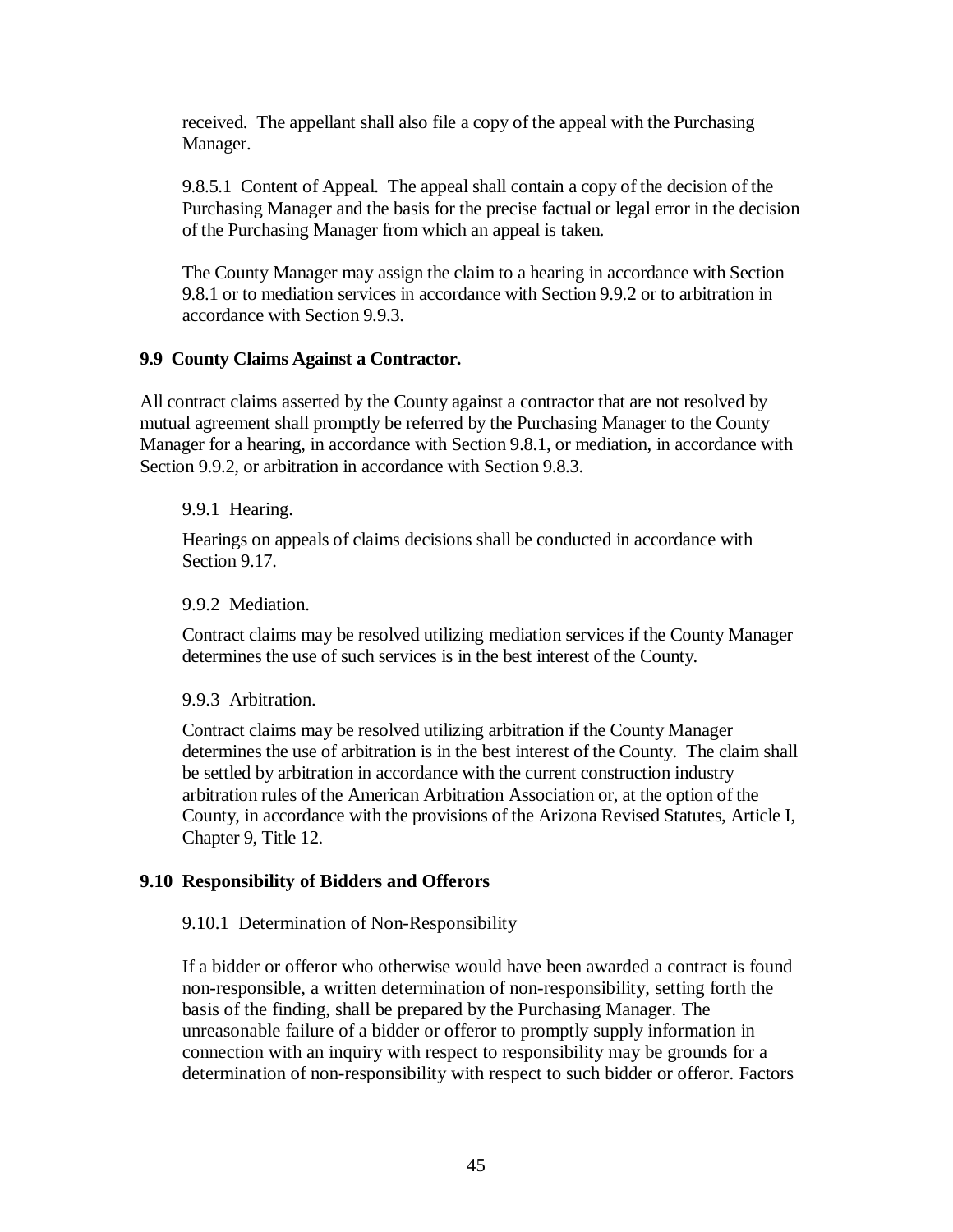which may be considered in determining if a prospective contractor is responsible may include but not be limited to:

- i. The proposed contractor's financial, physical, personnel or other resources, including subcontracts;
- ii. The proposed contractor's record of performance;
- iii. Whether the proposed contractor is legally qualified to contract with Coconino County;
- iv. Whether the proposed contractor has supplied all necessary information concerning its responsibility.

The final determination is made by the Finance Director and shall become part of the contract file and is made a public record.

The Purchasing Manager may establish specific responsibility criteria for a particular procurement. Any specific responsibility criteria shall be stated in the solicitation.

All vendors shall be required to complete a Statement Regarding Responsibility and Compliance with Immigration and Anti-Terrorism Laws and an Affidavit of Noncollusion when submitting bids and proposals. See Appendix A and B for examples.

9.10.2 Right of Non-disclosure**.**

The County shall not disclose information regarding responsibility furnished by a bidder or offeror pursuant to this section.

#### **9.11 Suspension And Debarment of Vendors**

#### 9.11.1 Purpose

The purpose of this section is to provide for the suspension and debarment of any person or firm from consideration for awards for Coconino County contracts. This action shall be based upon certain types of criminal convictions, civil judgments or contract violations, or for any other cause deemed to affect responsibility as a Coconino County contractor.

9.11.2 Authority to Debar or Suspend

The Finance Director is delegated the authority to debar or suspend a party from participating in County procurement.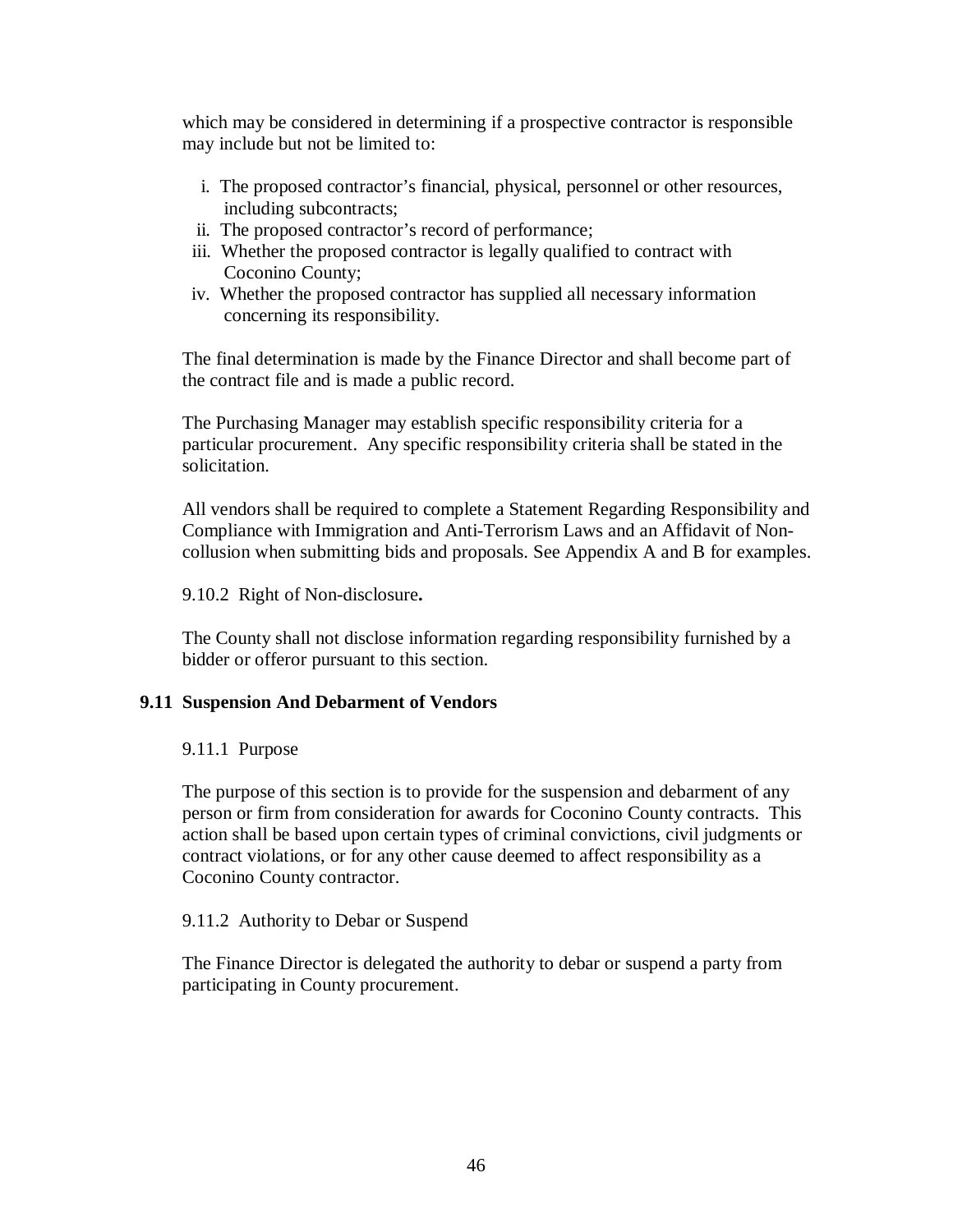#### 9.11.3 Causes for Debarment or Suspension

The causes for debarment or suspension include, but are not limited to, the following:

- i. Conviction of any person or subsidiary or affiliate of any person for commission of a criminal offense arising out of obtaining or attempting to obtain a public or private contract or subcontract, or in performance of such contract or subcontract;
- ii. Conviction of any person or any affiliate of any person under any statute of the federal government, this state or any other state for embezzlement, theft, fraudulent schemes and artifices, fraudulent schemes and practices, bid rigging, perjury, forgery, bribery, falsification or destruction of records, or receiving stolen property; or any other offense indicating a lack of business integrity or business honesty which currently, seriously, and directly affects responsibility as a County contractor and which conviction arises out of or obtaining or attempting to obtain a public or private contract or subcontract, or in the performance of such contract or subcontract.
- iii. Conviction or a civil judgment finding a violation by any person or any subsidiary or affiliate of any person under state or federal antitrust statutes arising out of the response to a solicitation.
- iii. Violations of contract provisions of a character which are deemed to be so serious as to justify debarment action, including, but not limited to, the following:
	- (a) Abandonment of a contract without good cause; or

(b) Knowingly failing without good cause to perform in accordance with the specifications or within the time limits provided in; (c) Failure to perform or unsatisfactory performance with the terms of one or more contracts, except that failure to perform or unsatisfactory performance caused by acts beyond the control of the contractor shall not be considered to be a basis for debarment.

- iv. A determination by the Arizona Registrar of Contractors that the contractor has violated the provisions of §A.R.S. 32-1121 et seq.
- vi. Any other cause that the Finance Director reasonably determines to be so serious and compelling as to affect responsibility as a County contractor, including suspension or debarment of such person or any affiliate of such person by another governmental entity for any cause listed in this Section.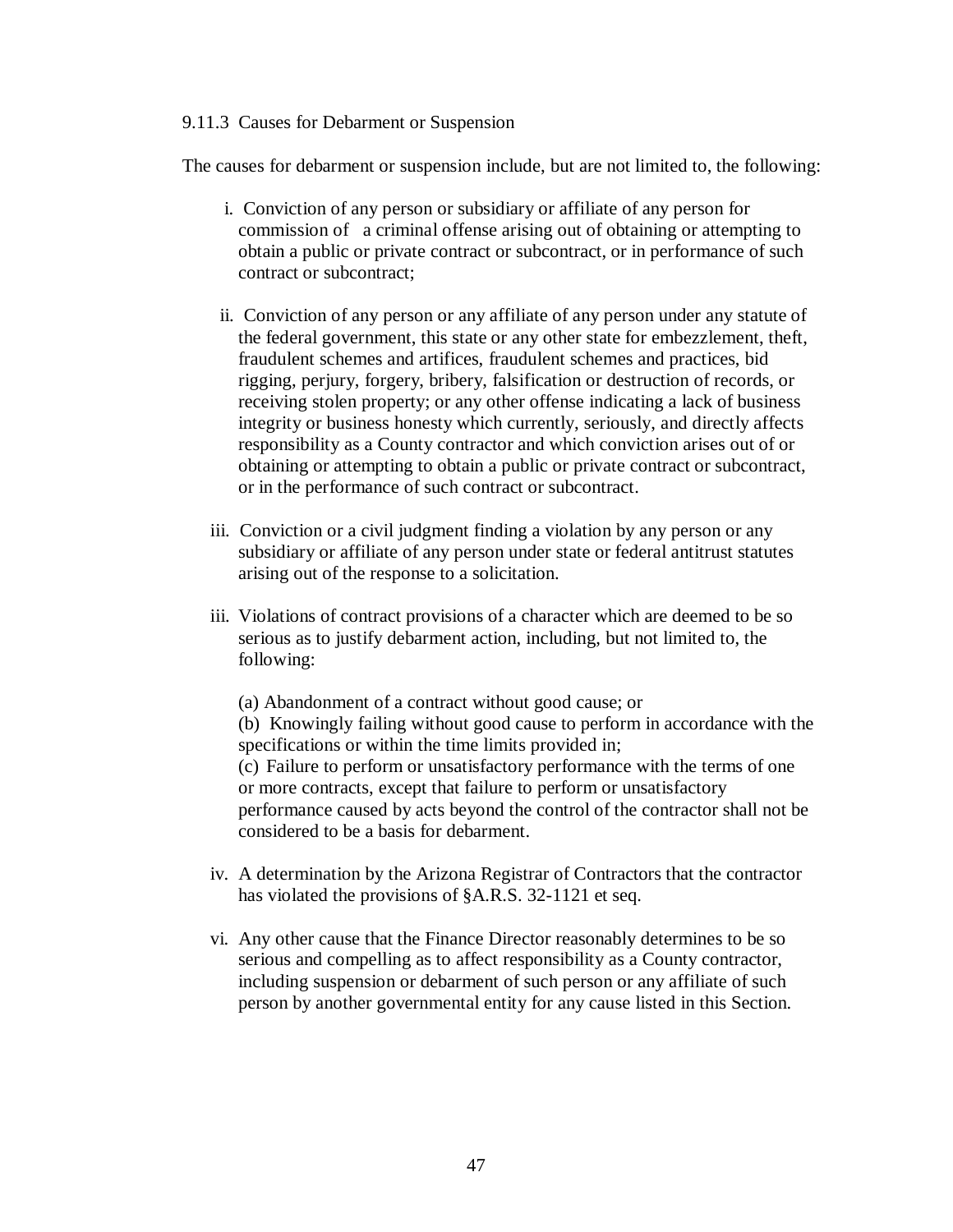#### **9.12 Matters Not Proper for Debarment or Suspension**

Any conviction or judgment dated more than three (3) years prior to the notice of suspension or notice of debarment shall not be a basis for any debarment or suspension of a person or an affiliate of a person.

#### **9.13 Period of Debarment**

The period of time for debarment shall not exceed three years from the date of the determination.

If debarment is based solely upon debarment by another governmental agency, the period of debarment may run concurrently with the period established by the other debarring agency.

#### **9.14 Notices to Vendor**

If the Finance Director implements a debarment, the Finance Director shall notify the person in writing within seven days of the debarment action by certified mail, return receipt requested or by any other method that provides evidence of receipt. The person may submit a request to the Finance Director for an administrative hearing within fourteen days of issuance of the Finance Director's debarment action. If a hearing is granted, it shall be conducted in accordance with this Section.

If the Finance Director proposes to debar a vendor, the vendor shall have a right to appear in any hearing on the proposed debarment to show mitigating circumstances. The vendor shall in writing, advise the Finance Director within thirty (30) days of receipt of the notice of a hearing of its intention to appear under 9.17 of this Section. Failure to provide written notice of appearance within the thirty-day period shall be a waiver of the right to appear in the hearing.

#### **9.15 Imputed Knowledge**

Improper conduct by a person may be imputed to a vendor for purposes of debarment where the impropriety occurred in connection with the vendor's duties for or on behalf of, or with the knowledge or approval of, the contractor.

The improper conduct of a person or its affiliate having a contract with a contractor may be imputed to the contractor for purposes of debarment where the impropriety occurred in connection with the person's duties for or on behalf of, or with the knowledge, or approval, of, the contractor.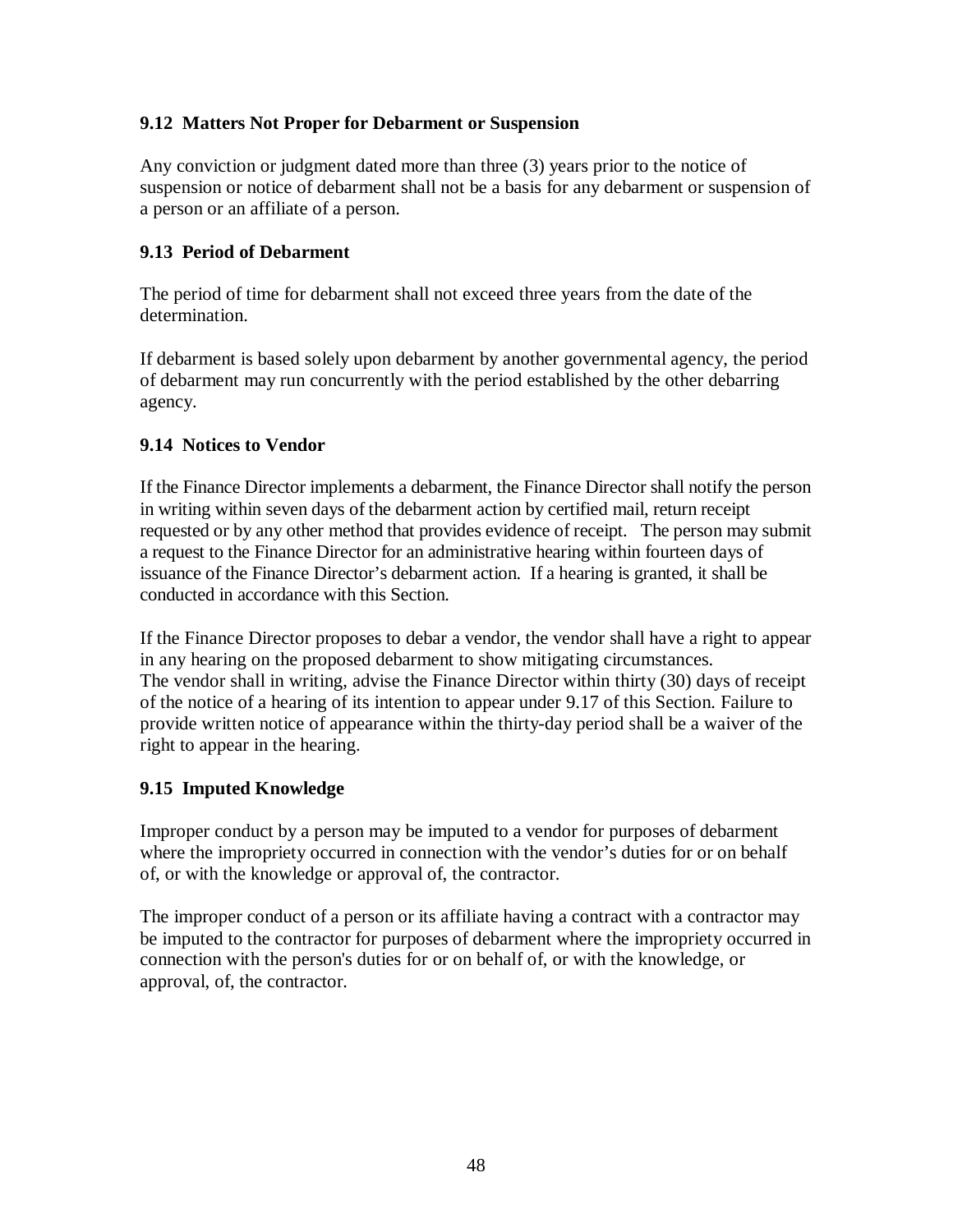#### **9.16 Reinstatement.**

The Finance Director may at any time after a final decision on debarment reinstate a debarred person or rescind the debarment upon a determination that the cause upon which the debarment is based no longer exists.

Any debarred person may request reinstatement by submitting a petition to the Finance Director supported by documentary evidence showing that the cause for debarment no longer exists or has been substantially mitigated.

The Finance Director may require a hearing on the request for reinstatement.

The decision on reinstatement shall be in writing and specify the factors on which it is based.

#### **9.17 Hearing Procedures.**

If a hearing is required or permitted under this Section, the Finance Director shall appoint a Hearing Officer, based upon the case, qualifications and experience of the officer if independent of County employment..

If a hearing is required or permitted under this Section, the Hearing Officer shall arrange for a prompt hearing and notify the parties of the time and place of the hearing.

The hearing shall be conducted in an informal manner without formal rules of evidence or procedure.

The Hearing Officer may:

- i. Hold pre-hearing conferences to settle, simplify, or identify the issues in a proceeding, or to consider other matters that may aid in the expeditious disposition of the proceeding;
- ii. Require parties to state their positions concerning the various issues in the proceeding;
- iii. Require parties to produce for examination those relevant witnesses and documents under their control;
- iv. Rule on motions and other procedural items on matters pending before such officer;
- v. Regulate the course of the hearing and conduct of participants;
- vi. Establish time limits for submission of motions or memoranda;
- vii. Impose appropriate sanctions against any person failing to obey an order under these procedures, which may include: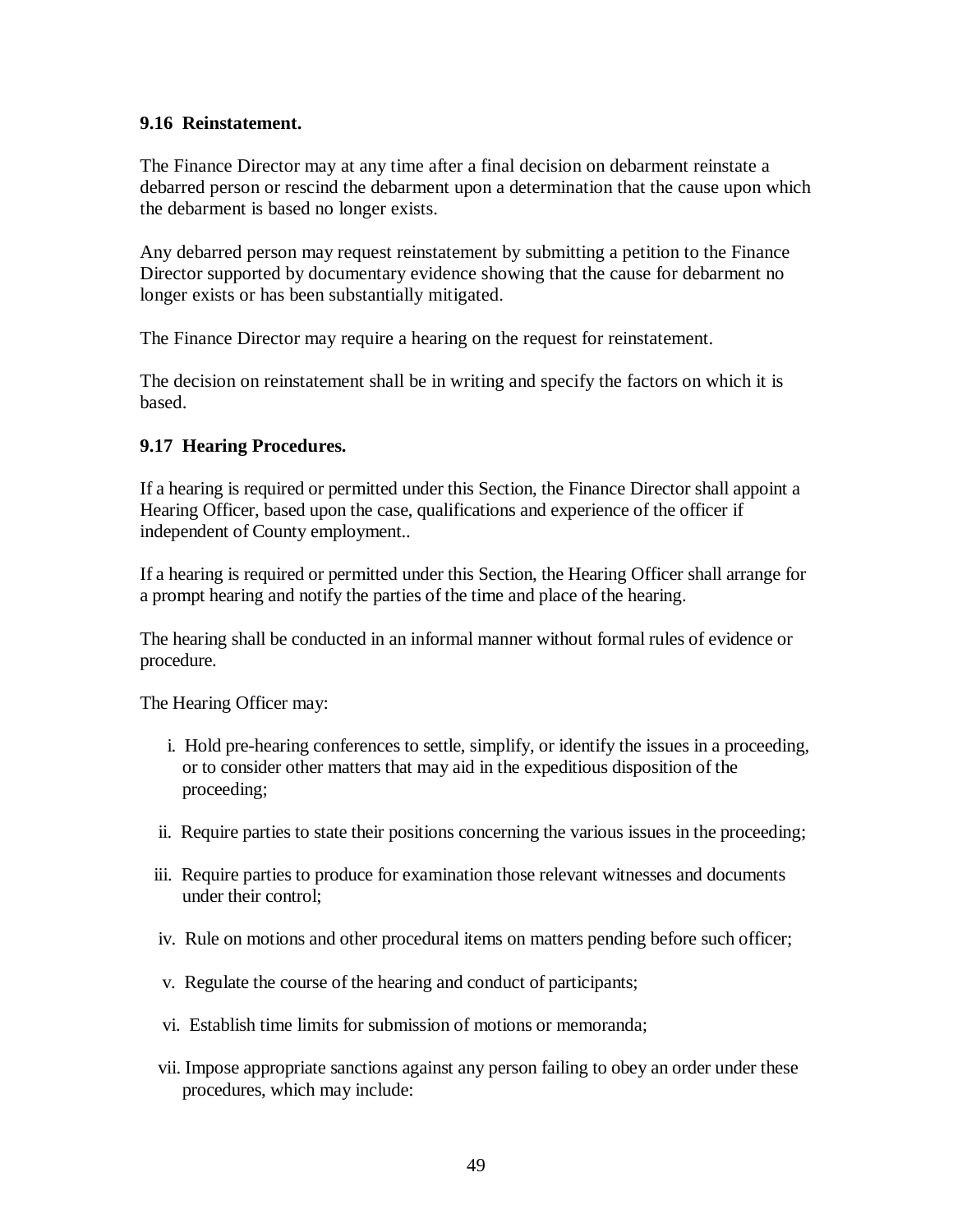(a) Refusing to allow the person to assert or oppose designated claims or defenses, or prohibiting that person from introducing designated matters in evidence;

- (b) Excluding all testimony of an unresponsive or evasive witness; and
- (c) Expelling the person from further participation in the hearing;
- vii. Take official notice of any material fact not appearing in evidence in the record, if the fact is among the traditional matters of judicial notice;
	- (a) Administer oaths or affirmations; and
	- (b) Assess or apportion damages or costs associated with the hearing matter or the proceedings to the parties involved.

A transcribed record of the hearing shall be made available at cost to the requesting party.

9.17.1 Recommendation by the Hearing Officer.

The Hearing Officer shall make a recommendation to the Finance Director based on the evidence presented. The recommendation shall include findings of fact and conclusions of law.

The Director may affirm, modify, or reject the Hearing Officer's recommendation in whole or in part, may remand the matter to the Hearing Officer with instructions, or make any other appropriate disposition.

9.17.2 Final Decision by the Finance Director.

A decision by the Finance Director shall be final. The decision shall be sent to all parties by certified mail, return receipt requested or by any other method that provides evidence of receipt. The decision shall state that any party adversely affected may within ten days request a rehearing with the Finance Director. If a stay was issued, the final decision by the Finance Director shall lift any such stay, unless the Finance Director determines that the continued stay is necessary to protect the substantial interest of the County.

9.17.3 Judicial Review of Protests, Claims or Controversies, Debarments or Suspensions

Any final decision of the Finance Director of a protest or debarment under this Policy is subject to judicial review in accordance with A.R.S. Title 12 by any party to the proceeding. Exhaustion of the procedures set forth in this Policy shall be a condition precedent to seeking judicial review and the complaint seeking review shall be filed within thirty (30) days of a final decision by the Finance Director.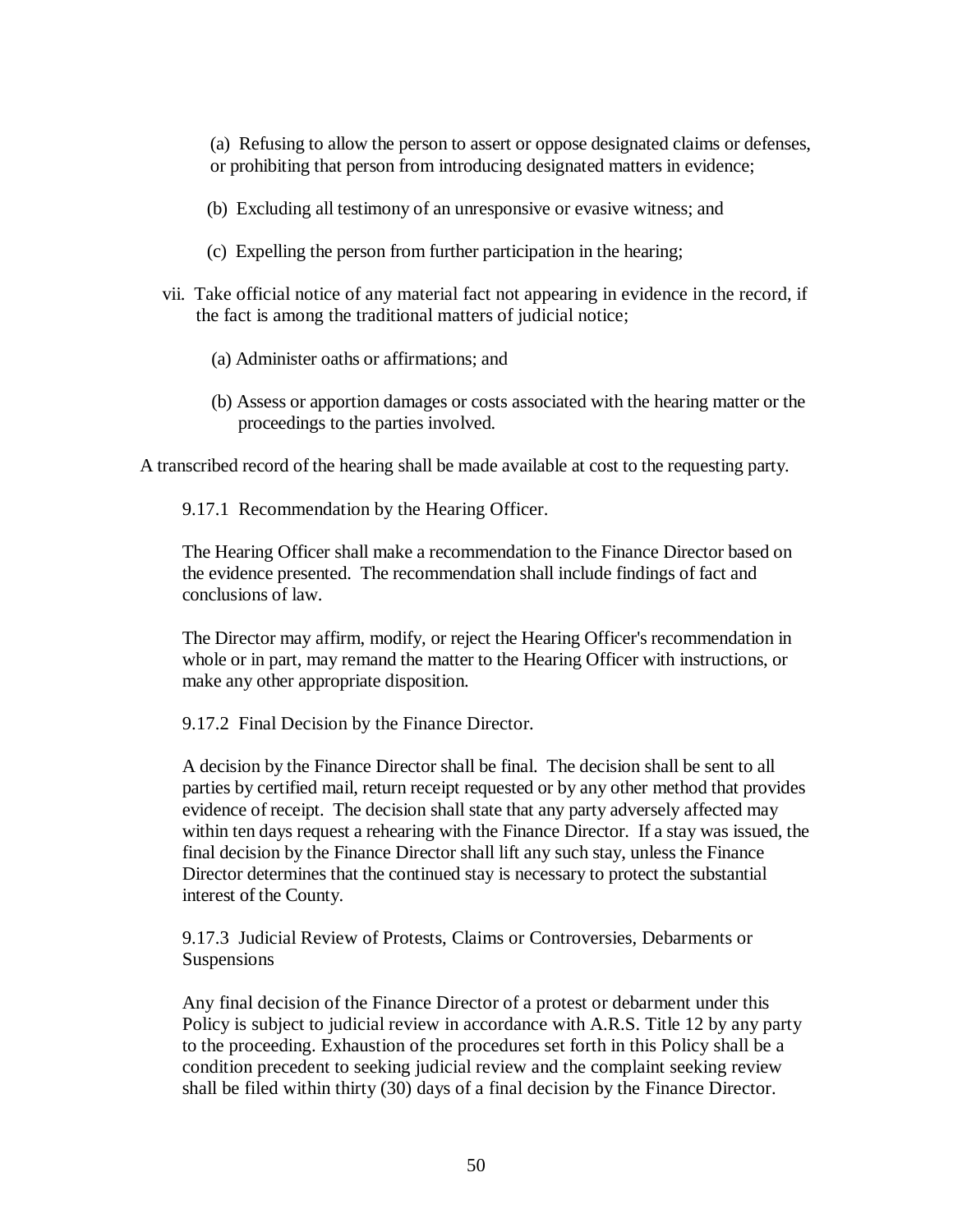### 9.17.4 Exclusive Remedy.

Notwithstanding any law to the contrary, this Section shall provide the exclusive procedure for asserting a claim or cause of action against this county arising in relation to any procurement conducted under this Chapter.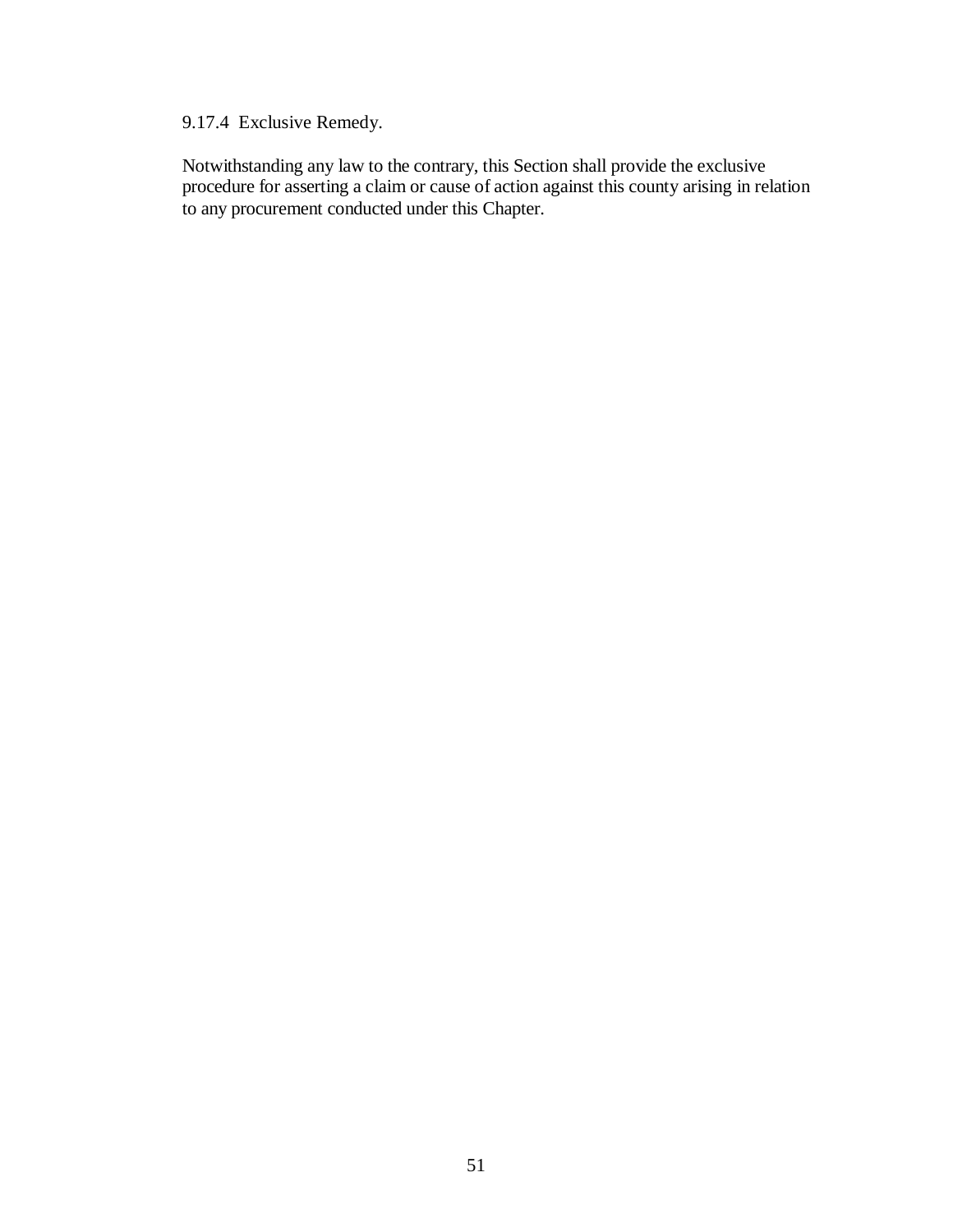### **SECTION TEN:**

## **LEASING**

#### **10.1 General Information**

A lease/purchase financing agreement is a contract by which one party conveys property to another for a period of time in exchange for the payment of interest and a portion of principal on the purchase price of the property.

The use of lease/purchase financing will be limited to those situations in which it is in the County's best interest to secure third party financing. Purchases made with lease purchase financing are made using the same purchasing guidelines as other purchases.

#### **10.2 Procedural Information**

Departments must submit requests to use lease purchase financing to the Finance Director.

Upon approval, the Finance Director will forward the approval to the user department and the Purchasing Office. The user department will then submit a requisition to the Purchasing Office for procurement of the equipment.

#### **10.3 Rental of Equipment**

Equipment should only be rented to fill short-term equipment needs. This may include one-time, short-term needs or short term needs that may be re-occurring in which the rental of equipment is more cost effective than ownership of the equipment.

#### **10.4 Leasing of Buildings**

 The Board of supervisors has delegated authority to the Facilities Property Manager to negotiate lease contracts up to \$50,000. Any lease that exceeds \$50,000 must be done through the RFP process. The Board of Supervisors must award all lease contracts.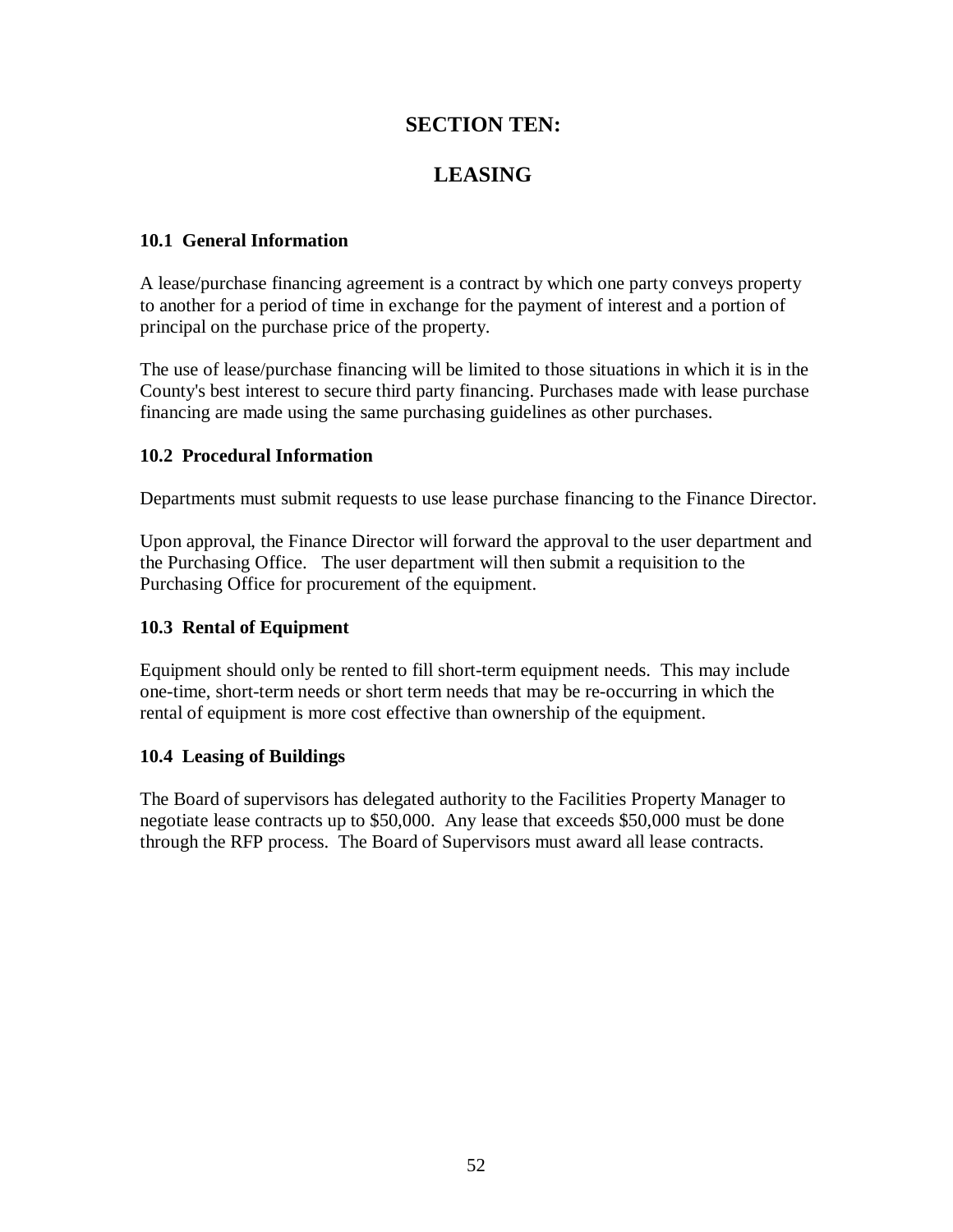### **SECTION ELEVEN**

## **COOPERATIVE PURCHASING**

### **11.1 Intergovernmental Agreement (IGA)**

A cooperative purchasing IGA allows the County to make purchases using the results of bids and RFPs from other governmental agencies. When it is in the County's best interest, using a bid or RFP from another agency with which Coconino County has an IGA may be used. This allows the County to purchase like goods and services without going through the bid process, which has already been done by the agreeing agency. The vendor must agree to sell the goods at the same price. The bid or RFP from the other agency must have been let within the last twelve (12) months.

The County Attorney's Office and Purchasing will review cooperative purchases to determine whether the standard County ICA or the vendor's cooperative contract is most appropriate to use.

#### **11.2 Intergovernmental Purchasing Agreements Required**

The County is not authorized to participate in cooperative purchasing unless, prior to the solicitation, an Intergovernmental Purchasing Agreement is executed between the parties. All agreements entered into pursuant to this Article shall approved by the Board of Supervisors.

#### **11.3 Cooperative Purchasing Authorized**

The County may participate in, sponsor, conduct or administer a cooperative purchasing agreement for the procurement of any materials, services, or construction with one or more eligible procurement units in accordance with an agreement entered into between the participants. Parties under a cooperative purchasing agreement may:

- i. Sponsor, conduct or administer a cooperative agreement for the procurement or disposal of any materials, services, or construction.
- ii. Cooperatively use materials or services.
- iii. Commonly use or share warehousing facilities, capital equipment and other facilities.
- iv. Provide personnel, except that the requesting eligible purchasing unit may pay the public purchasing unit providing the personnel the direct and indirect cost of providing the personnel, in accordance with the agreement.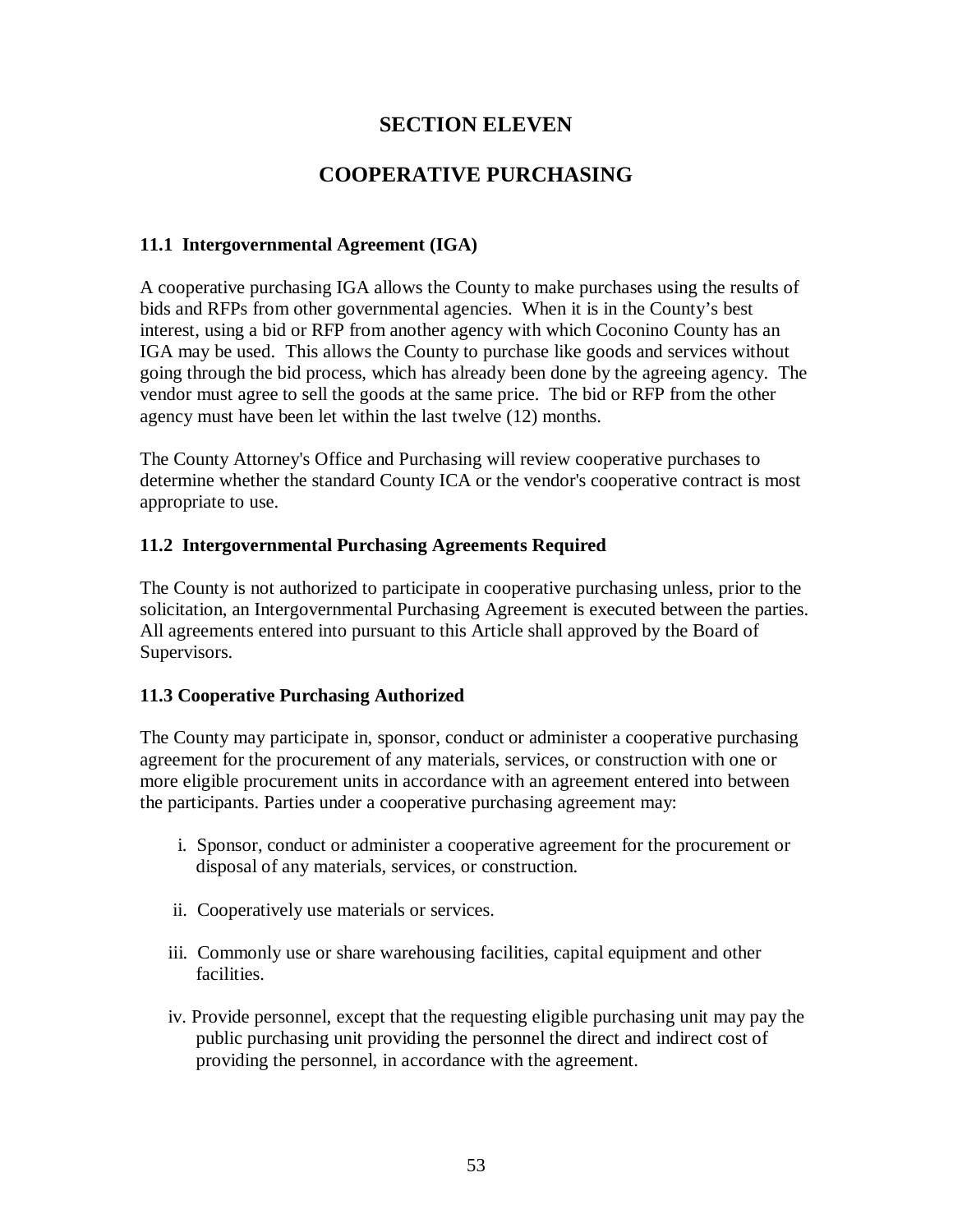iv. Upon request, make available to other public purchasing units informational, technical or other services that may assist in improving the efficiency or economy of procurement. The public purchasing unit furnishing the informational or technical services has the right to request reimbursement for the reasonable and necessary costs of providing such services.

The activities described in Paragraphs (i) through (v) do not limit the activities of parties under a cooperative purchasing agreement.

Coconino County has a cooperative purchasing agreement with four other Flagstaff area government agencies; City of Flagstaff, Northern Arizona University, Flagstaff Unified School District, Coconino Community College. Coconino County is also a member of the Mohave Educational Services Cooperative (MESC), Strategic Alliance for Vendor Efficiency (SAVE), Western States Cooperative Contracting Alliance (WSCA). Purchases made through this cooperative have also been publicly bid and therefore are not subject to the bidding requirements.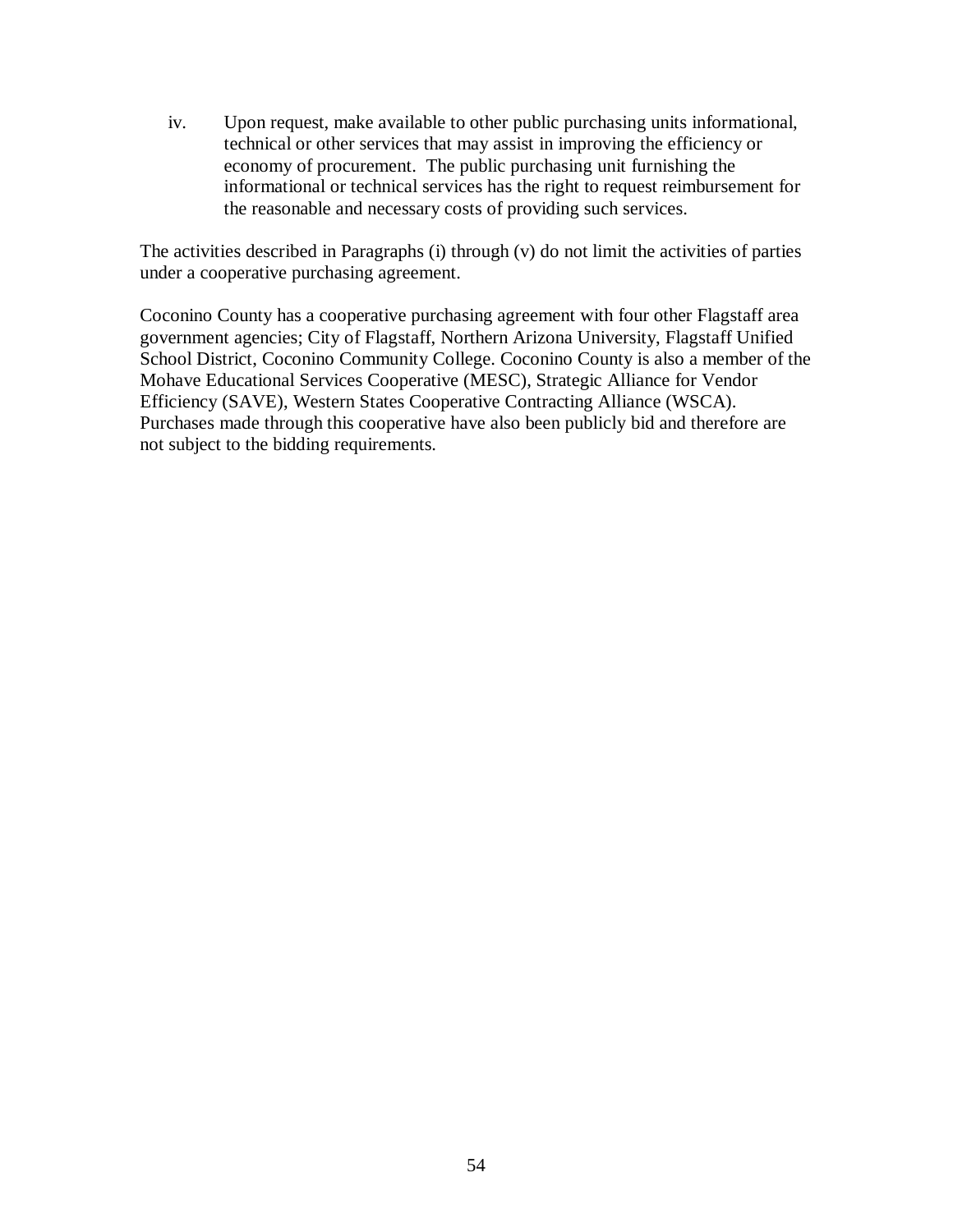#### **SECTION TWELVE:**

#### **MATERIALS MANAGEMENT**

#### **12.1 General Provisions**

The Finance Director shall develop and administer procedures governing:

- i. The management of materials during their entire life cycle.
- ii. The acquisition and distribution of federal surplus materials.
- iii. The sale, lease, trade-in, or disposal of surplus, scrap and salvage materials as provided by statute A.R.S. 11-251.
- iv. The transfer or trade-in of excess materials, surplus materials and fixed assets.

#### **12.2 Disposition**

The Board of Supervisors acts in all matters pertaining to the disposition of surplus materials as provided by statute. The disposition of surplus materials shall be as follows:

- i. Surplus materials shall be disposed of as provided by law. Only certified funds or cash shall be accepted for sales of surplus property.
- ii. Auctions shall be advertised in accordance with statutory provisions. Any item for auction must be approved by the Board at a regular public meeting. Notice of auction must be published in the newspaper according to statute. When making sales by auction, the solicitation shall specify all terms and conditions of any sale.
- iii. Materials to be disposed of by trade-in to a vendor for credit on an acquisition shall be subject to the same approval levels set forth for contract approvals as in Section 2.5.

Without public auction, by unanimous approval of the Board of Supervisors, property may be sold or leased or donated to any other duly constituted governmental entity including the State, cities, towns or other counties; or County property may be sold, leased or donated to any charitable, social or benevolent nonprofit organization in or operating in this State.

The County may acquire Federal or State Surplus Property as may be usable and necessary for public purposes. Theses acquisitions can only be made by authorized department heads.

Not withstanding any other provision surplus, unclaimed, or lost property not needed by using departments may be disposed of through a donation process provided that any such noncompetitive disposition is made pursuant to a request submitted to the Finance Director for review, approval of the County Attorney and approval by the Board of Supervisors. The Board of Supervisors shall consider the monetary loss to the County and determine whether such disposition is in the public interest.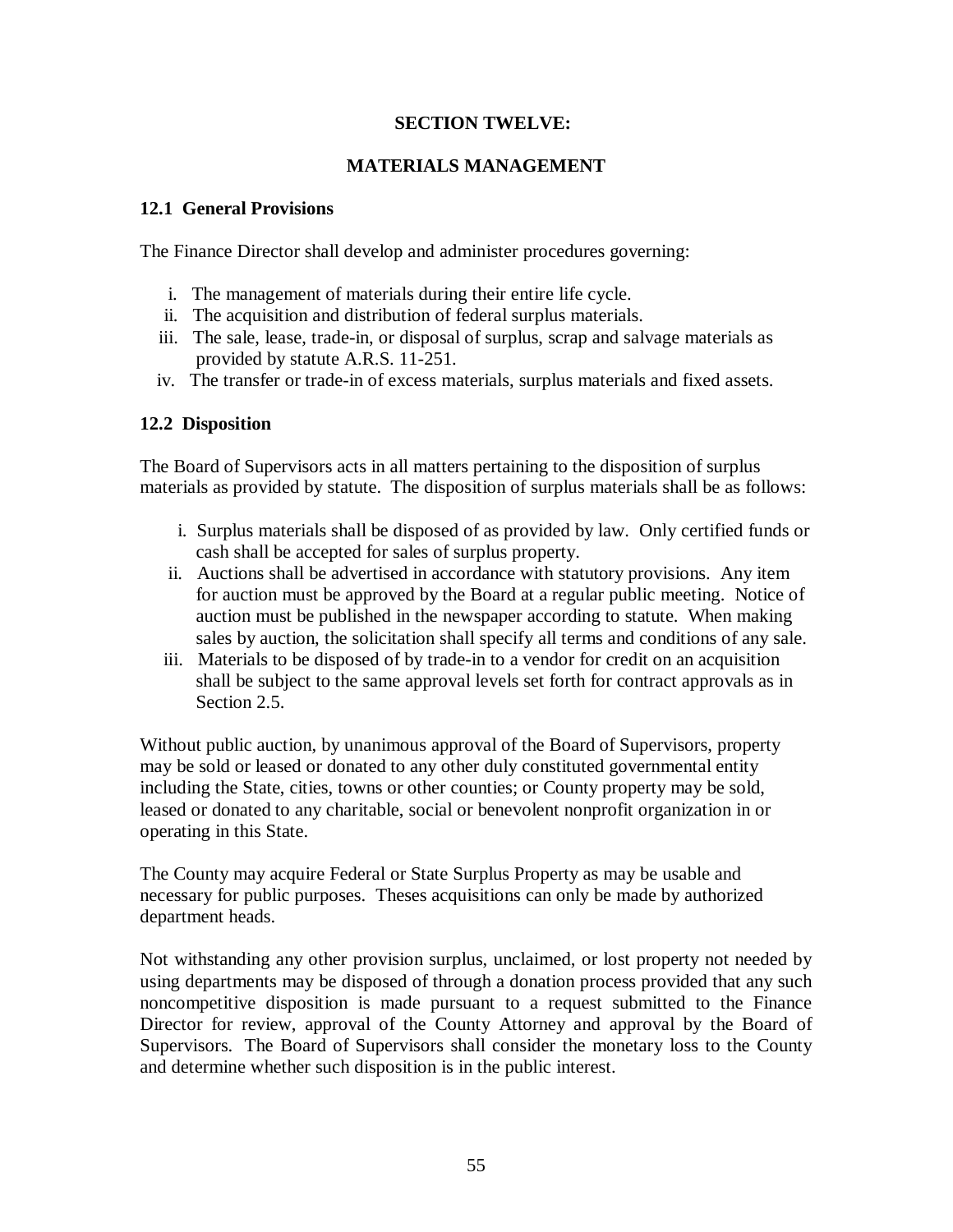## **Glossary**

Addendum – An addition or supplement to a document typically used for bids and RFPs.

Auction – A public sale of property to the highest offeror.

"Best interest of the County"  $-$  A term used in the absence of specific authority or instruction, to authorize an official to use discretion in taking action deemed to be most advantageous.

Bid – An offer submitted in response to a notice of call for bids; can become a contract upon acceptance by the County.

Bid Bond – A written agreement or check by which a third party guarantees that a bidder will accept a contract as bid, if it is awarded.

Bid Opening – The public opening of bids which are recorded and made available for public inspection.

Bidders List – A list of names and addresses of suppliers from whom bids, proposals and quotations might be expected.

Business - Any corporation, partnership, individual, sole proprietorship, joint stock company, joint venture or any other private legal entity.

Capital Outlay Buying - Machinery, equipment, and vehicles with a usual life exceeding one year and costing more than \$1000. Also included is land, buildings, and improvements other than buildings costing more than \$5000.

Change Order - A written modification to a contract which directs a contractor to make changes in the work within the general scope of the contract. The cost impact to the contract is also established.

Collusion – A secret agreement to commit a fraudulent, deceitful, unlawful, or wrongful act.

Competitive Sealed Bid (Bid) - A process used to award contracts for the procurement of supplies, materials and non-professional services over fifty thousand dollars to the lowest responsive and responsible bidder. This is the most preferred method of procurement.

Competitive Sealed Request for Proposals (RFP) - A process used to award contracts for the procurement of professional services in amounts over fifty thousand dollars. The process includes advertising notice of RFP, evaluating proposals received, negotiating proposals with acceptable or potentially acceptable offerors, and awarding the contract after consideration of evaluation factors in the RFP and price.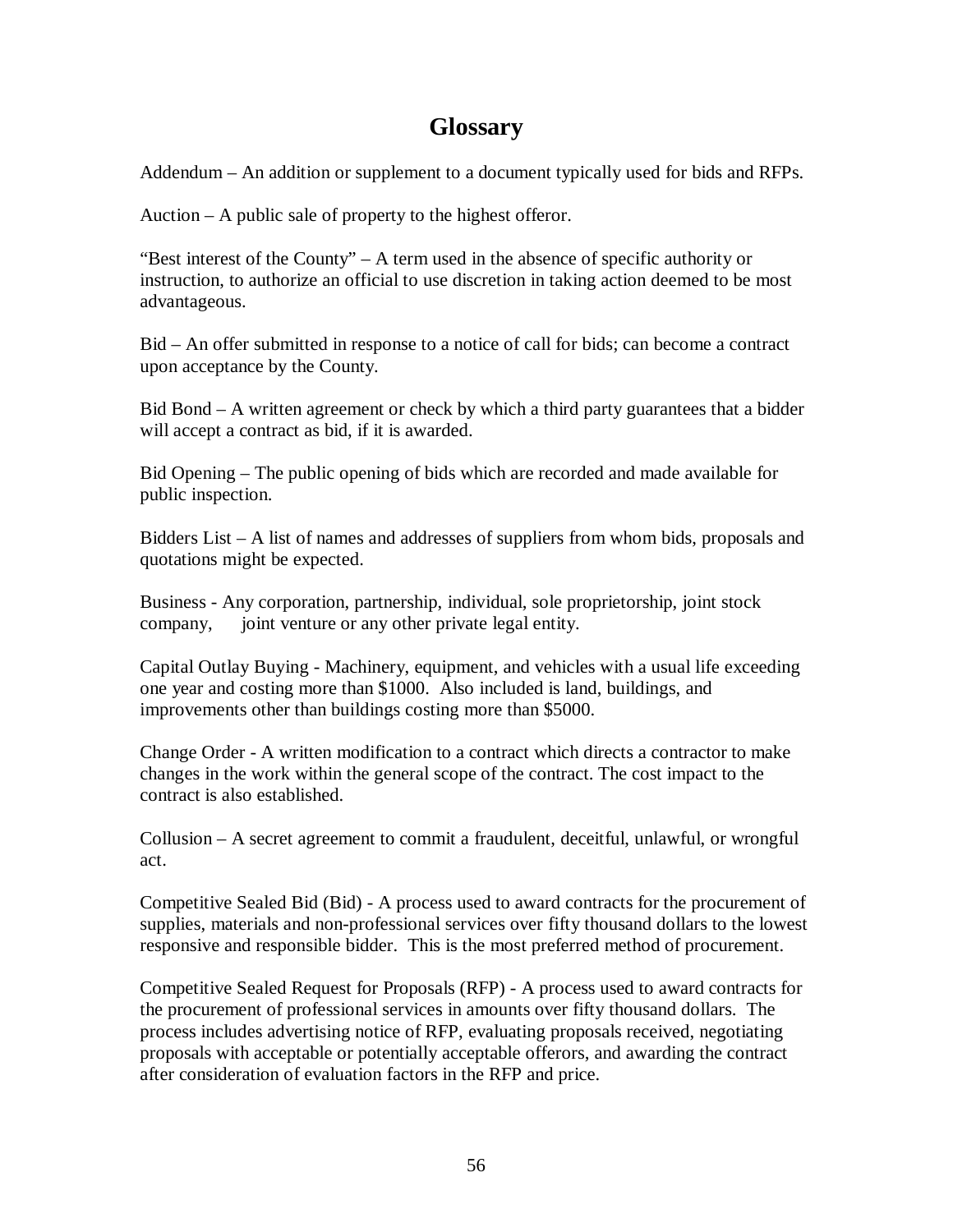Conflict of Interest – The actual or potential conflict in which a person any gain from (or hold interest in) a company doing business with their employer. Reference § A.R.S 38- 501 *et seq.*

Construction - The process of building, altering, repairing, improving, or demolishing any public structure or building, or other public improvement of any kind to any public real property. Construction does not include the routine operation, repair or maintenance of existing structures, buildings or real property.

Contract – An agreement between parties, usually written, with binding legal and moral force; usually exchanging goods or services for money or other consideration.

Contract Administration – The management of all actions, after the award of a contract that must be taken to assure compliance with the contract, including timely delivery, acceptance, payment, and closing the contract.

Contractor - Any person or business who agrees to furnish goods or services for a certain price; may be a prime or sub-contractor.

Cooperative Purchasing – The combining of requirements of two or more political entities in order to obtain the benefits of volume purchases and/or reduction in administrative expenses.

Debarment - An action taken by the County to prohibit a person or business from participating in County procurement due to previous illegal or irresponsible action.

Department - Any County office, division, or department.

Escalation Clause – A contract provision which permits the adjustment of contract prices by an amount or percent if certain specified contingencies occur, such as changes in the vendor's raw material costs.

Ethics – The study of human conduct which deals with right and wrong; the philosophy of dealing with moral conduct, duty and judgment; conforming to professional standards of conduct.

Fraud – A deliberate misrepresentation of the truth, or a fact, intended to make money, rights privilege or property away from another person(s).

Informal bid – a request for price quotations for gods or services that does not require a sealed bid, public opening or reading.

Lease Purchase – A rental contract in which payments are applied as installment payments for equity or ownership upon completion of the agreement.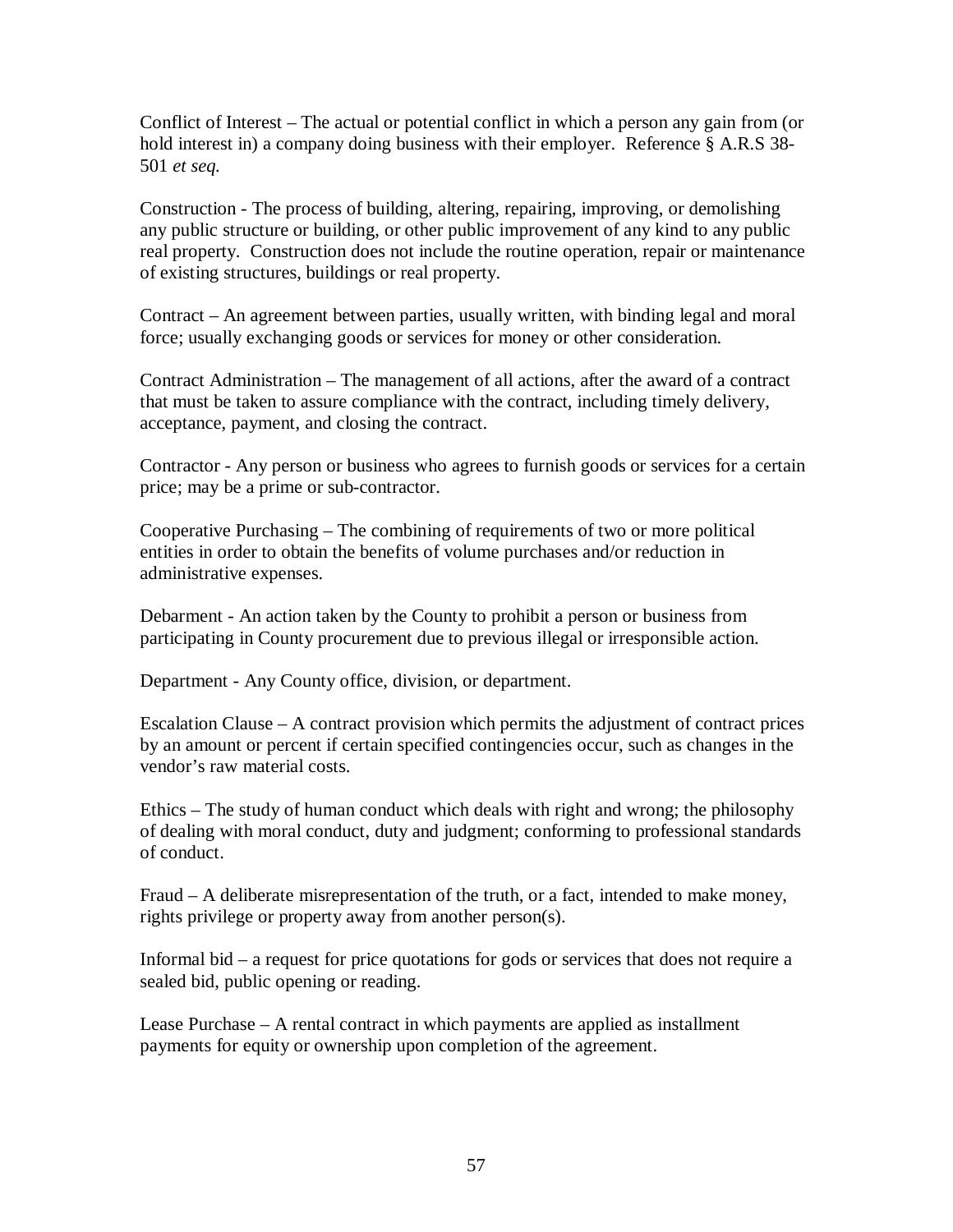Minor Informalities - A mistake excluding a judgmental error, that has no or negligible effect on price, quantity, quality, delivery, or other contractual terms. The waiver or correction must not prejudice other bidders or offerors.

Non-professional Services - Services not requiring special licensing or certification, such as, but not limited to, clerical services.

Offeror – A person or business that makes an offer.

Qualifications Based System (QBS) – The lawful process for selection of design professionals by public owners in Arizona. It is a negotiated procurement process for selection based on qualifications and competence in relation to the work performed. Price is not allowed to be used as an evaluation criterion in a QBS, but is negotiated after the highest rated firm is selected.

Performance Bond – A contract of guarantee, executed subsequent to award by a successful bidder to protect the buyer from loss due to the bidder's inability to complete the contract as agreed.

Procurement – The combined functions of purchasing, inventory control, traffic and transportation, receiving, receiving inspection, and salvage and disposal operations.

Professional Services - Services that exacts the use or application of special learning or skills. Examples of professional services include, but are not limited to, architects, engineers, medical services, legal services and consultants.

Protest – A complaint about governmental administrative action or decision brought by a bidder or vendor, with the intention of receiving a remedial result.

Purchasing – The act and function of responsibility for the acquisition of equipment, materials, supplies and services.

Purchasing Manual – A document, adopted by the Board of Supervisors, which stipulates rules for purchasing relations with suppliers, other departments and the public, and prescribes the policies to follow.

Purchase Requisition - An electronic document used by departments to request that a contract be entered into for a specific need, and any include, but not limited to, the description of the requested item, cost, quantity, vendor name, delivery schedule, shipping instructions, and departmental account number.

Relative - Husband, wife, parent, brother, sister, child, stepchild, grandparent, grandchild of employee, or parent of employee's spouse.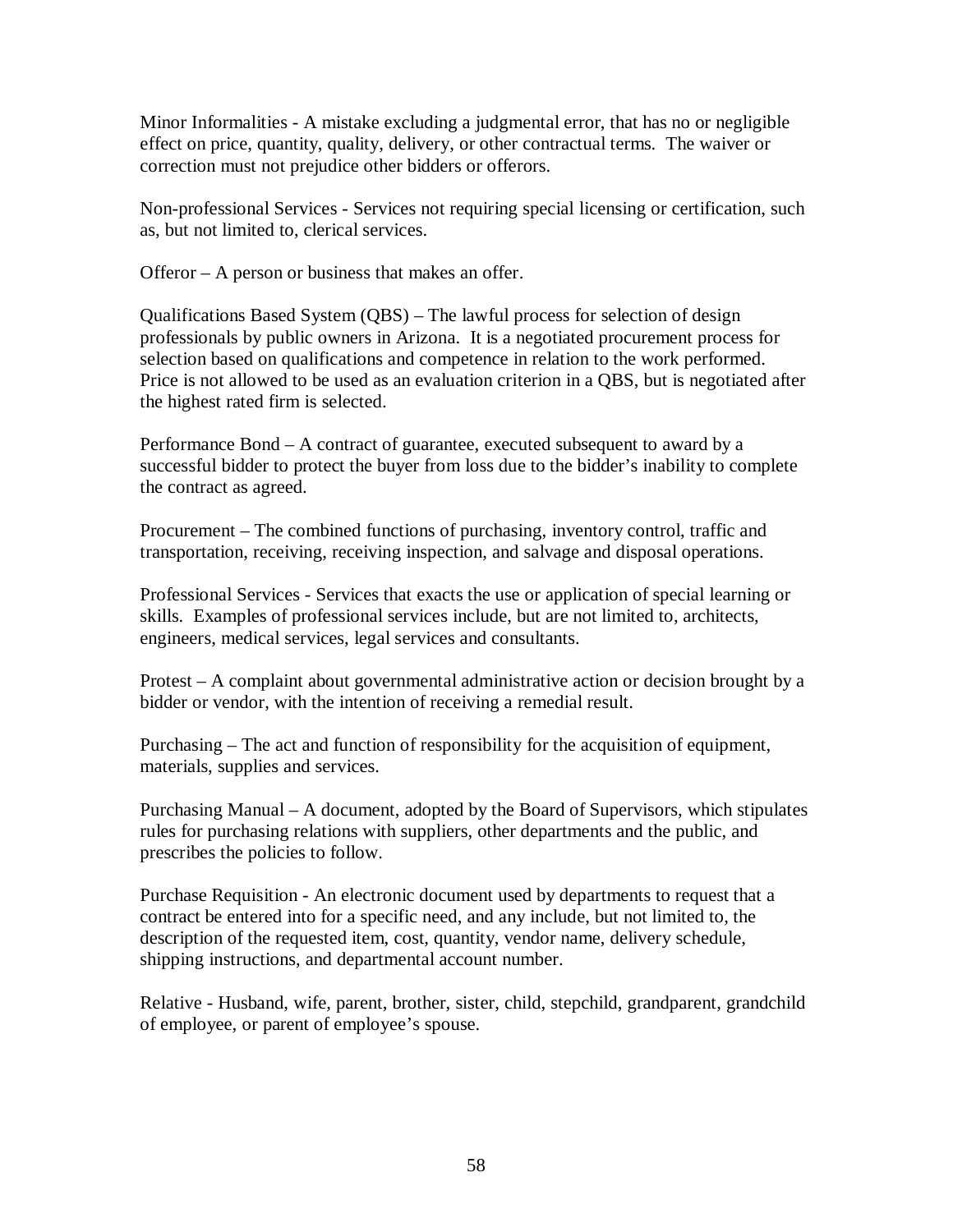Responsible Bidder or Offeror – A bidder whose reputation, past performance, and business and financial capabilities are such that the bidder would be judged to be capable of satisfying the County's need for a specific contract.

Responsive Bidder or Offeror - A person or business who submits a bid or proposal which conforms in all material respects to the invitation for bids or request for proposals.

Salvage – Property having some value in excess of its basic material content, but is in such condition that it has no reasonable prospect of use for any purpose as a unit, and its repair or rehabilitation for use is clearly impractical.

Scrap – Materials damaged defective or deteriorated to the extent that it has no value except for its basic material content.

Specification - Any description of the physical or functional requirements or characteristics of the nature of a material, service or construction item. Specification may include a description of any requirement for inspecting, testing, or preparing a material, service or construction item for delivery.

Subcontract – Any contract agreement or purchase order with other than a prime contractor, calling for the performance of any work, or for the furnishing of any material, required for the performance of a prime contract.

Suspension - An action taken by the County, temporarily disqualifying a person from participating in County procurement.

Terms and Conditions – a phrase generally applied to the rules under which all bids must be submitted and the stipulations, included in most purchase contracts, often published by the purchasing office for the information of all potential bidders.

Term of Contract – Time period covered by a contract.

Terms of Contract – Stipulations made in a contract.

Value Analysis – An organized effort directed at analyzing the function of systems, products, specifications, standards, practices and procedures for the purpose of satisfying the requires function at the lowest total cost of effective ownership consistent with requirements for performance, reliability, quality and maintainability.

Unauthorized Order - Any order placed which does not conform to this policy manual.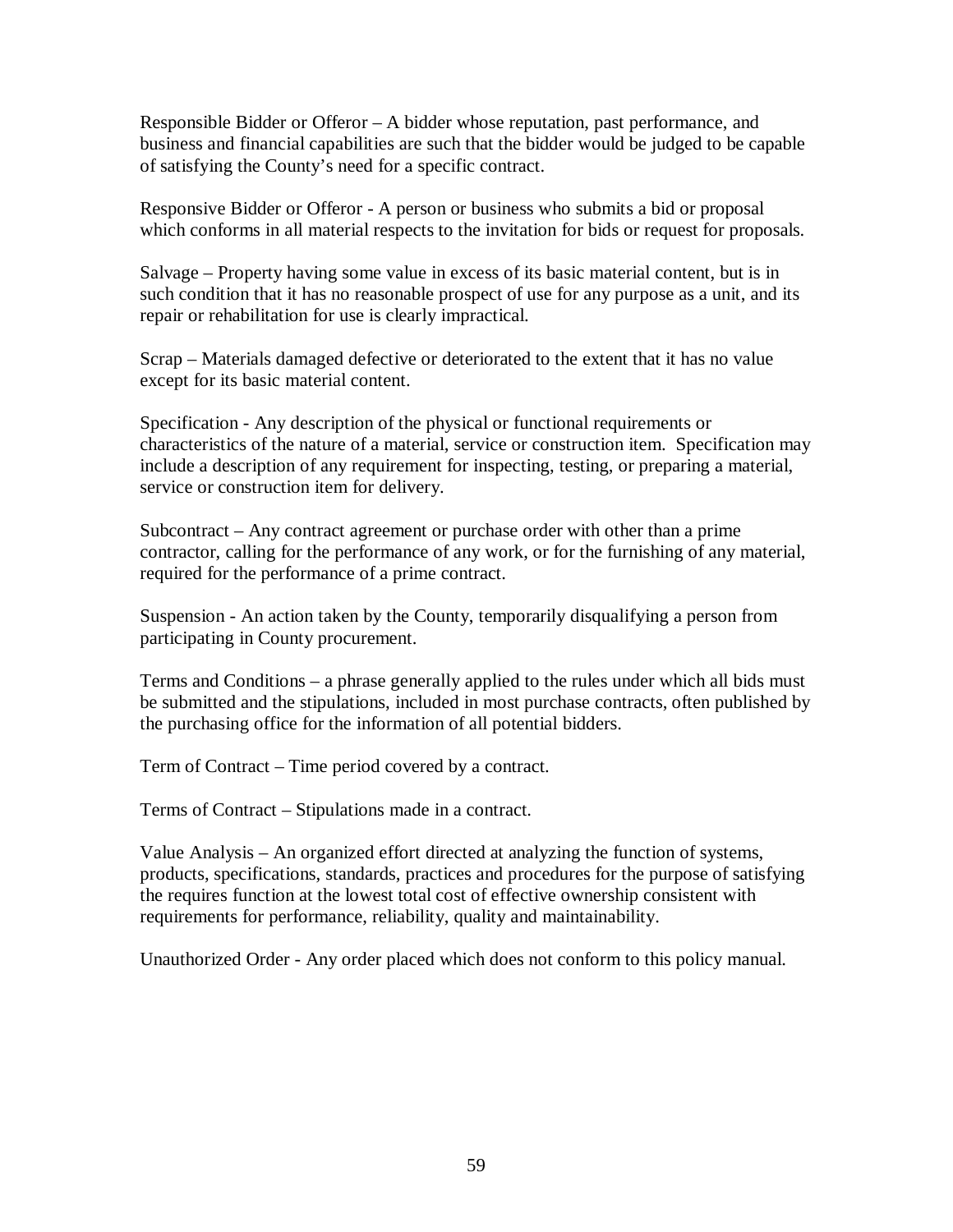## **APPENDIX A**

### **STATEMENT REGARDING RESPONSIBILITY AND COMPLIANCE WITH IMMIGRATION AND ANTI-TERRORISM LAWS**

- 1. List any convictions of any person, subsidiary, or affiliate of the company, arising out of obtaining, or attempting to obtain a public or private contract or subcontract, or in the performance of such contract or subcontract.
- 2. List any convictions of any person, subsidiary, or affiliate of this company for offenses such as embezzlement, theft, fraudulent schemes, etc. or any other offenses indicating a lack of business integrity or business honesty which affect the responsibility of the contractor. (See procurement policy section 7.2 for types of offenses.)
- 3. List any convictions or civil judgments under state or federal antitrust statutes.
- 4. List any violations of contract provisions such as knowingly (without good cause) to perform, or unsatisfactory performance, in accordance with the specifications of a contract.
- 5. List any prior suspensions or debarments by any government agency.
- 6. List any contracts not completed on time.
- 7. List any penalties imposed for time delays and/or quality of material and workmanship.
- 8. List any documented violations of federal or state labor laws, regulations, or standards, occupational safety and health rules.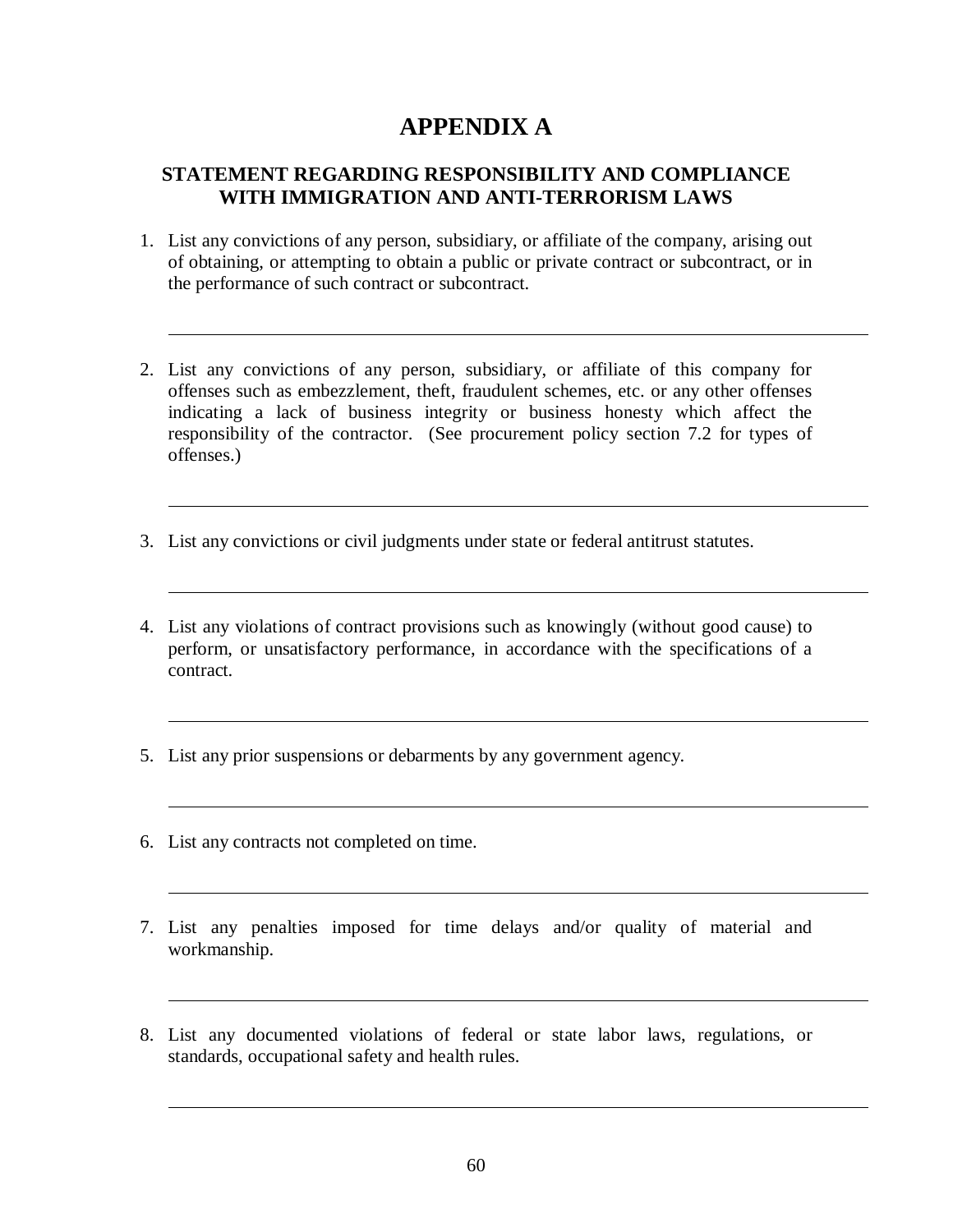- 9. In accordance with A.R.S. § 35-397, the offeror hereby certifies that the offeror does not have scrutinized business operation in Iran or the Sudan.
- 10. Per A.R.S § 35-391, Offeror certifies that they are in compliance with the Export Administration Act and not on the Excluded Parties List prior to this solicitation.
- 11. Per A.R.S § 41-4401, Offeror hereby certifies compliance with the Federal Immigration and Nationality Act (FINA), all other Federal immigration laws and regulations related to the immigration status of its employees and A.R.S. §23-214 which requires verification of each employee's legal employability, after they are employed, using E-verify

| I,                                                                                                                                                                |                                                                                                                                                                                                                                                   |
|-------------------------------------------------------------------------------------------------------------------------------------------------------------------|---------------------------------------------------------------------------------------------------------------------------------------------------------------------------------------------------------------------------------------------------|
|                                                                                                                                                                   | $\begin{tabular}{ll} \hline \textbf{Name of Individual} & \end{tabular} \vspace{0.5em} \begin{tabular}{ll} \multicolumn{3}{l}{} \textbf{Case} & \multicolumn{3}{l}{} \textbf{True} & \multicolumn{3}{l}{} \textbf{Value} \\ \hline \end{tabular}$ |
| <b>Of</b><br><u> 1989 - Johann Barbara, martin amerikan basar dan berasal dan berasal dalam basar dalam basar dalam basar dala</u><br>that<br><b>Company Name</b> | , declare under oath                                                                                                                                                                                                                              |
| The above statements, including any supplemental responses attached hereto,                                                                                       |                                                                                                                                                                                                                                                   |
| are true.                                                                                                                                                         |                                                                                                                                                                                                                                                   |
| Signature                                                                                                                                                         |                                                                                                                                                                                                                                                   |
| State of                                                                                                                                                          |                                                                                                                                                                                                                                                   |
| County of<br><u> 1980 - Johann Barn, mars ar breithinn ar chuid ann an t-Alban ann an t-Alban ann an t-Alban ann an t-Alban a</u>                                 |                                                                                                                                                                                                                                                   |
| Subscribed and sworn to before me on this                                                                                                                         | $\frac{1}{2}$ day of                                                                                                                                                                                                                              |
| him/herself to be                                                                                                                                                 |                                                                                                                                                                                                                                                   |
| of the company named herein.                                                                                                                                      |                                                                                                                                                                                                                                                   |

Notary Public

**\_\_\_\_\_\_\_\_\_\_\_\_\_\_\_\_\_\_\_\_\_\_\_\_**

\_\_\_\_\_\_\_\_\_\_\_\_\_\_\_\_\_\_\_\_\_\_\_\_\_\_\_\_

My Commission Expires